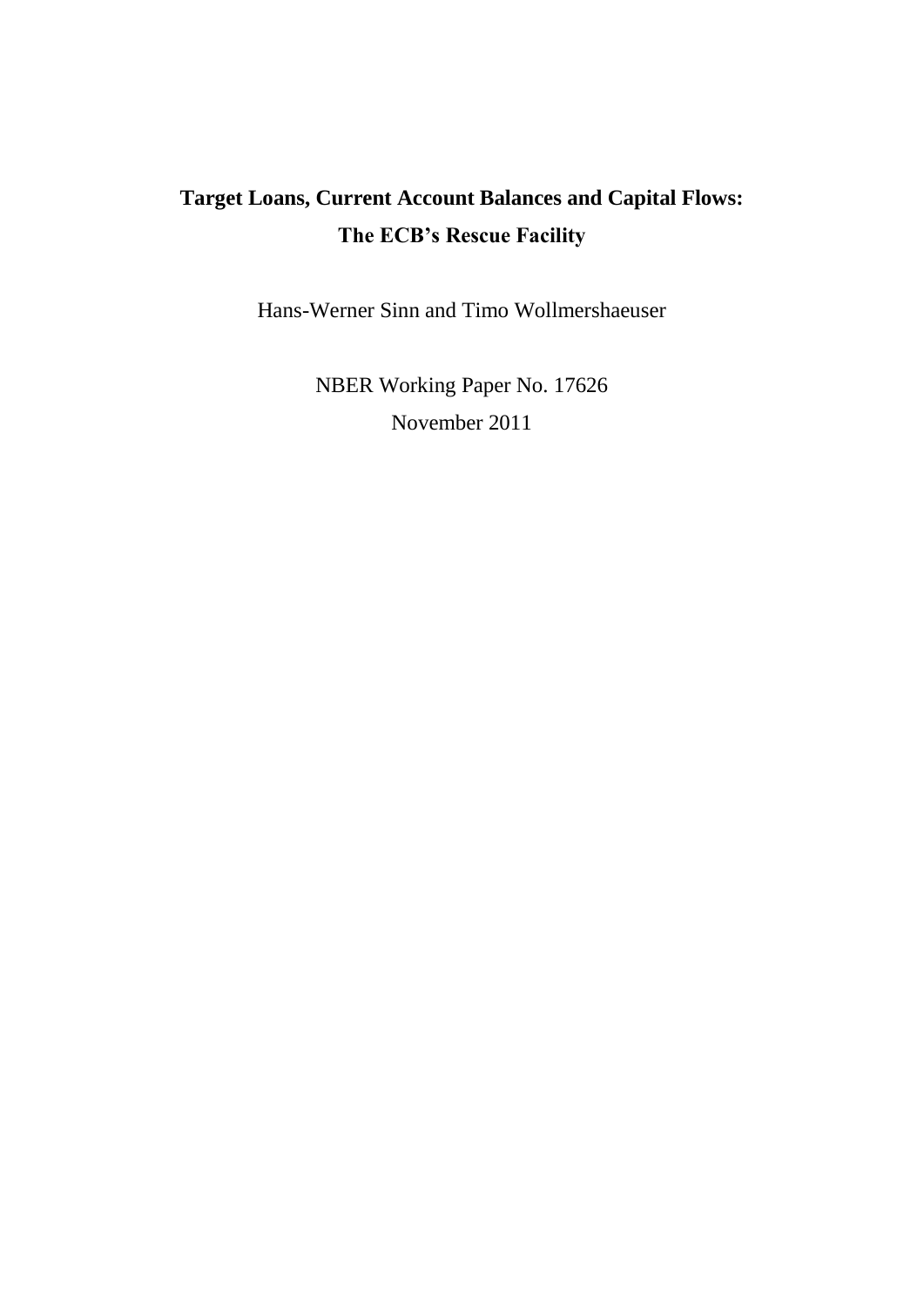Target Loans, Current Account Balances and Capital Flows: The ECB's Rescue Facility Hans-Werner Sinn and Timo Wollmershaeuser NBER Working Paper No. 17626 November 2011 JEL No. E50,E58,E63,F32,F34

#### **ABSTRACT**

The European Monetary Union is stuck in a severe balance-of-payments imbalance of a nature similar to the one that destroyed the Bretton Woods System. Greece, Ireland, Portugal, Spain and Italy have suffered from balance-of-payments deficits whose accumulated value, as measured by the Target balances in the national central banks' balance sheets, was 404 billion euros in August 2011. The national central banks of these countries covered the deficits by creating and lending out additional central bank money that flowed to the euro core countries, Germany in particular, and crowded out the central bank money resulting from local refinancing operations. Thus the ECB forced a public capital export from the core countries that partly compensated for the now reluctant private capital flows to, and the capital flight from, the periphery countries.

Hans-Werner Sinn Ifo Institute - Leibniz Institute for Economic Research at University of Munich Poschingerstr. 5 81679 Munich GERMANY and NBER sinn@ifo.de

Timo Wollmershaeuser Ifo Institute -- Leibniz Institute for Economic Research at University of Munich Poschingerstrasse 5 81679 Munich Germany wollmershaeuser@ifo.de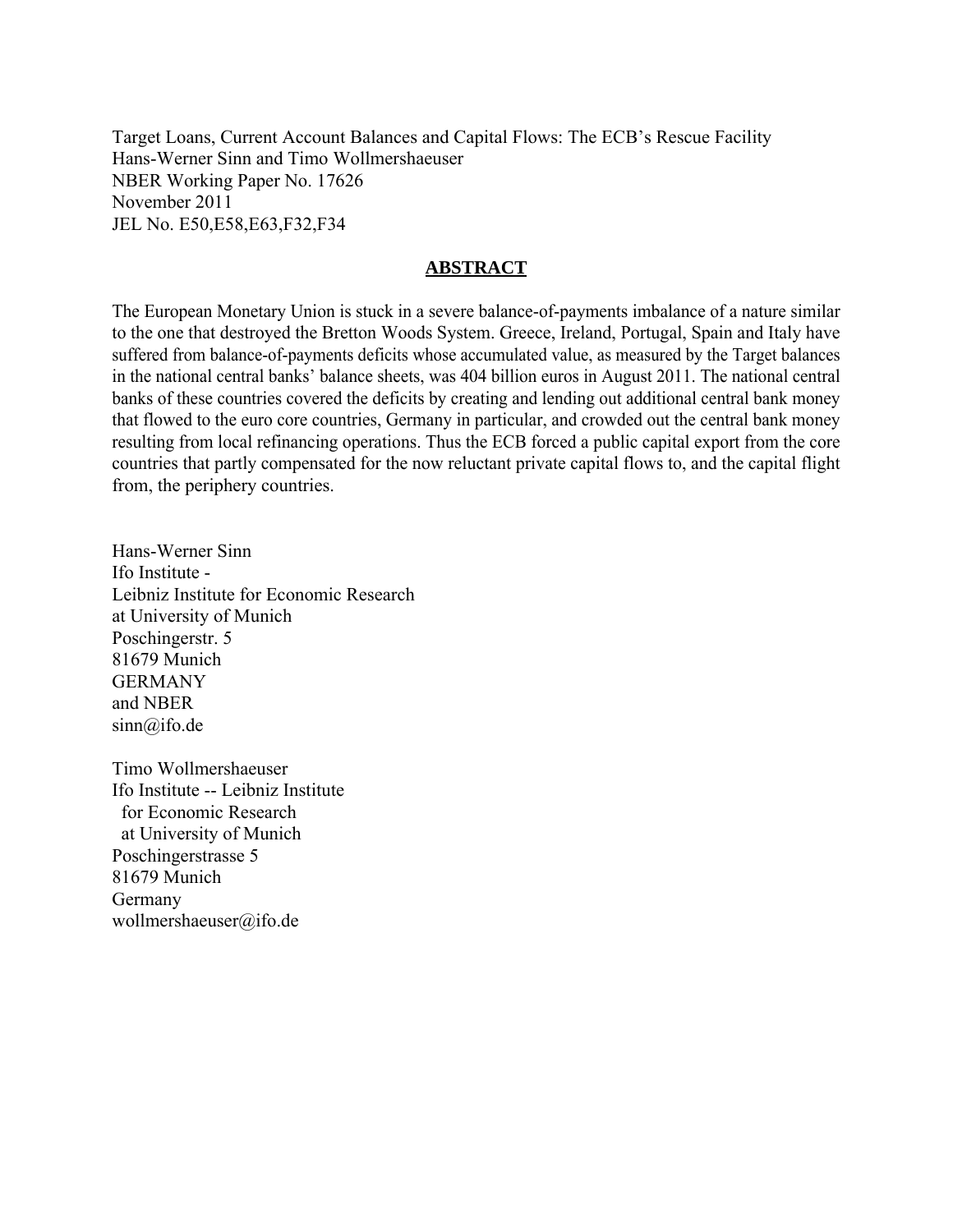We thank Jürgen Gaulke, Marga Jennewein, Michael Kleemann, Paul Kremmel, Wolfgang Meister, Beatrice Scheubel, Heidi Sherman and Christoph Zeiner for technical support, and in particular Julio Saavedra. We also thank Mario Draghi, Otmar Issing, Georg Milbradt, Helmut Schlesinger, Christian Thimann, Gertrude Tumpel-Gugerell, Jean-Claude Trichet and Martin Wolf for in-depth conversations, without implying in any manner whatsoever that they adhere to our arguments. The train of arguments and the most essential charts have already been presented by H.-W. Sinn at the following events: internal seminar, Banca d'Italia, 22 April 2011; public lecture, Humboldt University Berlin, 9 May 2011; Introduction, Munich Economic Summit, 19 Mai 2011. We thank Michael Burda for serving as the formal iscussant for the Berlin lecture. This is an updated version of the one presented and discussed at a press briefing on 22 June 2011 in Frankfurt. We thank the participants for their valuable comments. The views expressed herein are those of the authors and do not necessarily reflect the views of the National Bureau of Economic Research. An online video of the Berlin presentation is available at: http://www.cesifo-group.de/berlinvideo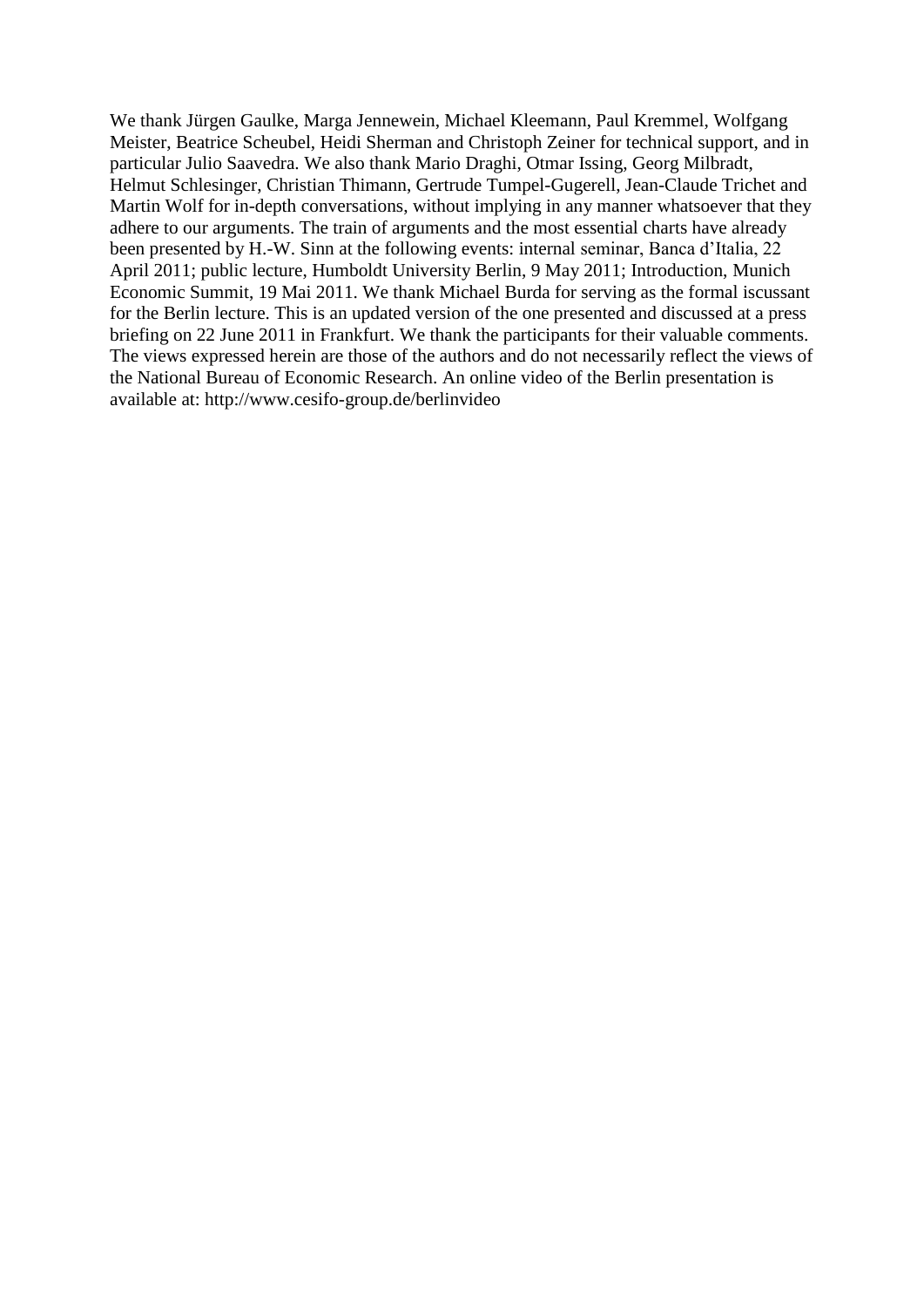# **1. Introduction1**

This paper investigates the Target balances, an accounting system hidden in remote corners of the balance sheets of the Eurozone's National Central Banks (NCBs), to analyze the Eurozone's internal imbalance. It shows that the Target surpluses and deficits basically have to be understood as classical balance-of-payments surpluses and deficits as known from fixedexchange-rate systems. To finance the balance-of-payments deficits, the European Central Bank (ECB) tolerated and actively supported voluminous money creation and lending by the NCBs of the periphery at the expense of money creation and lending in the core. This has shifted the Eurozone's stock of net refinancing credit from the core to the periphery and has converted the NCBs of the core into institutions that mainly borrow and destroy euro currency rather than print and lend it. The reallocation of refinancing credit was a public capital flow through the ECB system that helped the crisis countries in the same sense as the official capital flows through the formal euro rescue facilities (EFSF, EFSM and the like) did, but it actually came much earlier, bypassing the European parliaments. It was a rescue program that predated the rescue programs.

 As we will show, in the three years 2008-2010, Target credits financed almost the entire current account deficits of Portugal and Greece and a quarter of the Spanish one. In the case of Ireland, they financed a huge capital flight in addition to the country's current account deficit. And, beginning with the summer of 2011, they have financed an even more vigorous capital flight from Italy. With the Italian capital flight, the Target credits have reached a new dimension and the ECB has entered a new regime, whose implications for the survival of the Eurozone should be discussed by economists. We can only touch upon the upcoming issues in this introductory piece.

#### **2. Target Loans through the Eurosystem**

The Target claims and liabilities that had accumulated in the NCBs' balance sheets until summer 2011 are shown in Figure 1. Germany, by that time, had claims on the Eurosystem amounting to 390 billion euros, and the GIIPS (Greece, Ireland, Italy, Portugal and Spain) in turn had accumulated a liability of 404 billion euros. The Target liabilities of Ireland and Greece alone were 119 and 96 billion euros, respectively.

 $\overline{a}$ 1 This is an updated and abbreviated version of an earlier discussion paper of June 2011 (Sinn and Wollmershäuser, 2011) presented as a plenary lecture to the August 2011 IIPF congress in Ann Arbor, Michigan. It takes the Italian capital flight beginning in August 2011 into account. The train of arguments and the most essential charts of this paper have already been presented by H.-W. Sinn at the following events: internal seminar, Banca d'Italia, 22 April 2011; public lecture, Humboldt University Berlin, 9 May 2011; Introduction, Munich Economic Summit, 19 Mai 2011. An online video of the Berlin presentation is available at: http://www.cesifo-group.de/portal/page/portal/ifoHome/c-event/c3individualevents/\_event \_20110509. By now the topic has been also discussed in a scholarly way by a number of German authors in a special issue of Ifo Schnelldienst. See ifo Institut (2011) with contributions of H. Schlesinger; W. Kohler; C. B. Blankart; M. J. M. Neumann; P. Bernholz; T. Mayer, J. Möbert and C. Weistroffer; G. Milbradt; S. Homburg; F. L. Sell and B. Sauer; I. Sauer; J. Ulbrich and A. Lipponer; C. Fahrholz and A. Freytag; U. Bindseil, P. Cour-Thimann and P. König; F.-C. Zeitler; K. Reeh; and H.-W. Sinn)*.* Furthermore, the ECB published information on the economics of the Target balances for the first time in October 2011 (European Central Bank, 2011b).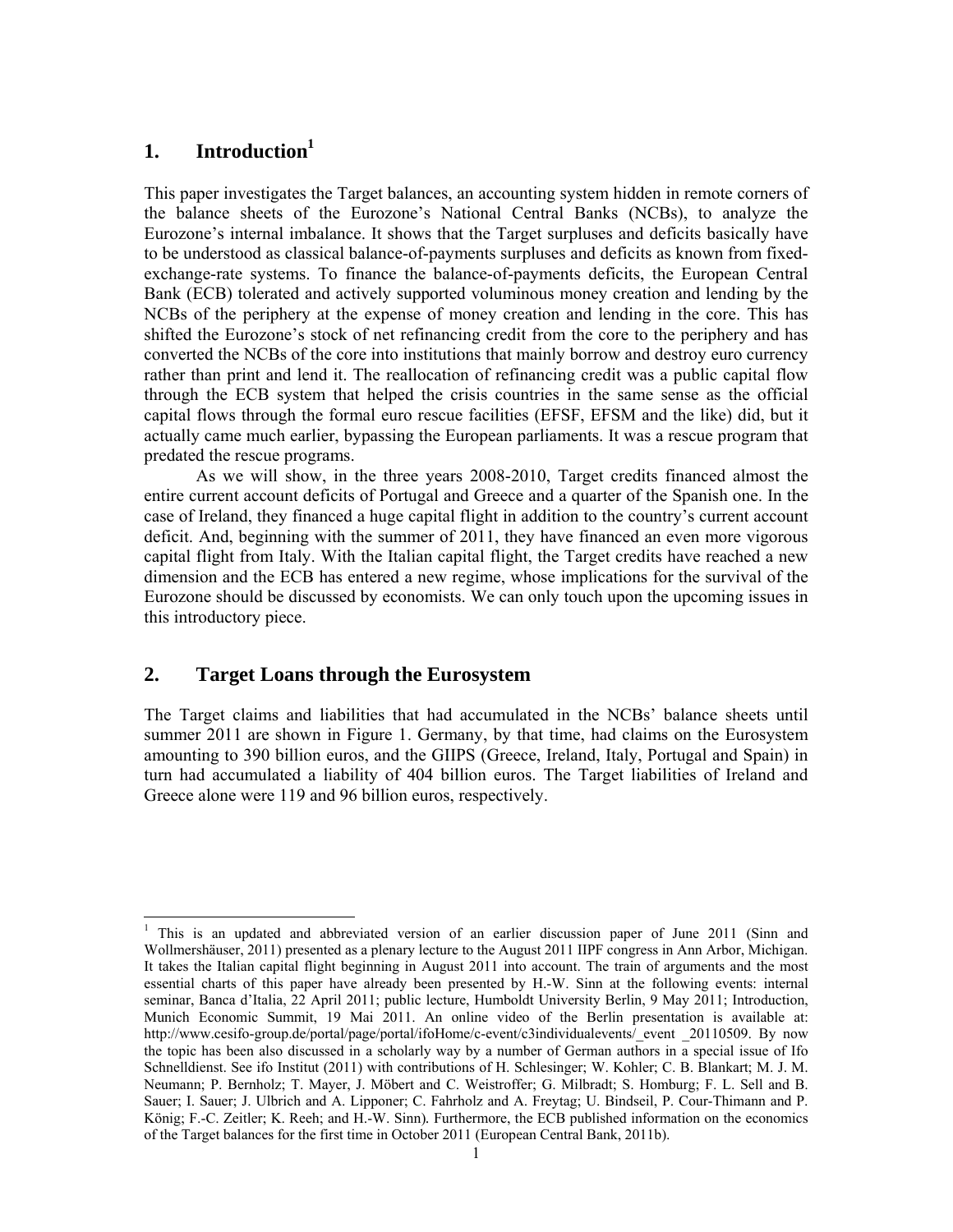

Figure 1: Target balances in the Eurozone (end of August 2011)

Note: The data are directly drawn from the balance sheets of the NCBs or calculated as proxy from the International Financial Statistics of the IMF, as explained in detail in the Appendix. Our method for calculating IMF proxies is identical to that adopted by the ECB. While Target balances in general should add up to zero, the residual of the data presented here is explained by the ECB's own Target liabilities stemming from asset transfers from NCBs, by Target claims of some non-Eurozone NCBs that are connected to the Target payment system and which have converted euros into national currency, and by measurement errors resulting from differences between the true balance sheet data and the imperfect IMF proxies. See the Appendix for further details.

#### Source: Own calculations

The Target claims and liabilities are interest-bearing.<sup>2</sup> Their interest rate equals the ECB's main refinancing rate. However, interest revenues and expenses are socialized within the Eurosystem. Since the NCBs belong to their respective sovereigns, the Target liabilities constitute gross government debt, even though they are not officially counted as such. For Greece this debt is 44% of GDP, for Ireland 76%, for Italy 3%, for Portugal 35%, and for Spain 6%.

 The Target imbalances went unnoticed for a long time, because they are not shown on the ECB's balance sheet, given that they net out to zero within the Eurosystem.<sup>3</sup> They can be found, however, if somewhat laboriously, in the NCBs' balance sheets under the "Intra-Eurosystem Claims and Liabilities" position. Furthermore, they can be found in the balanceof-payments statistics, where they are shown as a flow in the financial account under the "Other Financial Transactions with Non-residents" position of the respective NCBs and as a stock in the external position of the respective NCBs as "Assets/Liabilities within the Eurosystem". Interestingly enough, the ECB revealed in October 2011, in its first publication

 2 Deutsche Bundesbank (2011b, p. 170).

<sup>&</sup>lt;sup>3</sup> Precisely speaking, they net out in the euro countries, the ECB and those EU member countries that also use the Target payment system. The latter cannot have a negative Target balance as they are not allowed to print euros.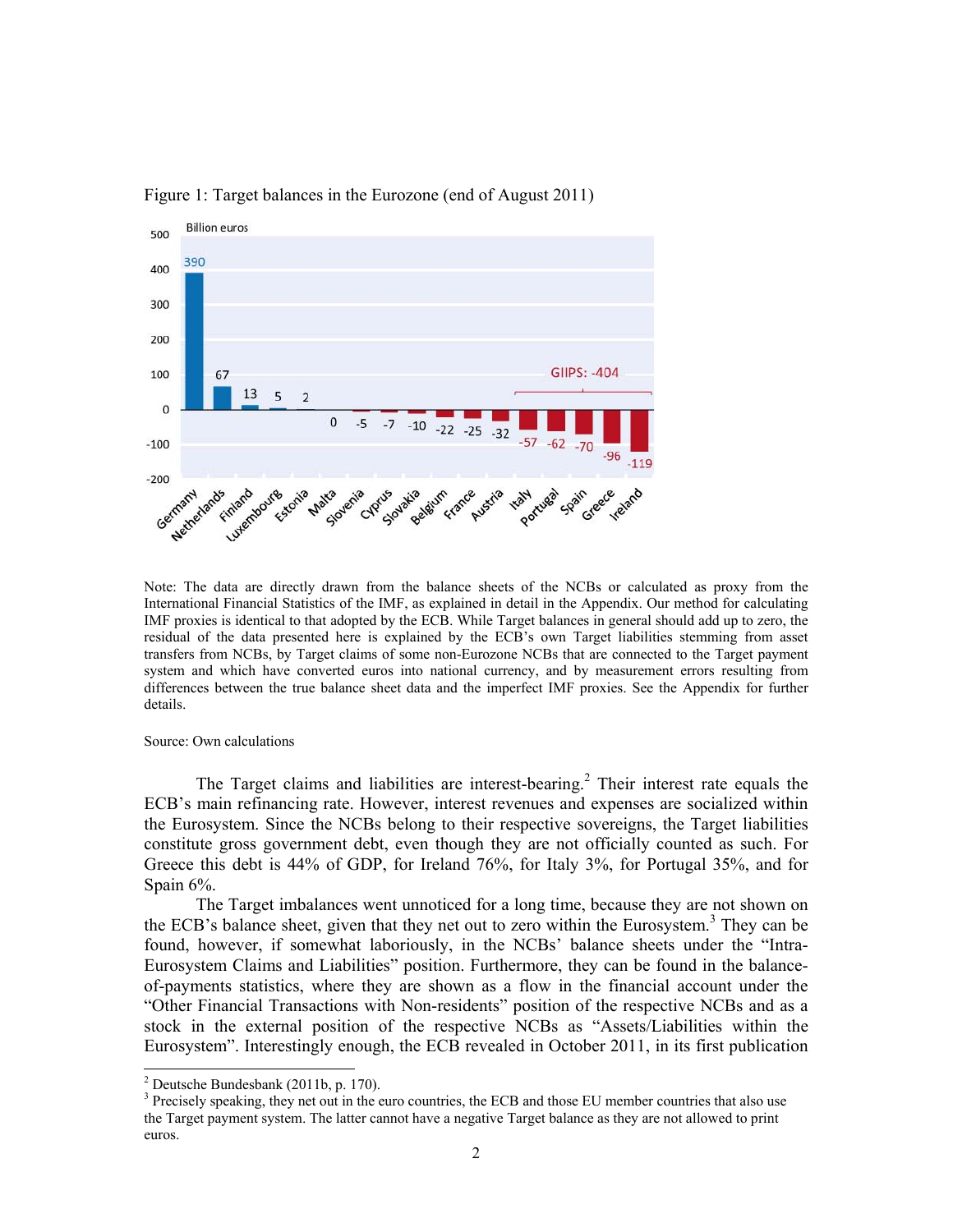on the issue, that it does not possess a reporting system of its own, but constructs the data from the IMF statistics (thus following the method we had introduced in the June 2011 version of this paper; see also the Appendix to this paper).<sup>4</sup>

 Many think that the Target imbalances are a normal side-effect of the Eurozone payment system, as they are wont to occur in a currency system. This assessment is contradicted, however, by the dramatic evolution shown in Figure 2, which, as we will show below, in all likelihood would not have been possible in the US system. The Target imbalances evidently started to grow by mid-2007, when the interbank market in Europe first seized up. Before that they were close to zero. German claims, for instance, amounted to barely 5 billion euros at the end of 2006.

 It is striking that a strong, albeit not perfect, correlation exists between the rise of the German Target claims and the rise in the Target liabilities of the GIPS (without Italy). Other countries were involved, but with relatively negligible amounts, as shown in Figure 1. The creditor countries included Luxembourg and the Netherlands, while the debtors included Austria, France, Belgium and Slovakia, and, in particular, Italy. But the key players are, evidently, the GIPS, Italy and Germany.

 During the first three years of the crisis Italy was not involved. Figure 2 shows Italy among the countries having a Target claim until June 2011. However, from July 2011 on, when markets turned jittery about Italy, forcing the Berlusconi government to enact austerity measures, the country also became a Target debtor. The Target balance of the Bank of Italy fell by 110 billion euros in only three months, from  $+6$  billion euros in June to  $-104$  billion euros in September, of which –87 billion euros were accumulated in August and September alone. Thus, Italy is the main reason behind the Bundesbank's Target claims rising by 113 billion euros over the same three months, to 450 billion euros in September 2011.

 By September 2011, the volume of Target credit drawn by the GIIPs countries from the Bundesbank through the ECB system far exceeded the official loans given to them by the Eurozone countries combined. Until July 2011 Greece had received 65 billion euros from the euro countries and the IMF; Ireland and Portugal had received 25.9 billion euros and 30.3 billion euros respectively within the framework of the European Financial Stabilisation Mechanism and the European Financial Stability Facility (EFSF). In total, the official Eurozone aid amounted to 172 billion euros. In comparison, the Target loans provided by the Bundesbank totaled 450 billion euros, as mentioned.

 4 European Central Bank (2011b, footnote 5). Cf. Sinn and Wollmershäuser (2011).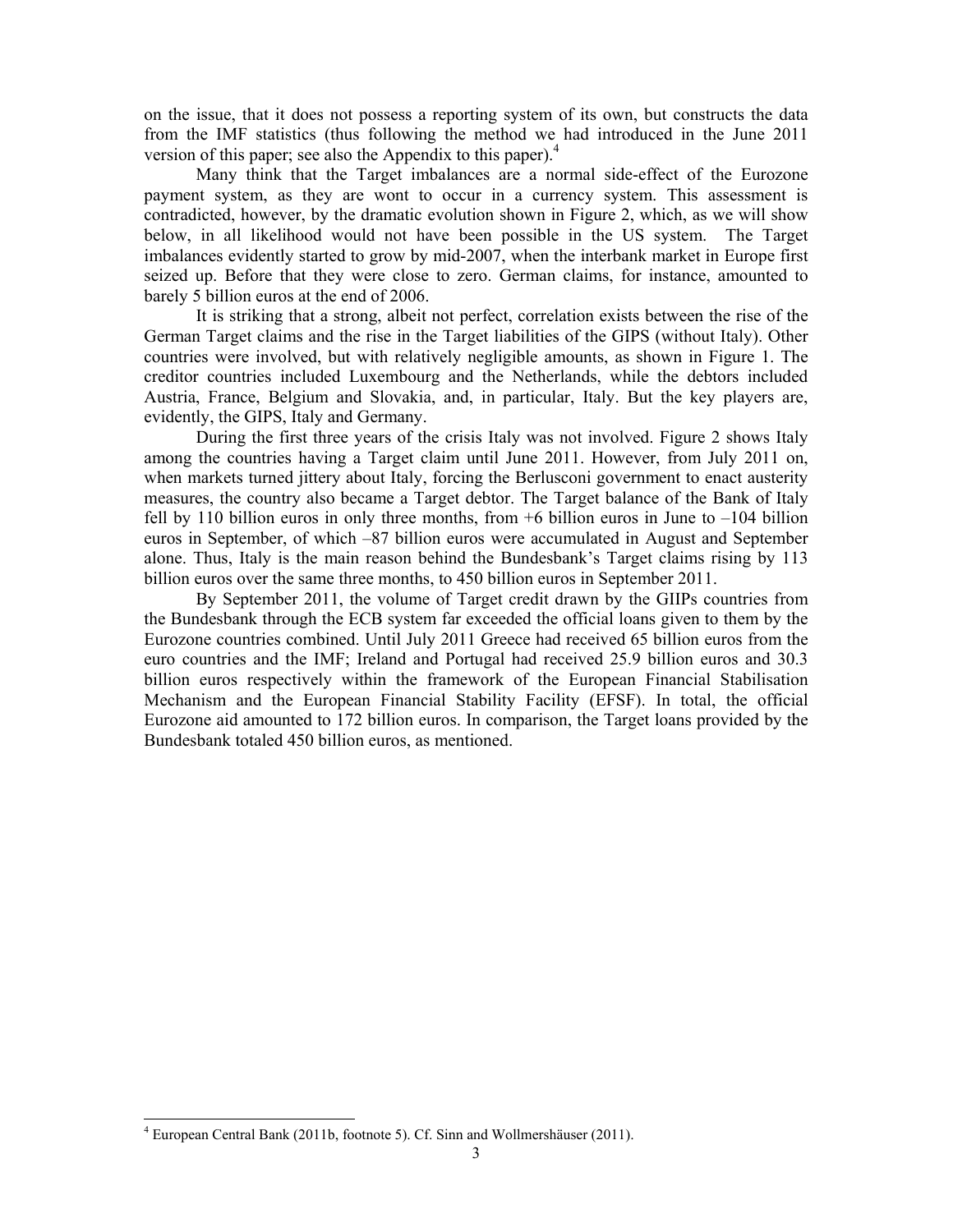

Figure 2: Net claims of the NCBs resulting from transactions within the Eurosystem (TARGET)

Sources: Own calculations; see Appendix.

#### **3. The Official Bundesbank and ECB Statements**

The Target debate began in Germany. After H.-W. Sinn brought the Target imbalances to public attention with articles in the German papers *Wirtschaftswoche*, *Süddeutsche Zeitung* and *Frankfurter Allgemeine Zeitung*, pointing out the risks they involved,<sup>5</sup> the Bundesbank

 $\frac{5}{5}$  See Sinn (2011a, 2011b). A number of columns were published subsequently. See Handschuch (2011), Krumrey (2011), Fischer (2011) and Whittaker (2011). In Sinn (2011e, 2011g) the Target issue was first interpreted in a balance-of-payment context. See also Sinn (2011f, 2011d). Two earlier articles by a Deutsche Bank official dealing with the Target issue were made available to us by Thomas Mayer, Chief Economist at the Deutsche Bank, on 9 May 2011: Garber (1989) analysed the protecting function of the Target system against possible speculative attacks during the transition from the virtual to the physical introduction of the euro in 2002. Furthermore, there is another text by the Deutsche Bank, to the best of our knowledge an internal paper that had not been published, Garber (2010), in which some of the problems associated with the Target system were addressed, but devoid of any interpretation in terms of balance-of-payments or current account imbalances. An early warning of internal imbalances in the Eurozone payment system was expressed by Reeh (1999, 2001). In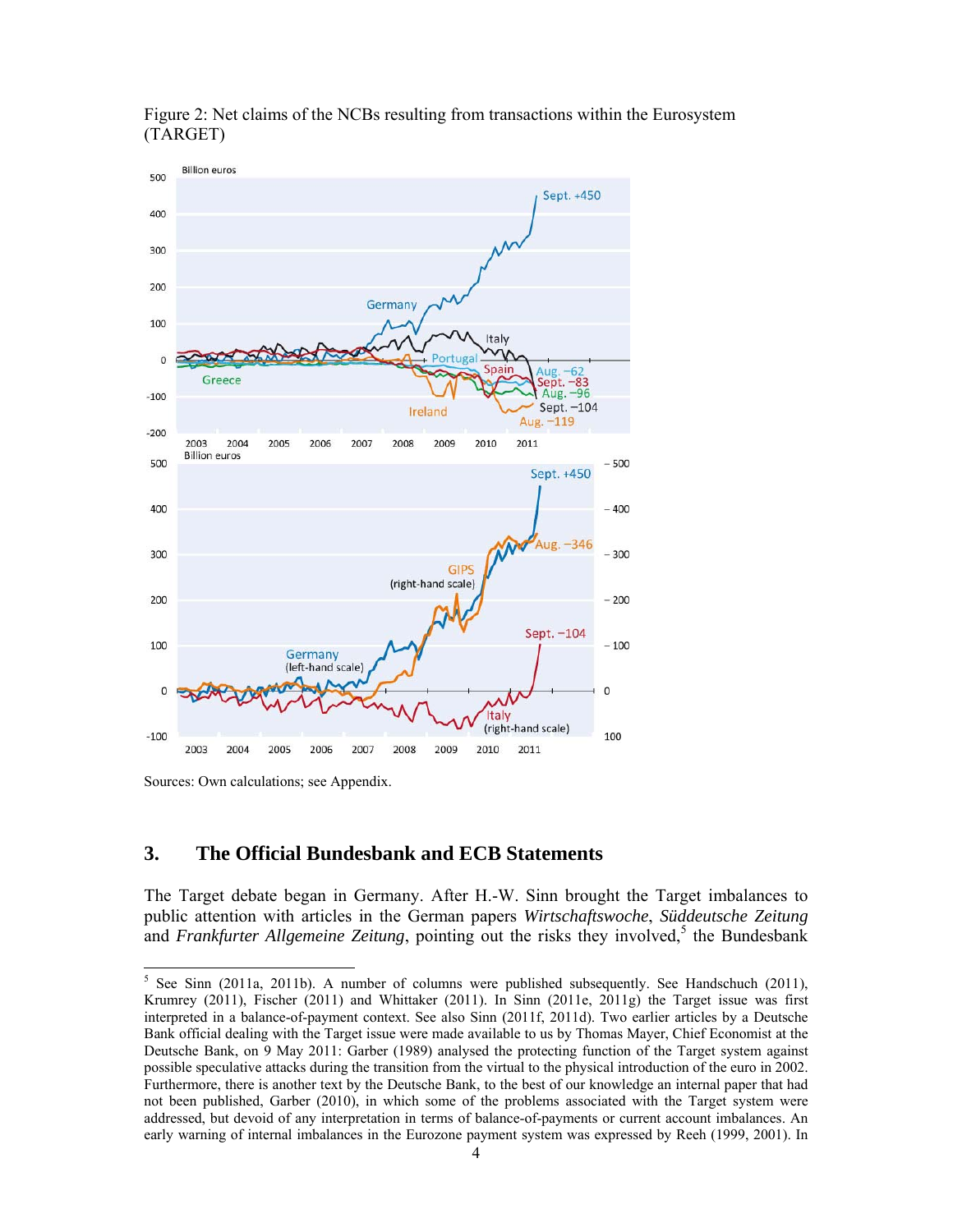reacted with various, nearly identical statements. One day after the first publication by H.-W. Sinn on 21 February 2011, while confirming the figure calculated by the Ifo Institute of 326 billion euros in net claims of the Bundesbank to the end of  $2010<sup>6</sup>$  it tried to play down the importance of the issue in a press release. Other statements by the Bundesbank and, in October 2011, by the ECB followed. In essence, the banks said: $<sup>7</sup>$ </sup>

- 1. The Target balances are a statistical item of no consequence, since they net each other out within the Eurozone (Bundesbank).
- 2. Germany's risk does not reside in the Bundesbank's claims, but in the liabilities of the deficit countries. Germany is liable only in proportion to its share in the ECB, and if it had been other countries instead of Germany that had accumulated Target claims, Germany would be liable for exactly the same amount (Bundesbank and ECB).
- 3. The balances do not represent any risks in addition to those arising from the refinancing operations (Bundesbank and ECB).
- 4. A positive Target balance does not imply constraints in the supply of credit to the respective economy, but is a sign of the availability of ample bank liquidity (ECB).

 All points are basically correct (and do not contradict what we said in previous writings), but they hide the problems rather than clarify them and deny the fundamental distortions in the euro countries' balances of payments which, as we will argue, are precisely measured by the Target balances. Reacting to the first version of this discussion paper, former Bundesbank President Schlesinger criticized the Bundesbank for playing down the Target problem. He argued that the Target claim is the most important item in the Bundesbank's balance sheet and an important part of Germany's foreign wealth, by no means only a "statistical item", as the Bundesbank argued. $8$ 

 Point 1 is true, but irrelevant. Between a debtor and its creditor the balances net out to zero, but that does not make the creditor feel at ease if he doubts the debtor's ability to repay.

 Point 2 is true if a country defaults, destroying the banks' collateral and causing a default of its NCB, while the Eurosystem as such survives. In this case the loss of the ECB's claims against the country is shared by all non-defaulting NCBs according to their capital shares. Should the disaster hit all GIIPS countries, Germany, for example, would be liable in proportion to its capital share in the ECB, namely about 43% of the 404 billion euros in GIIPS liabilities, i.e. around 170 billion euros. This was basically the calculation one of us published on 2 April (though assuming a 33% loss, as the possibility of an Italian default was not yet considered). No speculation regarding the likelihood of such a scenario was made. The issue is the value-at-risk. However, if Italy and Spain default, this could mean the end of the Eurosystem, something that has been considered by Anglo-Saxon economists as possible if

Sinn (2011c) a figure was named for the risk for Germany represented by the Target imbalances and by other rescue systems of the euro countries and the IMF. An editorial comment on it was written by Beise (2011). Much attention attracted an Article in *VOX* (Sinn, 2011h) as well as an article by Martin Wolf in the *Financial Times* commenting on a lecture given by H.-W. Sinn on 19 May 2011 at the Munich Economic Summit (Wolf, 2011). An extended version of the VOX article in German was published as Sinn (2011i). In Sinn (2011j, 2011k) an attempt was made to clear some misperceptions and wrong interpretations on the issue that had been widely publicised on the Internet. Finally, the June 2011 CESifo Working Paper preceding this publication (Sinn and Wollmershäuser, 2011) contains a detailed reply to some critics of Sinn's early writings, pointing out that the differences of opinion arose mainly from misunderstandings.

<sup>&</sup>lt;sup>6</sup> Sinn (2011a); Deutsche Bundesbank (2011a). (On its website, the Bundesbank press office had misdated this press release until the first version of this working paper came out, to 21 January 2011, i.e. one month before Sinn's article was published in *Wirtschaftswoche*). 7

Deutsche Bundesbank (2011a, 2011c). Deutsche Bundesbank, letter to the Ifo Institute of 18 March 2011. European Central Bank (2011b, p. 37). Similarly, Ruhkamp (2011).

<sup>8</sup> Schlesinger (2011).

<sup>&</sup>lt;sup>9</sup> See Sinn (2011d). If the GIPS (not including Italy) default, Germany's share in the losses is 33%.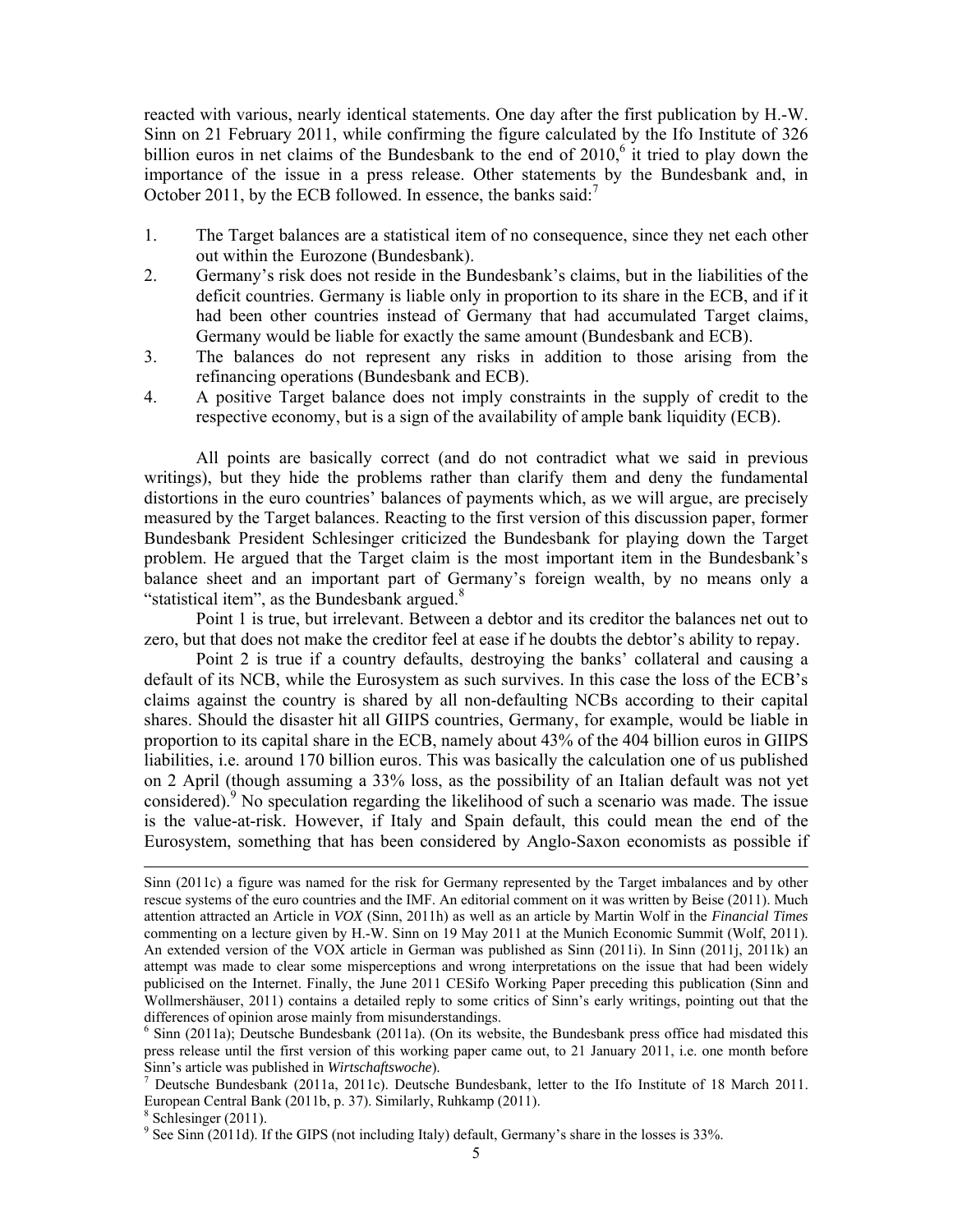not probable.<sup>10</sup> In this case, it cannot be taken for granted that the former members of the euro community would choose to honor their Target debts. Legally, this is a grey area, and here the Bundesbank and the ECB may not be fully correct. It cannot be ruled out that Germany in this scenario would have to write off its currently more than 450-billion-euro claims. This may be the largest threat keeping Germany within the Eurozone and prompting it to accept generous rescue operations such as those agreed on in October 2011.

 While again true, the statement made in point 3 hides the unusual size of the liability risk implied by the Target credit. To be sure, this credit materializes through the Eurosystem's normal refinancing operations (as well as emergency loans, so-called Emergency Liquidity Assistance, ELA, guaranteed by the respective sovereign that some NCBs granted on their own against no or only insufficient collateral). But it does measure, as we will show below, the additional refinancing credit an NCB issues to finance the country's balance-of-payment deficit with other Eurozone countries. As such it does imply additional risk. It would not imply such additional risk if it were redeemed within a fiscal year through a transfer of interest-bearing assets as is the case in the US monetary system. This will be clarified in section 10.

 Point 4, finally, is true, insofar as a positive Target balance signals generous liquidity provision in a country. But, as we will show in section 7, it is precisely this abundance of liquidity that implies a crowding out of refinancing credit in Germany. The Target imbalances do measure an international capital export through the Eurosystem, and hence a public credit, mainly from Germany, to the GIIPS countries. This is not a *net* outflow of credit, private inflows and public outflows taken together, but in itself it is an outflow in the same sense as a public rescue credit from one country to another is such an outflow.

## **4. What are the Target Balances?**

 $\overline{a}$ 

The term Target balances has created much confusion even among academics, because it is a catchy term with several meanings that are not obviously connected with each other at first glance.

- 1. The term TARGET is an acronym that stands for *Trans-European Automated Real-Time Gross Settlement Express Transfer.* This refers to the European transaction settlement system through which the commercial banks of one country make payments to the commercial banks of another country.
- 2. Target balances are claims and liabilities of the individual central banks of the Eurozone vis-à-vis the European central bank system that are booked as such in the balance sheets of the NCBs.
- 3. Target balances measure accumulated deficits and surpluses in each euro country's balance-of- payments with other euro countries. Target liabilities are the portion of the original central bank money created by a given NCB that exceeds the stock of central bank money available in that NCB's jurisdiction and that was employed for the net acquisition of goods and assets from other euro countries. Correspondingly, Target claims measure the surplus of the stock of central bank money circulating in one country above the central bank money created "inside" this country, and which arose from the net sale of goods and assets to other euro countries. We call this surplus "outside money".<sup>11</sup>

From an economic point of view, the third definition is particularly relevant for an

<sup>&</sup>lt;sup>10</sup> Krugman (2010), Feldstein (1997), Friedman (1997a, 1997b); Friedman (2001) says: "Der Euro wird in 5 bis 15 Jahren auseinanderbrechen." ("The euro will collapse in 5 to 15 years").

<sup>11</sup> To the best of our knowledge these definitions were used in this context for the first time in Sinn (2011f).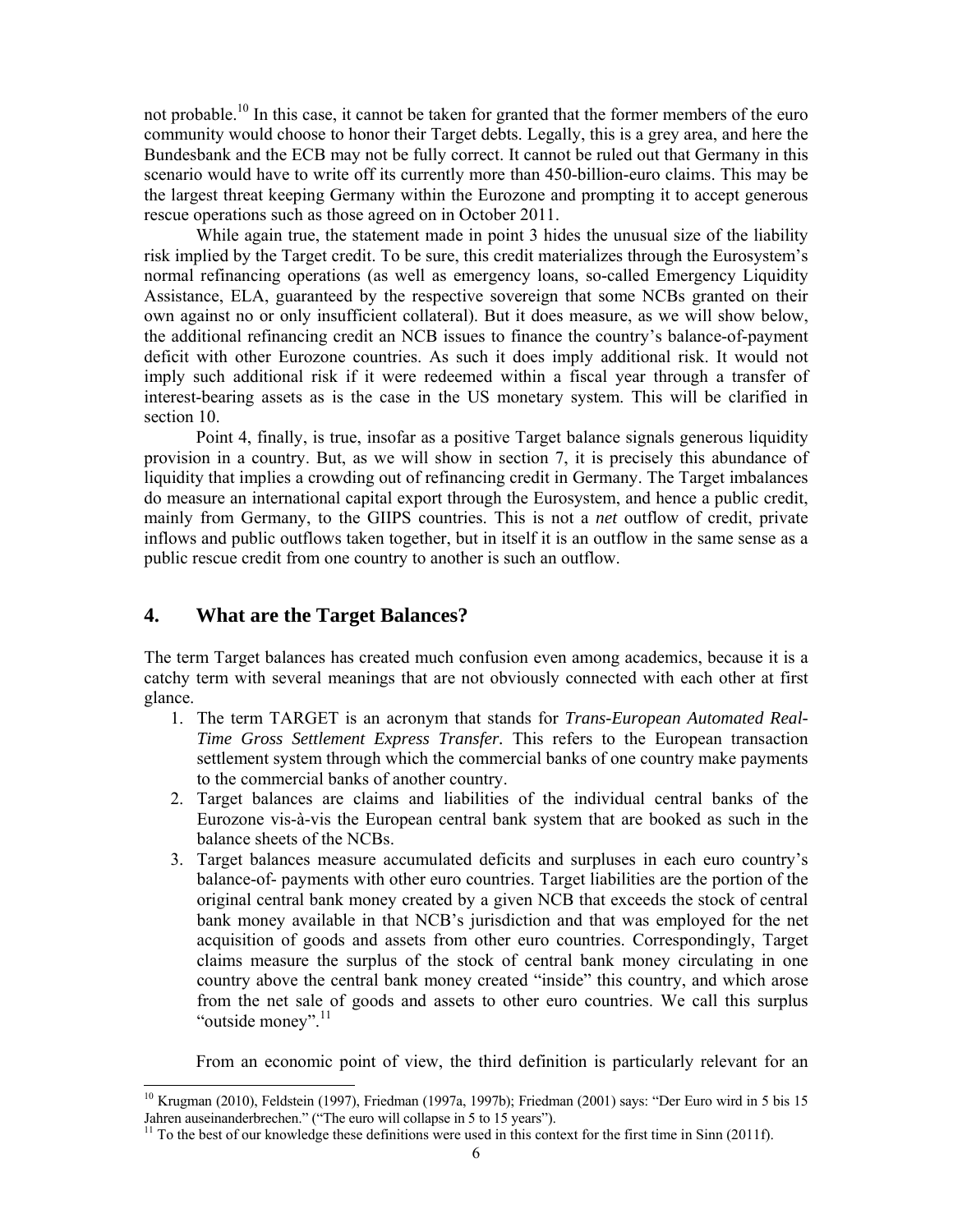assessment of the Target balances, because it shows that the change in Target balances measures intra-euro balance-of-payments deficits and surpluses. The designation "inside" is applied to the stock of central bank money created via asset purchases and refinancing operations, as opposed to the "outside" stock that has flowed in via the Target accounts.12 Central bank money is the term for the money that the commercial banks hold in their accounts at their respective NCB and cash held by banks and the rest of the economy. Since Keynes, the term M0 is generally used in this case. Alternatively, this is called "monetary base" or "base money".

 We emphasize that all data we employ is from official statistics and that we regard the national stock of central bank money booked in the respective NCB balance sheet as the actual stock of central bank money circulating in a country. To our knowledge there are no data on physical international cash circulation outside the banking system. Nobody knows how many suitcases full of cash are crossing the borders surreptitiously. Since there are no restrictions on international bank transfers in Europe but there is an obligation to declare larger cash transports, we presume that this portion was rather inconsequential in the time window we have examined.

 In order to understand how the various Target definitions are related, it is necessary to understand how the payment transactions between banks are carried out. When a bank customer effects a transfer from one commercial bank to another, it is fundamentally central bank money that flows between the commercial banks. If a Greek purchaser of a good transfers money from his checking account to the checking account of a vendor at another Greek commercial bank, base money is taken from the central-bank account of his bank and put on the central-bank account of the vendor's bank. The bank that pays out in turn charges the checking account of the customer, and the recipient bank credits the payment amount to the vendor's checking account.

 If the bank of the vendor is located in another euro country, Germany for example, the procedure is similar, only that now the payment flows via the Target system of the ECB. When the Greek NCB debits the account that the commercial bank of a Greek customer holds with it, it takes money out of the Greek economy and removes it from its balance sheet, indeed destroying it, and cables the payment order to the Bundesbank. Conversely, the Bundesbank follows the order, creates new money and transfers it to the account of the vendor's commercial bank.13 In exchange, the Greek NCB acquires a liability to the ECB, and the Bundesbank acquires a claim on the ECB.

 Normally, the payments between the countries net out as they flow in both directions, and no Target balances accumulate. This is the case when a country that imports goods in net terms pays with money it receives from abroad through selling assets. The net sale of assets to other countries is a net capital import. (It includes straightforward borrowing, because borrowing means "selling" debt certificates.) Similarly, a country with an export surplus will use the money it earns abroad to buy assets from other countries. Thus, normally, private capital flows finance the trade flows, and the balance of payments is in equilibrium. Target claims and liabilities build up if there is a net flow of euro money across the borders, because then trade and asset flows no longer net out to zero. They obviously imply that a stock of outside money has been accumulated in the recipient country.

l

 $12$  Our definitions remind of the definitions used by Gurley and Shaw (1960). As will be discussed below, in principle, outside money can also stem from the conversion of non-euro currencies, but as that item is negligible, given that the ECB does not intervene in the exchange market, by "outside money" in this paper we mean only euros that were originally issued abroad.

<sup>&</sup>lt;sup>13</sup> In this paper we also speak loosely of "printing" instead of "creating" money, even though in many cases the money printing occurs only virtually in computer accounts. After all, only a fraction of the central bank money consists of banknotes and coins.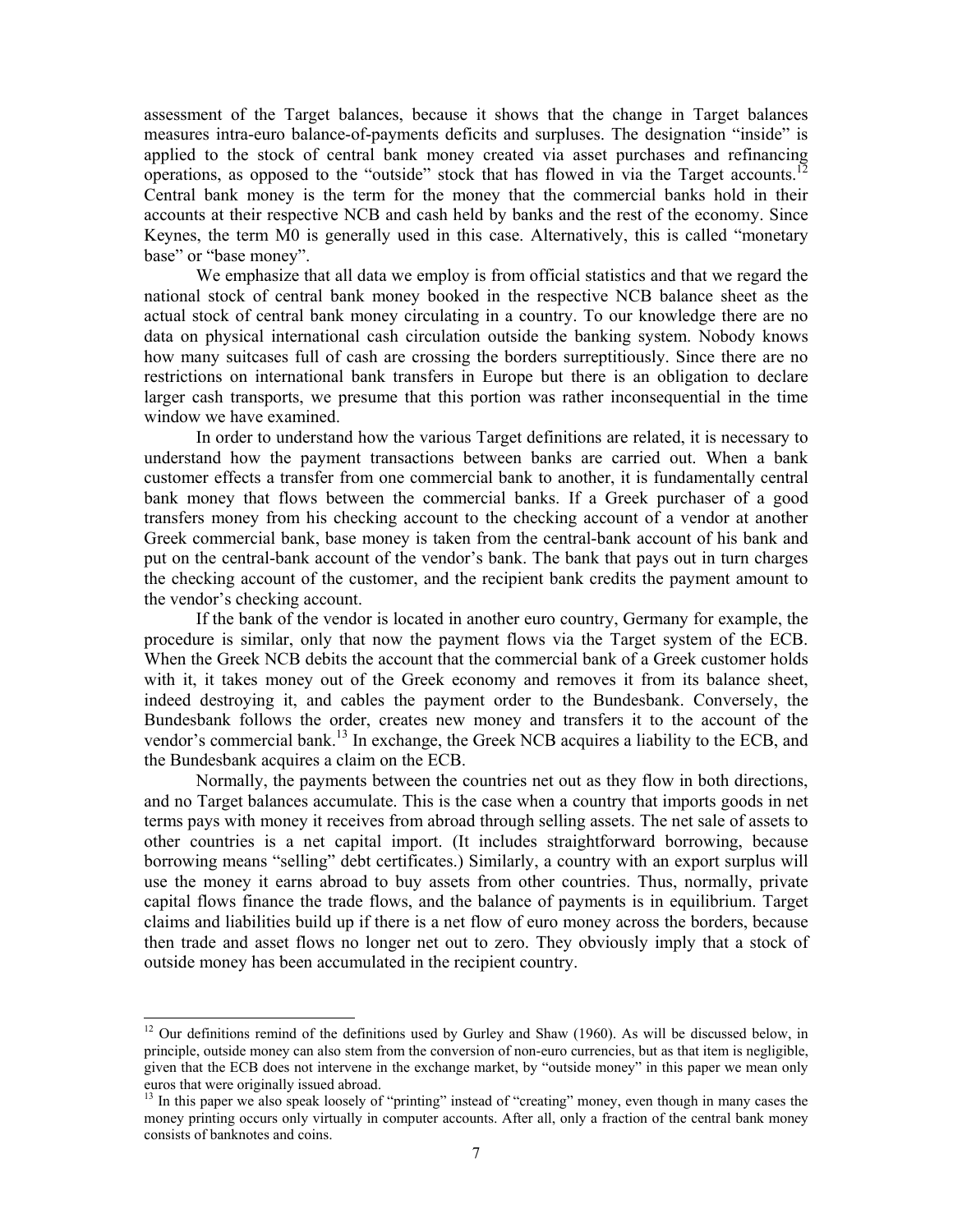In addition to asset flows resulting from the need to finance the trade flows, there are of course many cross-border asset flows in both directions. In fact, such flows constitute by far the largest fraction of international payment transactions. However, this does not in any way modify the statement about how the Target balances arise because the asset flows largely net out. Whatever the size of the gross cross-border capital transactions, it remains true that Target balances arise to the extent trade and asset flows do not balance. A Target deficit by definition is a net outflow of money to pay for a net inflow of goods and/or assets.

 The Target balances shown in the NCB balance sheets are stocks rather than flows. The balances of the previous year are carried forward, interest is applied and the new Target flows are added to the old stocks. Thus, the balances listed in the balance sheets measure the balance-of-payments deficits and the balance-of-payments surpluses that have accumulated since the introduction of the euro.

 When the Target system was established, it was assumed that any imbalances would be insignificant. As insiders have reported, the belief prevailed at the time that the balances would virtually net out daily, and it was therefore not considered necessary to install a mechanism that would effectively avoid imbalances. The Target credits were to have the character of short-term checking account credits to smooth out the peaks in monetary transactions. And in fact, the credits were very small, as Figure 2 shows, up to the outbreak of the financial crisis in summer 2007. Dramatic developments occurred only thereafter.

 Initially, only large payments were channeled through the Target system. In addition to that system, the commercial banks of the respective national countries had their own, private clearing systems through which most payments were executed in the first place and netted out before international transfers were made. Since payments from country A to country B were mostly offset by payments from country B to country A within these private clearing systems, the Target system of the ECB was in fact only needed to transfer the international excess payments that could not be cleared. This changed, however, with the establishment of the Target-2 system in 2007. Since then, smaller payments are also increasingly carried out directly via the Target accounts of the ECB. Recently, two-thirds of the Target transactions had a volume of less than 50,000 euros, and the median value of the payments was only 10,000 euros.<sup>14</sup> This modification did have a considerable influence on the Target system's transaction volume, but the net balances now booked there were not affected by the transaction volumes. From the very beginning, any change in the Target balances correctly showed the net money transfers between the banks of the individual euro countries. As a result, a consistent interpretation of the time series, as shown for example in Figure 2, is possible, and the rise of the Target balances shown in the figure since 2007 is not a statistical artifact. For that reason we speak of Target balances rather than Target-2 balances as is often the case.

# **5. An Example**

An example of a payment transaction in which Target credits and debits arise is shown in Figure 3. A Greek transportation company buys a German truck. With the bank transfer the money flows to the Greek central bank, disappears from its balance sheet and ceases to circulate in Greece. Conversely, the Bundesbank must carry out the transfer and to do this it creates new central bank money, outside money, that flows to the manufacturer via its commercial bank. A Target liability is assigned to the Greek central bank on the amount of the transfer vis-à-vis the ECB, and conversely the Bundesbank receives a Target claim on the ECB in exchange for "printing" the outside money that now circulates in its jurisdiction.

l <sup>14</sup> European Central Bank (2010, 2011a).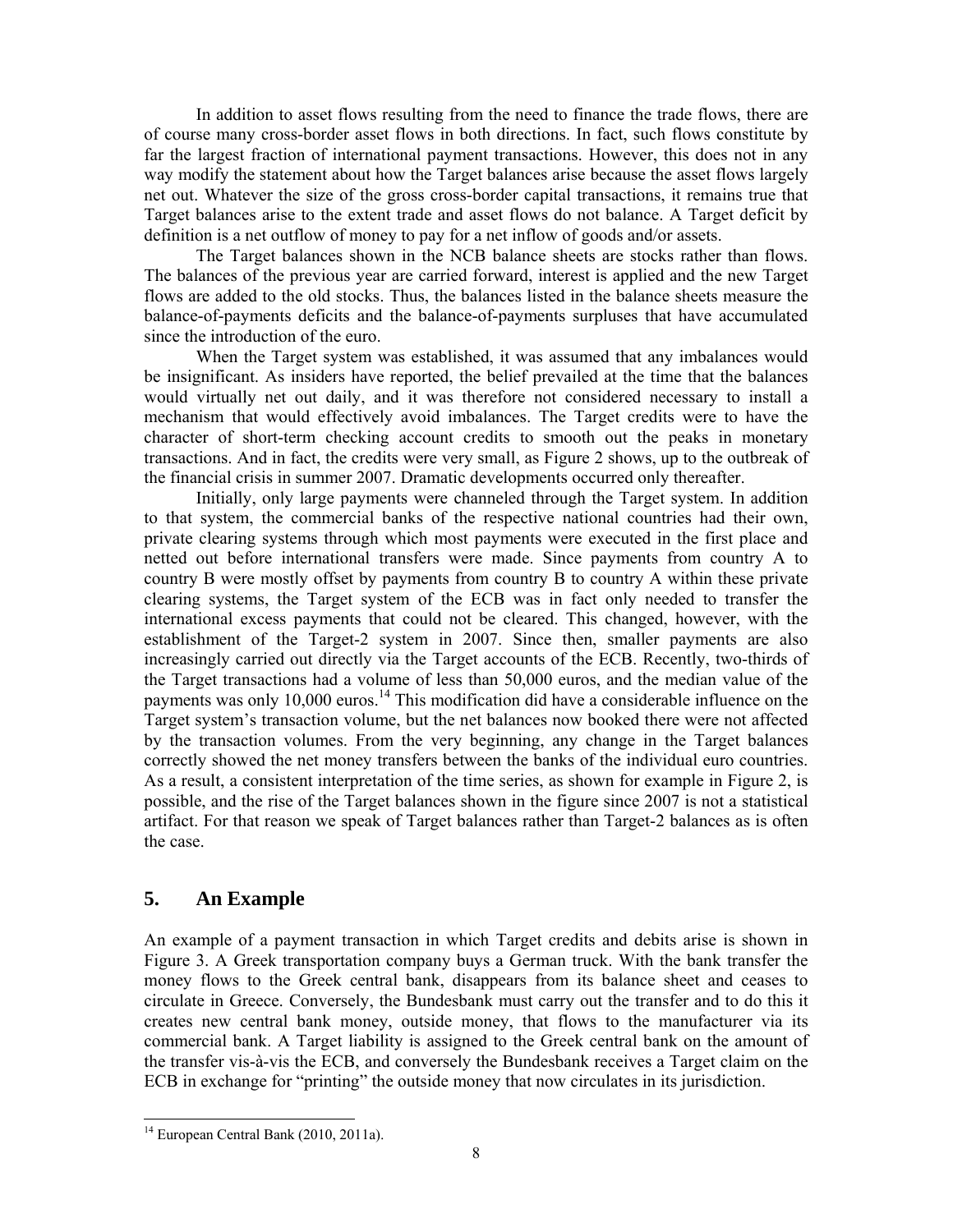As regards the booking of the payment transactions, it does not matter what the Greek company buys in Germany. Instead of a truck it could be a German asset, for example a plot of land, a company, bonds or securities. Also the mere opening of a German bank account into which a Greek national wishes to transfer his money because he distrusts his own banks leads basically to the same payment transaction. By the same token, it follows that if a Greek sells a debenture to a German to finance the truck, the payments would net out and no Target imbalances would arise. This was the typical case before the breakdown of the interbank market in the summer of 2007. At that time, net imports of goods by Greece were financed with credit taken abroad, and no Target balances arose.



 $\overline{a}$ 

Figure 3: The origin of the Target balances (example)

It lies in the nature of the transfer procedure that the Target balances are not merely balance-sheet clearing items but actual claims and liabilities with loan characteristics and which accrue interest. On the one side of the transaction, the Bundesbank had to create central bank money without receiving a marketable asset or a claim, as is usually the case, against a German commercial bank. Its Target claim against the ECB compensates for that. On the other side, the Greek central bank destroyed the central bank money without its assets or claims on the Greek banking system becoming any smaller. The Greek Target debt vis-à-vis the ECB is the counterpart to the missing claim reduction. Thus the Target liability of a country *is* a public credit provided to this country via the Eurosystem, and a Target claim of a country *is* a credit given to the Eurosystem – a public credit enabling the beneficiaries to buy foreign assets or goods.

 An even clearer picture emerges if one looks directly at the balances of the NCBs as schematized in Figure  $\hat{4}$  (with unrealistic numbers).<sup>15</sup> Basically, in the balance sheet of an NCB, the marketable assets (gold, government bonds etc.) as well as the loans granted to the commercial banks are booked on the left-hand side among the assets, while the central bank money it has created is booked on the right-hand side among the liabilities. Usually central bank money is further divided into cash and deposits of the commercial banks at the NCB, but this is not relevant here. In the schematic balances it is assumed that the marketable assets of the Greek central bank amount to 5 monetary units and that in addition it lent 15 units to the commercial banks. Since marketable assets were acquired in return for self-created euros, the monetary base equals 20. The same holds for the Bundesbank, only all numbers in the example are assumed to be ten times as large.

<sup>&</sup>lt;sup>15</sup> For the structure of the central bank balance sheets, see Hawkins (2003). For a similar depiction of the posting operations, see Garber (1989).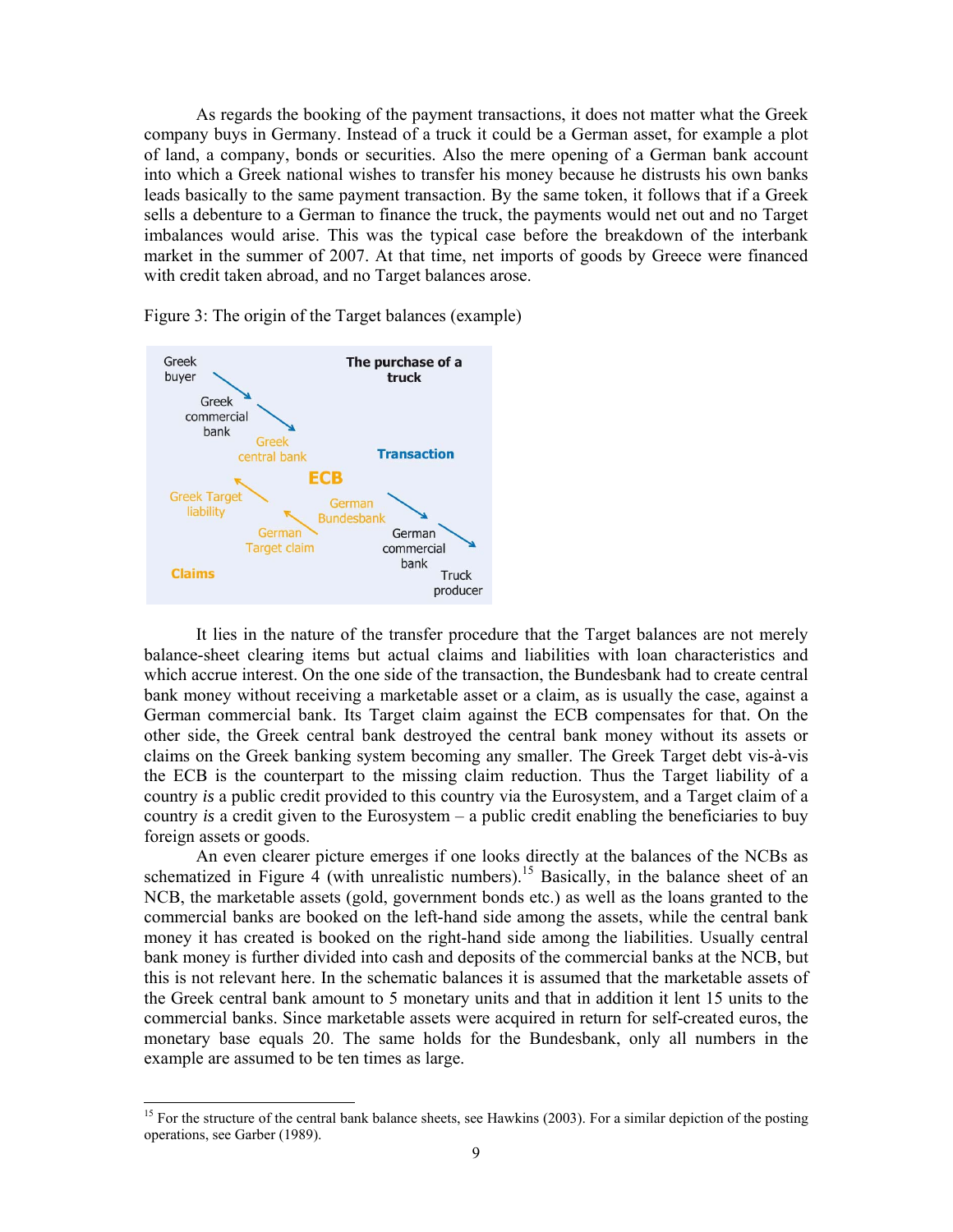| Greek central bank |      |                           |        | German Bundesbank |      |                   |      |
|--------------------|------|---------------------------|--------|-------------------|------|-------------------|------|
| Assets             |      | Liabilities               | Assets |                   |      | Liabilities       |      |
| Marketable assets  | 5    |                           |        | Marketable assets | 50   |                   |      |
| Loans to banks     | 15   | Base money                | 20     | Loans to banks    | 150  | Base money        | 200  |
|                    |      | <b>Base money</b>         | $-1$   |                   |      | <b>Base money</b> | $+1$ |
|                    |      | <b>Target liabilities</b> |        | Target claims     |      |                   |      |
|                    |      | to ECB                    | $+1$   | on ECB            | $+1$ |                   |      |
| Loans to banks     | $+1$ | <b>Base money</b>         | $+1$   | Loans to banks    | ×    | <b>Base money</b> | ٠    |

Figure 4: The Target balances in the balance sheets of the central banks (example)

 Let us now look at the possible payment transactions starting with the portion above the lower of the two dashed lines. We will examine the portion below this in the next section. If a unit of money is transferred from Greece to Germany, the monetary base in Greece decreases by this unit and it increases correspondingly in Germany. The changes in the balance-sheets are displayed below the first dashed line. Since the Greek balance sheet contracts and the German balance sheet lengthens, the Target balances are booked as clearing items, i.e. as a liability of the Greek central bank and as a claim of the Bundesbank, in both cases vis-à-vis the ECB.

 The correctness of booking the Target balances as claims and liabilities follows however not only from some kind of booking mechanism, but from an economic perspective, primarily from the fact that economic goods or assets have moved from one country to another – in the above example a truck – without a movement of another good or asset in return. The claim that Germany receives through its Bundesbank on the ECB and that the latter has on the Greek NCB compensates for the transfer of the truck in the example, or in general, for the transfer of goods or assets.

 The Target balances arise initially directly between the participating NCBs themselves. There is however an agreement, as the Bundesbank has reported, presumably between the individual NCBs, whereby at the end of the business day the balances are transformed into claims and liabilities vis-à-vis the Eurosystem as a whole.<sup>16</sup> This procedure corresponds to the joint liability for losses on Target loans, as pointed out in section 3, and the socialization of interest earned from refinancing operations. As we will show below, with this procedure the Eurosystem has virtually created a kind of Eurobond.

# **6. Reprinting Money**

The payment procedure described in the example that gives rise to Target balances apparently shifts the monetary base, taken by itself, from Greece to Germany. If that had been the only element behind the accumulation of Target balances shown in Figure 2, then the monetary base of the GIIPS countries should have disappeared long ago. In truth the monetary base of the GIIPS countries has not changed appreciably since the beginning of the crisis and during the accumulation of the Target balances; it even increased somewhat, from 291 billion euros to 332 billion euros. This is shown in Figure 5 below.

l 16 Deutsche Bundesbank (2011c).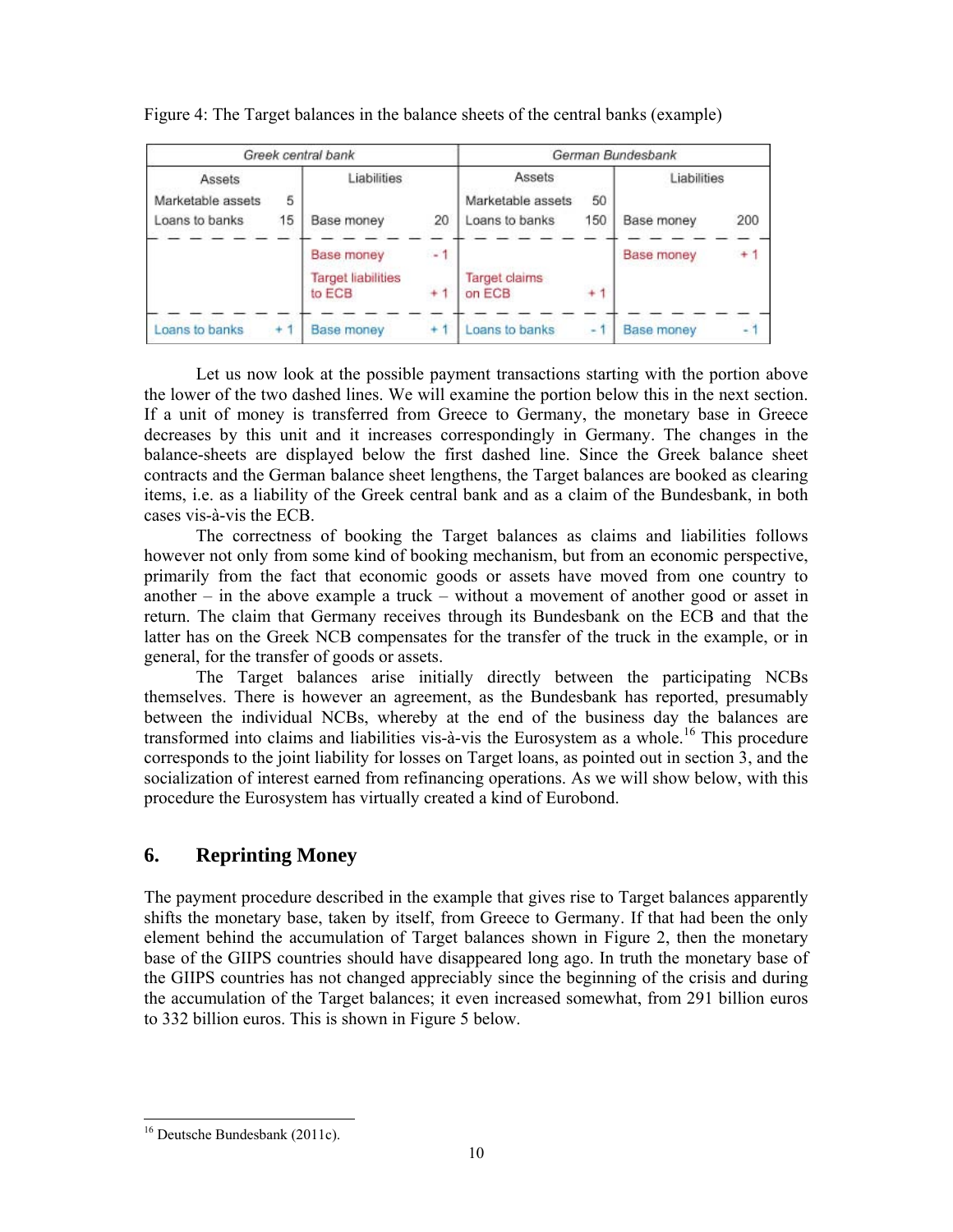

Figure 5: Inside money, outside money and central bank credit of the GIIPS countries

Notes: Inside money is the monetary base that circulates in a country or group of counties and originated there. Outside money is the Target balance, i. e. the base money that does not circulate in the country where it originated. Here, the stock of inside money is calculated as the sum of the banknotes put in circulation by the NCBs of the GIIPS and the cash deposits of the commercial banks with their respective NCB (basically minimum reserves). The banknotes put in circulation by the NCBs consist of the "statutory" banknote circulation calculated according to the NCB's capital share in the ECB and the intra-Eurosystem liabilities from the issuance of banknotes.

\* "Net refinancing credit" is the stock of refinancing loans (including ELA credits) that the NCBs gave to commercial banks, net of the funds the NCBs borrowed from commercial banks, i.e. net of the deposit facility and the time deposits commercial banks hold with their NCB, and net of other liquidity-absorbing operations. Refinancing loans comprise main refinancing operations, longer-term refinancing operations, the marginal lending facility and other liquidity-providing operations. ELA credits are emergency loans (Emergency Liquidity Assistance), primarily issued by the Central Bank of Ireland.

\*\* "Other assets" comprise the net balance of the remaining assets and liabilities that are listed in the balance sheets of the NCBs. On the asset side this includes government bonds and securities that were not acquired within the framework of the normal refinancing operations. On the liability side, we have above all the capital and the reserves of the NCBs and liabilities in foreign currency.

Sources: Refinancing operations, deposits of the commercial banks, deposit facilities, banknote circulation, intra-Eurosystem claims related to the issuance of banknotes: Liquidity statistics or monthly balance-sheet statements of the NCBs; emergency loans of the Central Bank of Ireland (ELA): monthly balance sheet, other assets; gold and foreign currency: Eurostat, Official Foreign Reserves including gold; Target claims: see Appendix; calculations by the authors.

 The base money flowing out of the GIIPS countries via international transactions was thus completely offset by the creation of new money by the GIIPS NCBs. In principle, new money that an NCB brings into circulation can arise from asset purchases and from credits of the central bank to the commercial banks (refinancing operations including ELA). It is evident in the chart, however, that the increase of the GIIPS countries' asset stocks only made a small contribution. The lion's share of the additional money creation apparently came about as the result of loans that the central banks granted the commercial banks within their jurisdictions.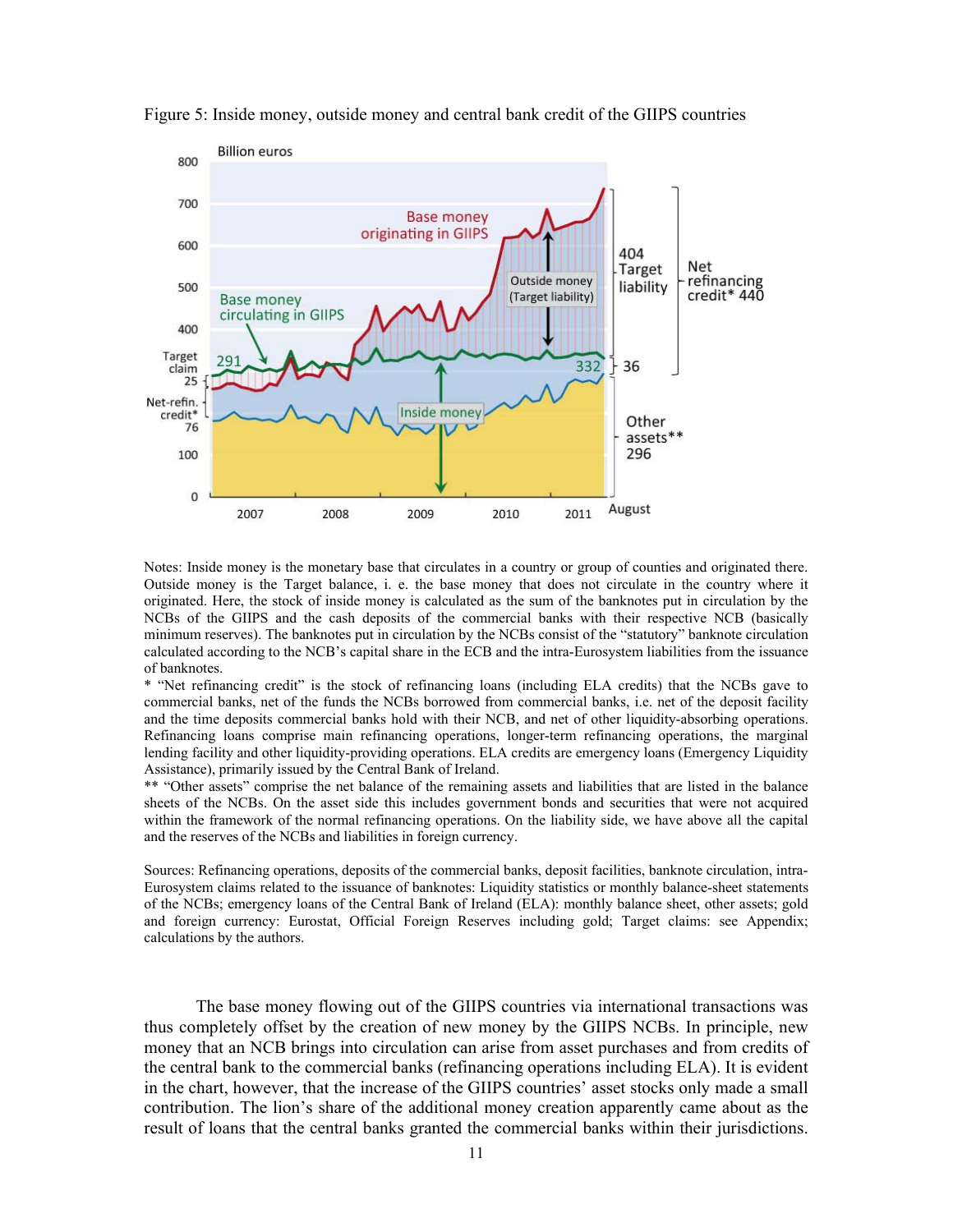Stated the other way around, in the period under observation the NCBs of the GIIPS countries issued a huge amount of new central bank money by way of providing credit, which primarily flowed abroad as it was used for the purchase of foreign goods and assets. Only a small portion of this money remained at home as part of the monetary base.

 In August 2011, the share of central bank money that was created through net refinancing operations and that remained as inside money at home was only 8 per cent (36 billion euros). Fully 92 per cent (404 billion euros) was circulating abroad as outside money. Moreover, 55% of the monetary base originating in the GIIPS (736 billion euros) had seeped to other countries and become outside money. This is reminiscent of the proportion of dollars circulating outside the US, which at the end of 2001 was estimated to be somewhat more than half of the monetary base.<sup>17</sup> It is significantly more than the share of deutschmarks circulating outside Germany in the mid-1990s, which was a bit less than a third of the monetary base.<sup>18</sup>

 The build-up of the Target balances has given rise to the unusual situation that now prevails in the Eurozone. The monetary base in the GIIPS countries, as is usual in closed currency areas, consists of one component that arose from asset purchases, and another that resulted from net refinancing operations of the central banks with the commercial banks. However, in other euro core countries, particularly Germany (see Figure 1), there is in addition outside money that flowed in via the Target accounts. The central banks of these countries had to create this central bank money in order to fulfill the transfer orders.

The reason for the excessive granting of refinancing credit and thus the creation of central bank money in the GIPS was obviously the financial crisis. Because of the interest-rate convergence that the euro brought about, and also because the Basel system allowed commercial banks to hold government bonds at zero-risk weighting, i.e. without any equity backing, capital flowed for years without hesitation to the southern and western periphery of the Eurozone, triggering an inflationary boom in these countries.<sup>19</sup> But the flow of capital ran dry, and even partly reversed itself, when the American financial crisis prompted investors there and in Europe to revise their risk assessment.<sup>20</sup> Market interest rates for the GIPS rose because investors demanded high risk premiums compared to safe German government bonds. In this situation, the possibility for the GIPS banks of getting credit at low interest rates from their respective NCB became much too inviting. The ECB itself encouraged borrowing by reducing its main refinancing rate from 4.25% in October 2008 to just one per cent in May 2009, and adopting a full-allotment policy as early as October 2008. Full allotment means that the ECB was willing to grant the commercial banks credit in any amount they wished with maturities of up to one year, provided they were able to offer collateral. In addition, the ECB successively reduced its quality requirements on the collateral and successively extended the deadline it had announced for returning to normal collateral requirements (see Table 1).

l

<sup>&</sup>lt;sup>17</sup> United States Treasury Department (2003).

<sup>&</sup>lt;sup>18</sup> Seitz (1995); see also Sinn and Feist (1997). To be sure, the difference is that the monetary creation gain (seignorage) in the form of interest yields on the newly created and loaned money is socialized in the Eurosystem, while in the case of currency circulating outside the jurisdiction of the note-issuing central bank a regular income in the form of interest yield on the externally circulating currency remains at that bank.<br><sup>19</sup> See Sinn (2010a, p. 143; 2010 d; 2011 l); Sinn, Buchen and Wollmershäuser (2011); European Economic

Advisory Group (2011).

<sup>&</sup>lt;sup>20</sup> See Klepsch and Wollmershäuser (2011).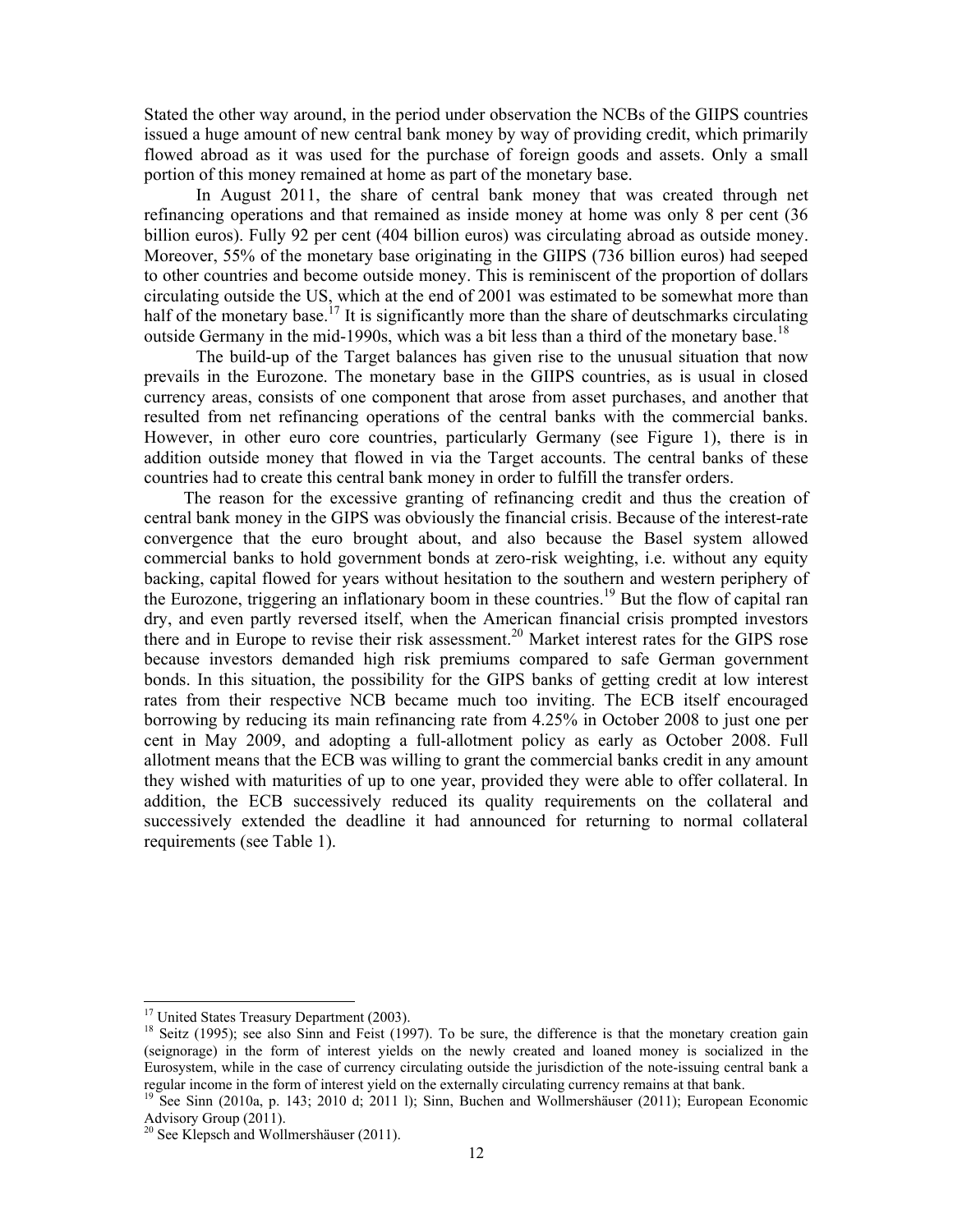Table 1: ECB collateral requirements

| Date             | Minimum credit rating threshold |
|------------------|---------------------------------|
| Until 14 October | $A -$                           |
| 2008             |                                 |
| 15 October 2008  | BBB-                            |
| 10 May 2010      | Suspended for Greece*           |
| 31 March 2011    | Suspended for Ireland*          |
| 7 July 2011      | Suspended for Portugal*         |

\* For debt instruments issued or guaranteed by the government. Sources: European Central Bank, Press Releases.

 Taking this into consideration, the example of the Greek buyer of a truck must be modified. He obviously does not pay for his truck with money he possesses, but he borrows it from his bank, and the bank, because of the difficulties of raising funds in the interbank market, borrows it from its NCB. The Greek NCB thus creates the money that the haulage firm needs for the transfer to Germany. In Greece, money is now created, lent, destroyed when transferred via the Target system, and then created anew in Germany by the Bundesbank, which transfers it to the account of the commercial bank of the truck producer. Figure 6 shows the expanded payment process.



Figure 6: Credit creation and Target balances (example)

# **7. How the Outside Money Crowds out the Refinancing Credit in the Core**

The creation of new credit in the deficit country does not end the payment processes, as the commercial banks of the exporting country, in our example Germany, and their private customers do not need the additional liquidity that they receive through the payment, given that the outflow of credit that had financed the Greek purchases has ceased to take place. Banks do not hold excess liquidity, because it involves interest costs, and their customers also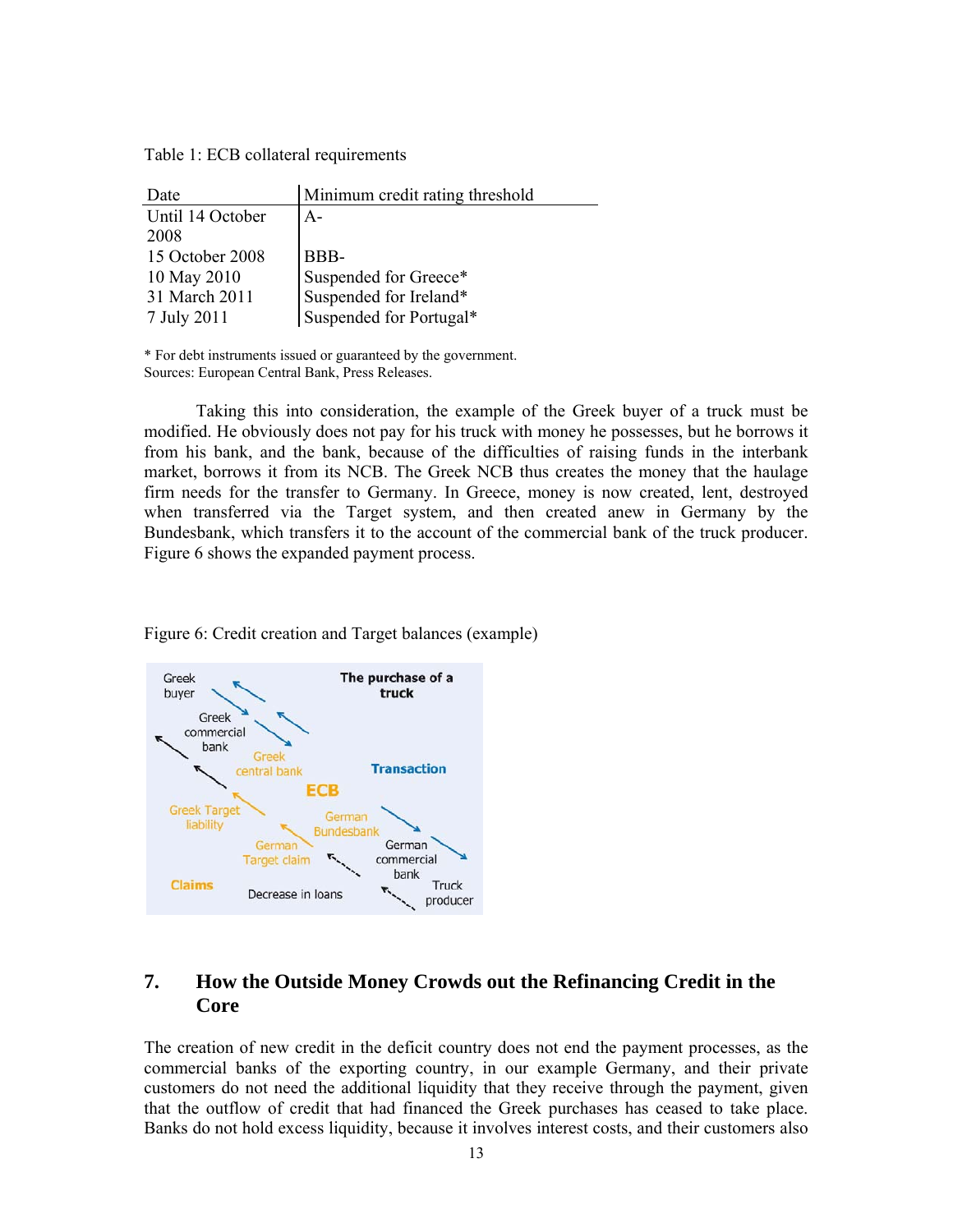try to keep their liquidity low, for the same reasons. Thus, German commercial banks will either borrow a correspondingly lower amount of central bank money from the Bundesbank when central bank money flows in through the international Target payment system, or they will place the unneeded liquidity on the ECB deposit facility or time deposit to collect interest. In either case the refinancing credit net of such interest-bearing deposits will fall by the amount of outside money coming in through foreign purchases of goods or assets. The stock of inside money, and hence net refinancing credit, is crowded out by the outside money originating from the GIIPS.<sup>21</sup> This is indicated by the dashed arrows in the lower part of Figure 6. Overall, there is a relocation of refinancing credit from Germany to Greece, without a concurrent change in the monetary base either in Greece or Germany. In the balance-ofpayments statistics this phenomenon is officially called a capital export from Germany to other Eurozone countries.

 In the exemplary system of accounts shown in Figure 3, the credit shift implies a lengthening of the Greek central bank's balance sheet and a reduction of the Bundesbank's balance sheet, as shown below the dashed line. In Greece, the central bank lends the commercial banks an additional unit of central bank money, while in Germany the Bundesbank lends one unit less. The monetary base in both countries remains unchanged, but the credit given by the Bundesbank declines by one unit, while it rises by one unit at the Greek central bank.

 The shift of central bank credit from Germany to the GIIPS is a result of a *limited demand* for central bank money by the commercial banks, *not a limited supply* as some readers of our previous publications have assumed. At a given interest rate, money demand is determined by the economic activity and the payment habits prevailing in the country. That is why the inflowing liquidity crowds out the refinancing credit.

 Figure 7 shows the common depiction of the base money demand curve. The lower the interest rate, the higher the demand for central bank money, as the interest rate measures the opportunity cost of not investing that money in other assets. The demand for central bank money may be understood best as the stock of central bank money that banks hold as liquidity and minimum reserves, and which private non-banks keep on average for normal payment processes.

 Let us assume that the ECB follows a full-allotment policy, as it has done throughout the crisis. The banks, and indirectly the other economic agents supplied by them, may borrow as much central bank money as they wish to. But at the given refinancing rate they only want to realize point A and therefore demand only the amount of money that is shown by the arrow pointing to the abscissa. $^{22}$ 

<sup>&</sup>lt;sup>21</sup> For the crowding out argument based on the assumption of a limited liquidity *demand* see Sinn (2011e, 2011h, 2011k). Surprisingly, this argument has often been misrepresented in secondary writings, perhaps because the term "crowding out" was interpreted as implying supply constraints. To understand the term better, the reader may think of the example of a product market where a new competitor crowds out the incumbent firms because demand is limited, or Friedman's seminal crowding-out example where free public school meals for children crowd out private meals. See Friedman (1962, Chapter VI).

 $22$  The position of point A is not necessarily constant, as over the course of time the money demand curve might move to the right when there is real economic growth and inflation. It may also move to the right in times of crisis, when asset owners distrust other forms of investment. Still, given all the other determinants and given the interest rate, point A occupies a given position.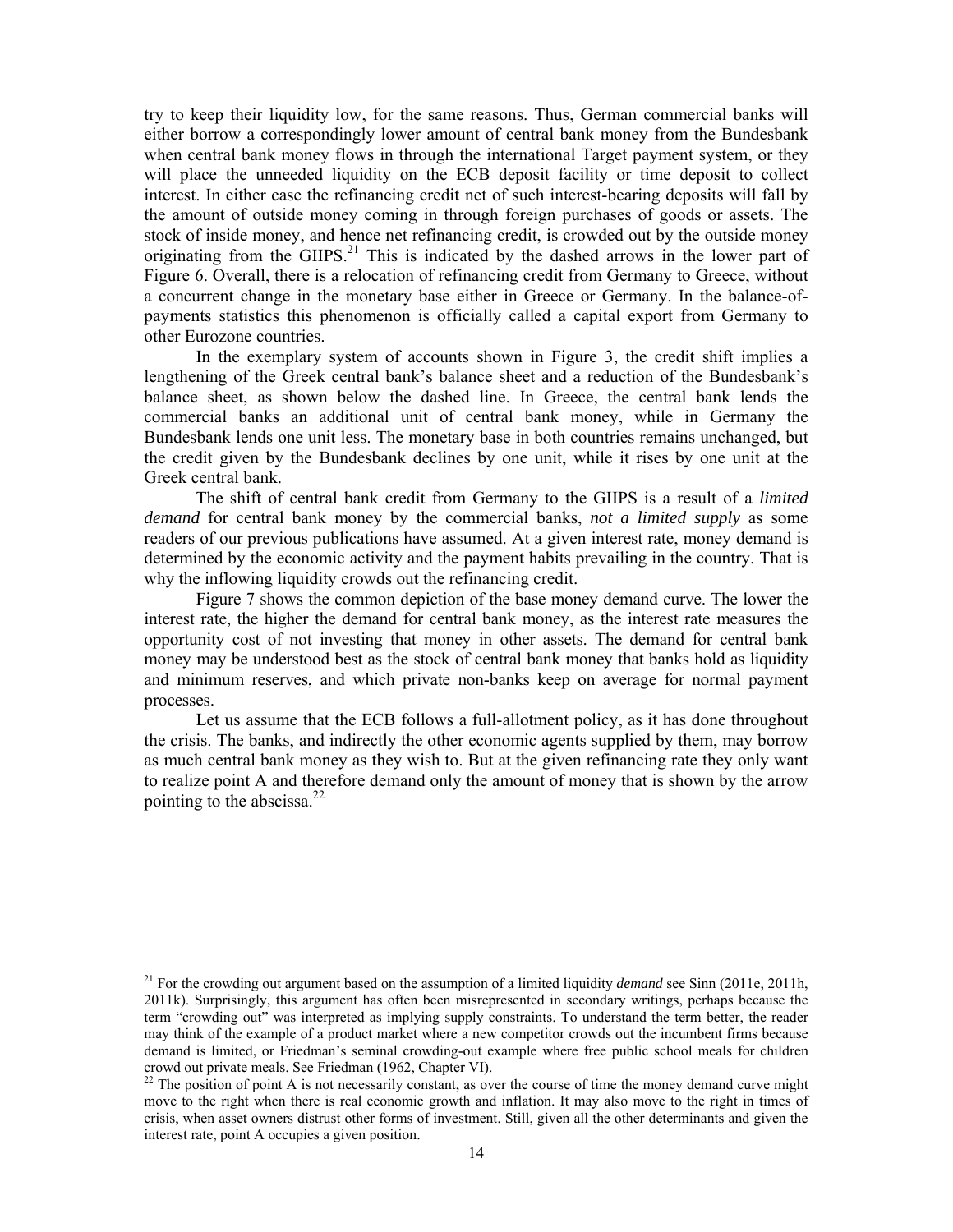

Figure 7: Non-GIIPS base money demand, full allotment, and the crowding out of central bank credit

 If as a result of the payments flowing in via the Target system the NCB is forced to deliver new central bank money to the banks without lending it to them, i.e. to create outside money, this automatically crowds out the inside money, i.e. the monetary base generated through refinancing operations or asset purchases. Given the time paths of marketable assets that the NCBs hold in their balance sheets, the inflow of central bank money from abroad has no influence on the monetary base in the recipient country and displaces the central bank refinancing credit one to one.

 The crowding-out of one country's refinancing credit by the other's provision of such credit would happen a fortiori if the ECB were to control the aggregate monetary base through its own policy, as it did before the outbreak of the financial crisis by way of variable-rate tenders and as was standard at the Bundesbank when it still commanded the deutschmark. That is the more trivial theoretical case.

 The crowding out of refinancing credit is well known from the times when the Bretton Woods System forced the European central banks to maintain a fixed exchange rate vis-à-vis the US dollar. At that time, the US had financed its current account deficit by printing and lending more dollars than the US needed for internal purposes.<sup>23</sup> The dollars were flowing to, among other recipients, German exporters who had them exchanged by the Bundesbank for deutschmarks. The "dollar-deutschmarks" was outside money in the German system, crowding out the Bundesbank's inside money resulting from refinancing operations on a oneto-one basis. The statistics at the time reported a public capital export from Germany to the US via the central bank system. Many observers had suspected that the Bundesbank tolerated this public capital export in order to help finance the Vietnam war.

 While the Bundesbank invested the dollars it received into US Treasury bills, the Banque de France insisted that the US government convert them to gold from Fort Knox. This destroyed the Bretton Woods system in the period 1968–1971. Today the Bundesbank converts the "GIIPS euros" into "German euros", which then crowd out the "refinancing-

 $2<sup>23</sup>$  Cf. Kohler (2011) for a comparison with the Bretton Woods crisis and Tornell and Westermann (2011) for a comparison with the Mexican Tequila Crisis.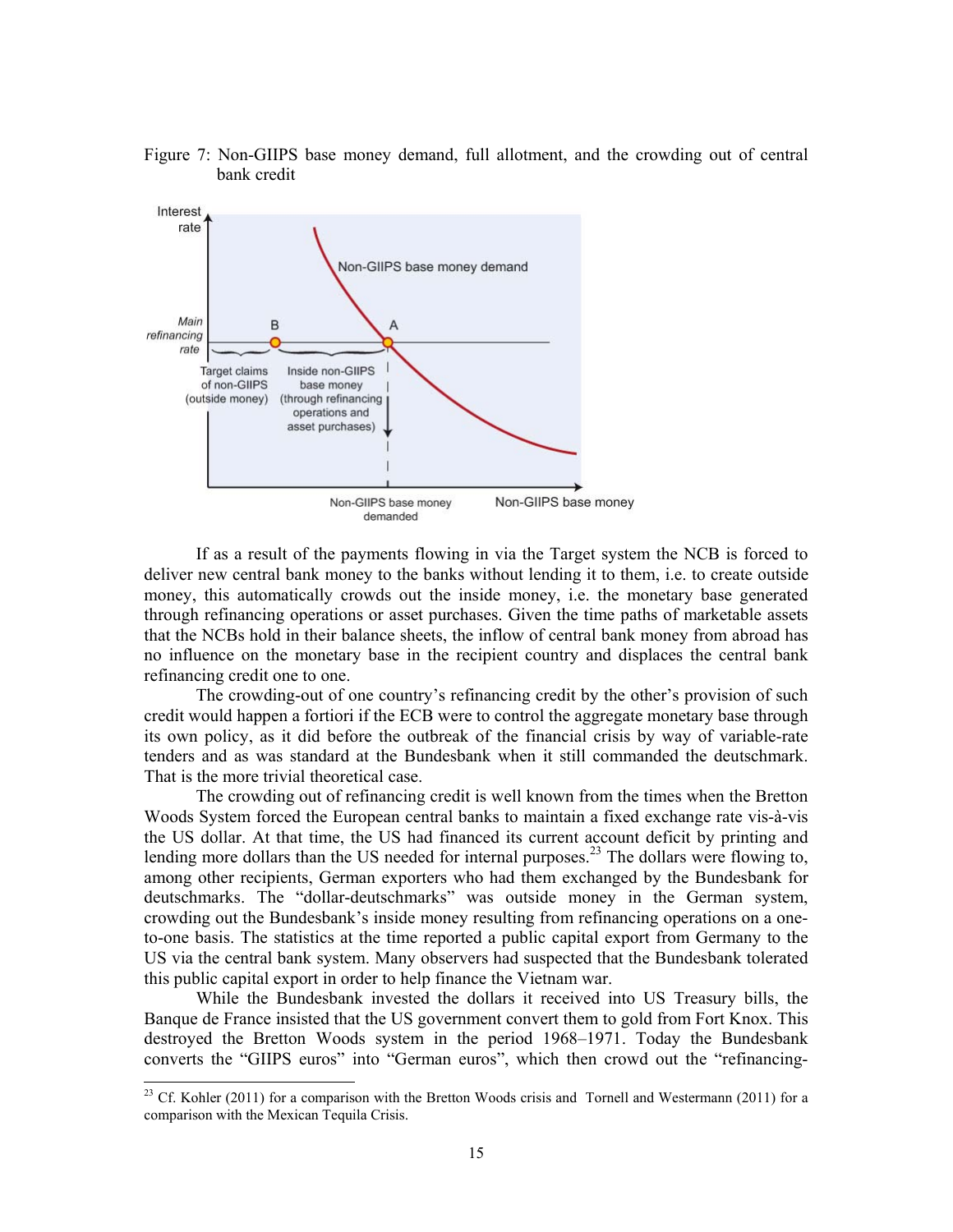credit euros" issued by the Bundesbank, and instead of foreign currency or foreign assets, the Bundesbank receives Target claims on the Eurosystem as shown in Figure 2.

 The fact that the Bundesbank holds large Target claims against the ECB was presented to us in an exchange with an Irish colleague as the conscious investment preference of the Bundesbank. While other central banks held their assets in the form of gold or claims against the commercial banking system, it was supposedly the preference of the Bundesbank to build up claims against other central banks instead. This assessment of things misunderstands what was going on. The Bundesbank was unable to refuse the demands for carrying out payments to German recipients and the resulting creation of new money outside the refinancing operations with commercial banks. For this creation of money it automatically received claims on the Eurosystem. There was no conscious investment decision at all.

 But of course, although imposed by the system, it was an investment nonetheless. The shifting of refinancing credit from Germany to the GIIPS was a capital export through the Eurosystem, a credit the Bundesbank gave to the GIIPS countries, enabling the latter to buy more goods or assets in Germany than otherwise would have been the case.

The possibility of drawing public credit through the Eurosystem amounted to a rescue facility before the rescue facility  $-$  i.e. a public credit helping the crisis-stricken countries that came before the official credit provision on which the parliaments of Europe decided in 2010 and 2011 (EFSF, EFSM and first Greece package). In terms of the right of disposition over economic resources, payment flows, international distribution of central bank money, and the liability involved, it was essentially identical to proportionately guaranteed short-term Eurobonds that must be bought by the core euro countries, with the resulting revenue being lent to the peripheral countries. Eurobonds such as these shift the disposition of economic resources from the core countries to the periphery in the same way that the Target credits do. Credit and money flow from the core countries to the periphery, and money comes back to buy goods or assets. Such bonds would also not change the distribution of the monetary base in Europe, and they would also allocate credit and thus the disposition of economic resources to the recipient countries at the expense of the creditor countries. Even the liability would be identical. If the credit-receiving country should go bankrupt, all euro countries would be liable in proportion to their capital shares in the ECB, which for each country is the average of the population size and share of GDP. Everything is basically the same as with Target credits. The only (irrelevant) difference is that with Eurobonds the credit involves a transfer of existing money, whereas the Target credits imply a relocation of the money-printing activity.

 The provision of Target credit cannot be interpreted as a liquidity squeeze in Germany, as some readers have assumed. Of course it wasn't a liquidity squeeze, given that the crowding out of refinancing credit was caused by an inflow of liquidity into the core. And it was not even a credit squeeze. After all, the reason for the Target credits given by the Bundesbank was that private capital did not dare leave Germany and preferred to finance domestic endeavors, which were considered safer than foreign investments. Moreover, there was flight capital coming in from abroad that further enhanced the credit supply in Germany (recall that the example would lead to identical payments if the Greek firm bought German assets rather than a German truck). The abundance of capital supply was the main driver of the boom that Germany came to enjoy after the crisis.<sup>24</sup> However, this does not detract from the fact that through public actions some, if not most, of the reluctant capital that had gathered in Germany ended up being channeled abroad. If country A gives country B a rescue credit this is a "signal", to use the language of the ECB, that country A has abundant credit, but it nevertheless is a credit outflow in and of itself, a publicly induced shift of command over real economic resources from country A to country B. This is simply a statement of fact, and not an interpretation or value judgment. This does not imply that there is a net outflow, private

l

 $2<sup>24</sup>$  See Sinn (2010 b and c).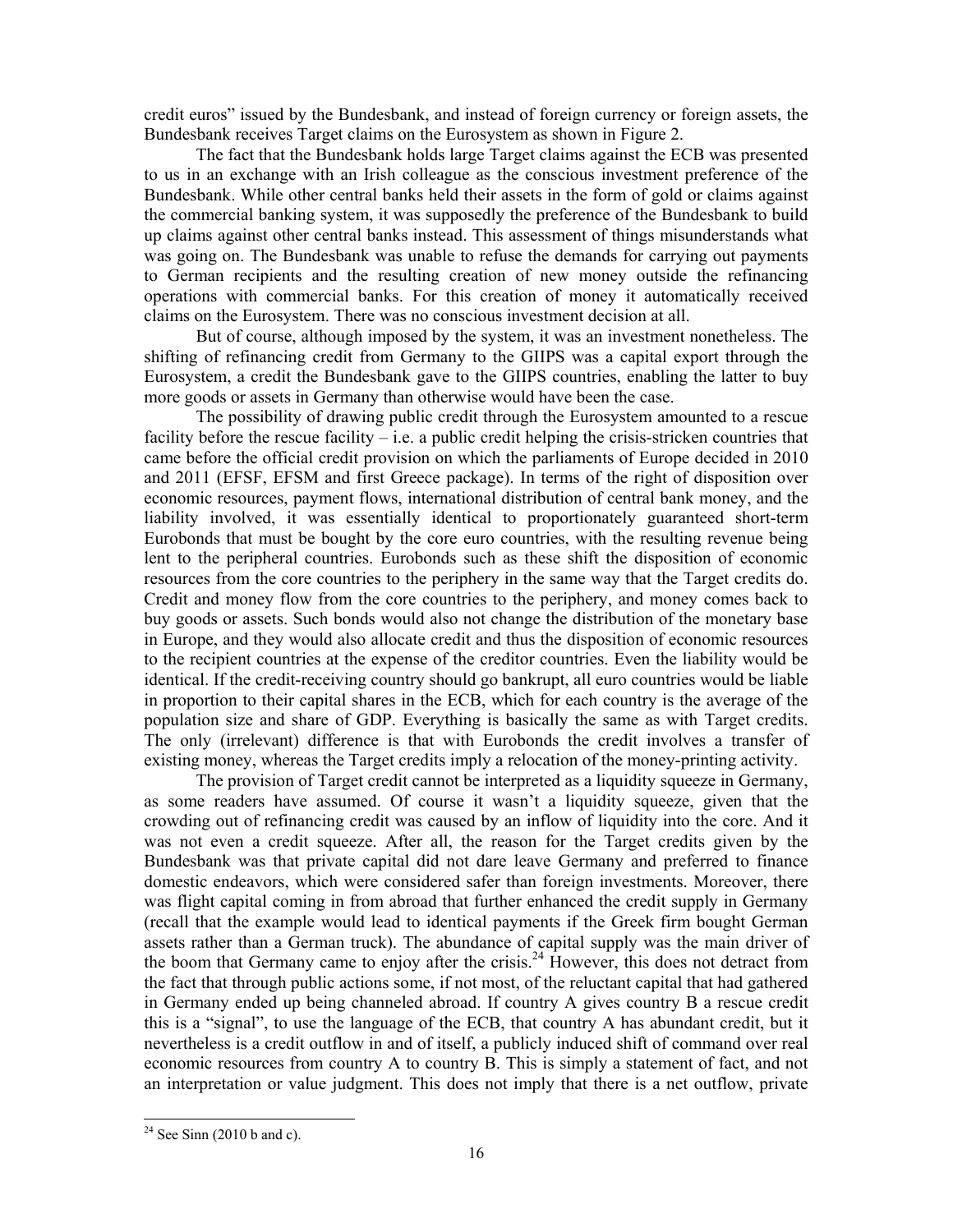and public flows taken together, but that there is a public credit flow that went contrary to market flows. If the private capital market was wrong, this policy was right, but if the private capital market was right, the policy was wrong. There are reasons to believe that the policy was right in the short term because markets were dysfunctional in the autumn of 2008, but there also is a case for fearing that it was and will be wrong in the long term as markets correctly assess that the GIIPS countries suffer from structural current account deficits stemming from wrong prices for goods, labor and assets that built up during the pre-crisis bubble. In the end, the main theorems of welfare economics suggest that markets are able to allocate capital efficiently among rivaling uses and do not need a central planning agency for correction, be it called ECB, EFSF or whatever.

## **8. Why the Printing Presses of the Core were Replaced with Money Shredders**

Let us now dig further into the empirical details. The following two figures drawn from the NCB's balance sheets put real numbers to the general considerations of the previous section. Figure 8 shows that, as predicted, neither the evolution of the Eurozone's aggregate monetary base nor the evolution of its national components was disturbed by the cross-border money flows as measured by the growing Target imbalances. The German monetary base stayed on trend as did the aggregate monetary base. Thus, the inflow of outside money due to the granting of Target credit to the GIIPS must indeed have crowded out the refinancing credit in Germany.<sup>25</sup>



Figure 8: Monetary base in the Eurozone

Note: The monetary base is defined net of (interest-bearing) deposit facilities.

Sources: See Figure 5; own calculations.

 $^{25}$  It is obvious from Figure 8 that the stock of base money became a bit more volatile during the financial crisis, but this had no lasting effect on the trend. In 2009 many commercial banks feared a continuation of the crisis and converted short-term claims on other banks into deposit facilities. This temporarily increased the monetary base if defined according to a broad concept including such facilities (see Sinn and Wollmershäuser, 2011, Figure 8). However, the monetary base net of deposit facilities as defined here did not react significantly even at the peak of the crisis.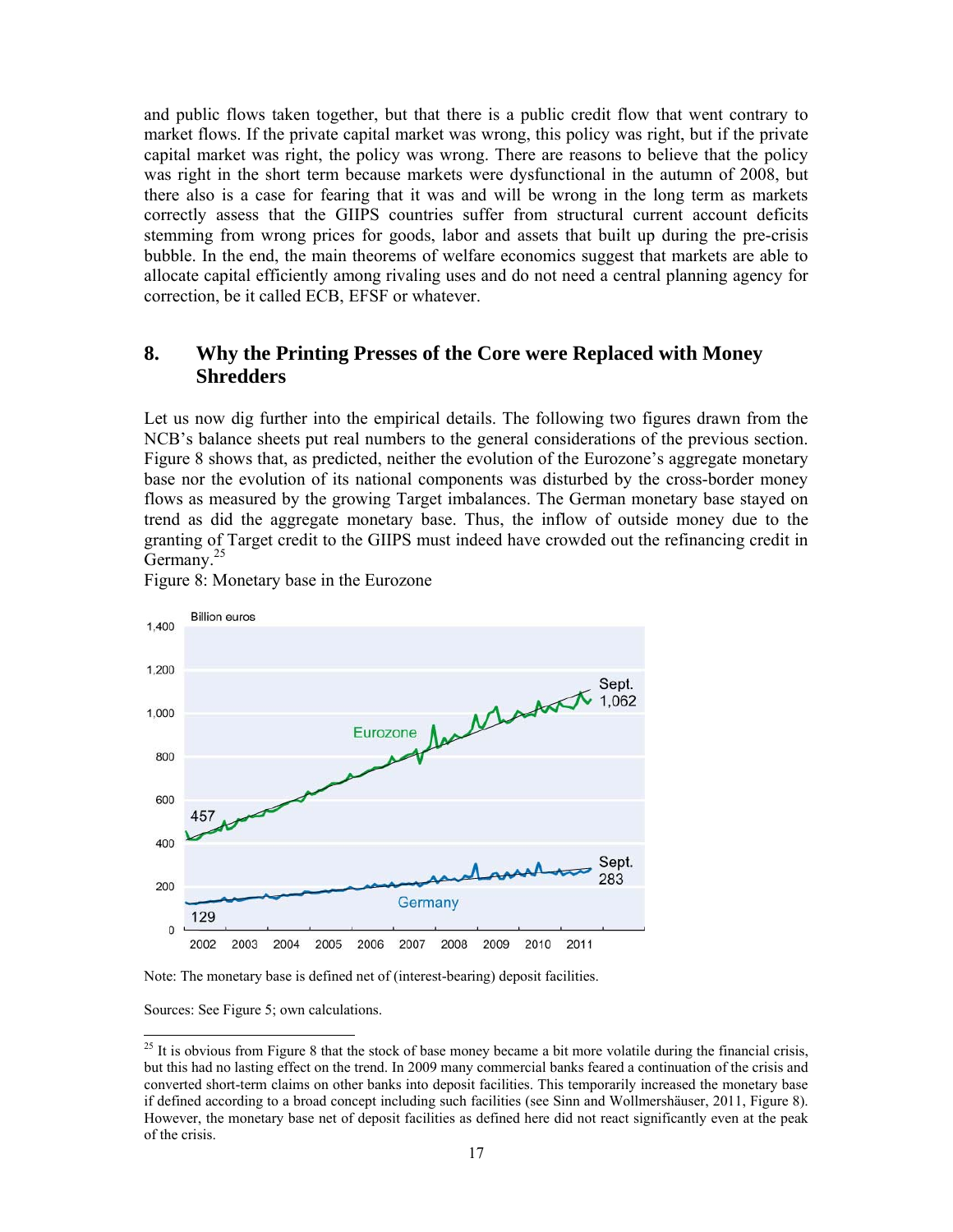Figure 9 strengthens this conclusion by illustrating the crowding-out process more explicitly. The figure is similar to Figure 5, but it shows percentages rather than absolute numbers and overlays it with another, inverted graph like the one shown there that represents the non-GIIPS countries. The entire euro monetary base is set equal to one hundred per cent. The thick line in the middle is the borderline between the monetary base of the GIIPS countries (measured from below) and the monetary base of the remaining euro countries (measured from above). The proportion of the monetary base held in the GIIPS countries (32%) is roughly in line with their corresponding GDP share in the Eurozone (35%).

 The graph shows that the NCBs of the non-GIIPS countries, like those of the GIIPS countries, issued money by purchasing assets in the private sector and by providing refinancing credit. The share of the former has increased recently, due to the ECB's Securities Markets Program, forcing the NCBs to buy the government bonds of the GIIPS countries, about 120 billion euros until August 2011. While this in itself reduced the scope for providing refinancing credit, the outside money flowing in from the GIIPS in the form of Target credit obviously was much more important.



Figure 9: Origin of the monetary base in the Eurosystem (shares)

Note: The Target balance corresponds to the Target liabilities of the GIIPS NCBs to the Eurosystem as well as the Target claims of the remaining countries' NCBs (including the ECB) on the Eurosystem. It measures the central bank money that flowed from the GIIPS to the other countries of the Eurozone via international transactions. See also notes to Figure 5.

Sources: See Figure 5; own calculations.

While Figure 5 showed the dramatic expansion of Target credit in the GIIPS countries, Figure 9 shows that this expansion was large enough to wipe out the entire net refinancing credit in the non-GIIPS countries. It even made this credit negative in August 2011. While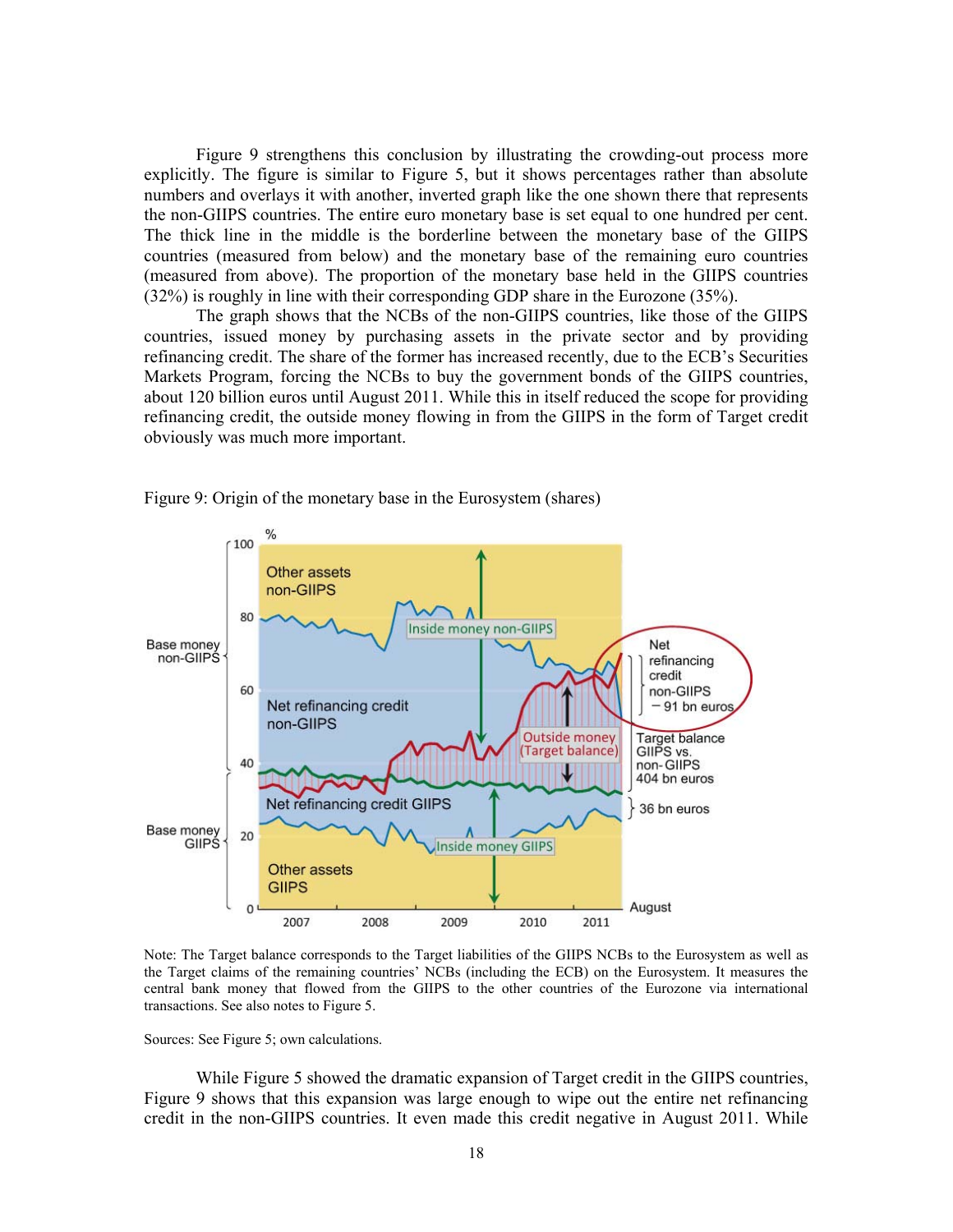gross refinancing credit in the non-GIIPS countries amounted to 121 billion euros in August 2011, the deposit facilities and time deposits the commercial banks of these countries held with their respective NCBs was 212 billion euros, netting out to  $-91$  billion euros. Thus, the NCB's of the non-GIIPS countries stopped lending to commercial banks and became netborrowers of central bank money. In the periphery countries, the printing presses were overheating, and the core countries had to replace their printing presses with paper shredders.

In the first version of this discussion paper, published in June 2011, we had predicted, by way of a mere trend extrapolation, that this would happen in 2013, but that did not take the dramatic acceleration of the crisis into account that came in the summer, when all of a sudden capital began to flee Italy (see Figure 2). Spain also cranked up its printing presses once again. As Figure 2 reveals, Italy reduced its positive Target balance during the year 2010 and became a Target borrower in the second half of 2011. As was mentioned above, in August and September 2011 alone, Italy's Target deficit increased by 87 billion euros. Ireland, however, remained by far the largest Eurozone Target borrower, as shown in Figure 1.

 Figure 10 breaks down the time paths for net refinancing credit by country up to August 2011, showing how net refinancing credit of the GIIPS countries crowded out that of the other countries. In the figure, the Eurosystem's total net refinancing credit is set equal to one hundred per cent, and the middle areas show the shares of the individual countries in this total. It can be seen that the extra lending of the GIIPS drove an increasing wedge between the refinancing credit of the non-GIIPS and non-German countries (comprising France, Belgium, the Netherlands, Austria, Finland, Slovakia, Luxembourg, Slovenia, Cyprus, Estonia and Malta) on the one hand (the area on top) and Germany on the other (the area at the bottom), wiping out their refinancing credit entirely and turning both the group of countries and Germany into net borrowers of central bank money in the Eurozone as of August 2011.<sup>26</sup>

<sup>&</sup>lt;sup>26</sup> On average for the years considered in the chart, Germany accounted for about 27% of the Eurozone's GDP. Thus, the credit share of Germany before the outbreak of the financial crisis was far above its economic weight. Because of the great proliferation of Pfandbriefe in Germany, which is a triply-secured kind of mortgage-backed instrument, the cost of procuring liquidity from the central bank was lower in Germany than in many other countries of the Eurozone (Chailloux, Gray and McCaughrin, 2008). German commercial banks therefore provided other commercial banks within the Eurozone with central bank money in considerable amounts (Deutsche Bundesbank, 2011c). As this concerned private capital exports, which corresponded to a current account surplus or other capital imports, there was no noticeable build-up of Target balances before the onset of the financial crisis. Other reasons could have been that Germany's payment transactions are very cash-intensive compared to other countries like France, that Germany has many foreign workers who make remittances in euros, and also that the Bundesbank has rather small stocks of gold and foreign exchange relative to the size of its monetary base, so that a larger part of the monetary base was created via lending.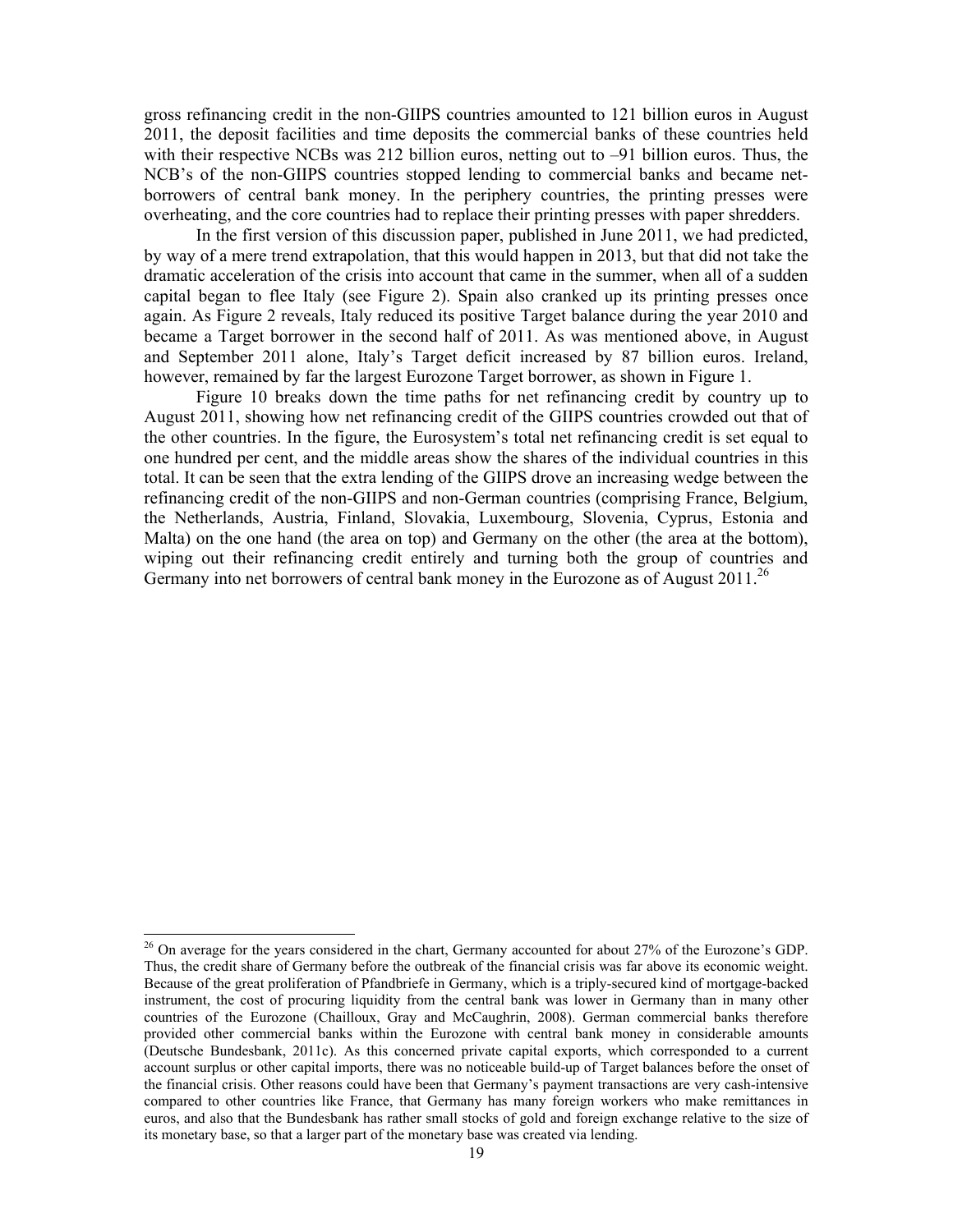

Figure 10: Shares in the Eurosystem's total net refinancing credit

 $\overline{a}$ 

As explained above, the reallocation of the Eurosystem's refinancing from the core to the periphery was made possible by the lowering of the quality of the collateral accepted by the ECB. When the demand for refinancing credit rose because private lenders became increasingly reluctant to export their capital to the GIIPS, the troubled commercial banks of these countries found it increasingly difficult to provide good securities. Thus, the ECB's policy actively helped to create the Target loans. Even that, however, was not enough in the Irish case. There, credit demand was so large that the troubled commercial banks in many cases were not able to provide any collateral at all. For this reason, the Central Bank of Ireland provided short-term emergency loans to these banks (Emergency Liquidity Assistance, or ELA) that recent estimates put at 56 billion euros by August 2011. Since their interest rate lies 2% to 3% above the current interest rate of the marginal lending facility,  $27$  the taking on of these loans can only be explained with a clear lowering of the collateral requirements on the part of the Central Bank of Ireland. As ELA loans are largely outside the control of the Governing Council of the Eurosystem, their liability rests firstly only with the NCBs and their sovereign. The other NCBs in the Eurosystem are only liable for the Irish ELA loans if Ireland defaults. While the ELA loans are an important reason for the emergence of the Irish Target loans, they nevertheless accounted only for 14% of the Target credit given to the GIIPS countries by August 2011. The lion's share of the Target credit was issued via normal refinancing operations and represents a direct default risk for the other euro countries

Note: See notes to Figure 5. Sources: See Figure 5; own calculations.

<sup>27</sup> As the *Irish Independent* has written: "The interest rate paid by Irish banks on ELA is in the 'ball park' of 2pc-3pc, informed sources said. The rate is based on the ECB's marginal lending facility of 1.75pc, plus a 'penalty' reflecting the emergency nature of the aid." See http://www.independent.ie/business/irish/banks-pay-less-than-3pc-interest-on-euro51bn-of-emergency-funding-2529378.html.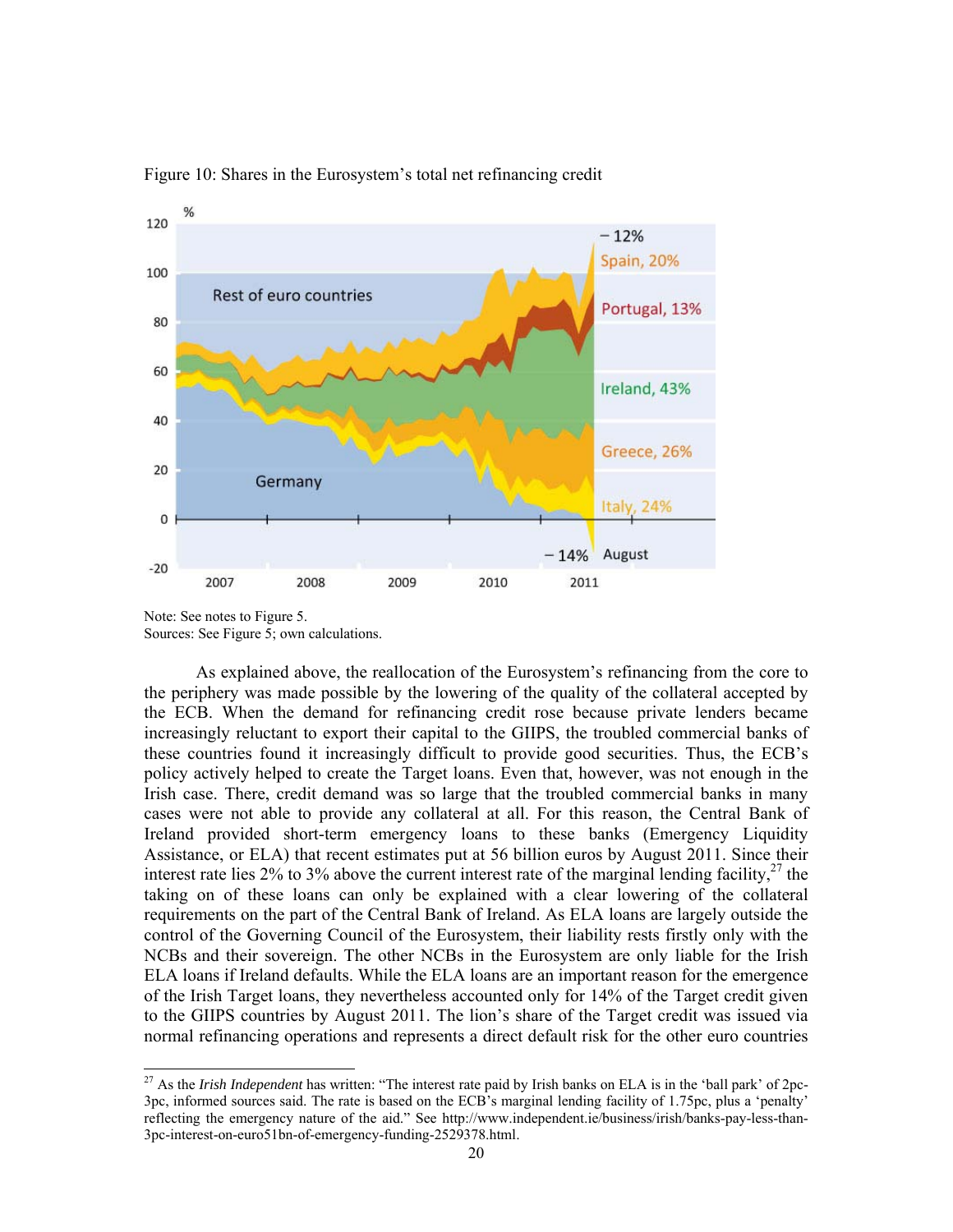if the collateral that the ECB required of its NCBs should prove insufficient, which all too often consists of government bonds or government-secured private bonds.<sup>28</sup>

## **9. Target Credit, Current Account Imbalances and Capital Movements**

We now turn to the meaning of the Target loans in the context of the Euro countries' balance of payments. According to the third definition given in section 4, a country's Target debt measures the accumulated balance-of-payments deficit with other euro countries, i.e., the accumulated net outflow of central bank money for the net purchase of goods and assets from other euro countries (plus interest). Thus, the increase of a country's Target liability over one year, i.e. its Target deficit, equals the sum of (private and public) net capital exports and the current account deficit vis-à-vis other euro countries, as this is the size of the net outflow of central bank money to the other euro countries. A net capital export equals the net accrual of assets in other countries, and a current account deficit is basically defined as that part of the excess of imports of goods and services over exports that is not financed with transfers (gifts) from other countries. As was mentioned above, in the balance-of-payments statistics the net outflow of central bank money from a country (the Target deficit) is labeled quite correctly a capital import through the central bank system, i.e. it is a public credit between central banks. In the following, however, the terms "capital imports" or "capital exports" are meant to refer to credit flows between the private and public sectors not including the central bank, unless otherwise noted. Analogously, we do not include changes in the stocks of foreign currency in our standard definition of capital flows.

Let's call a euro country's Target deficit (i.e. the annual increase in its Target liability *T*) ∆*T,* its current account deficit vis-à-vis all foreign countries *L* , its current account deficit vis-à-vis other non-euro countries  $L_n$ , its net capital exports to all foreign countries *K* and its net capital exports to non-euro countries  $K_n$ . Then the country's Target deficit is<sup>29</sup>

$$
\Delta T = L - L_n + K - K_n
$$
  
= L + K - (L\_n + K\_n).

Here the term in parentheses in the second line of the equation measures the net acquisition of goods and assets from outside the Eurozone, which corresponds to a net outflow of foreign exchange. In a system of fixed exchange rates, this term could have a considerable size, because the Eurozone's NCBs would intervene in order to stabilize the exchange rates. For example, they could sell dollars for euros in order to permit euro citizens to acquire such goods and assets in net terms. But the Eurozone's NCBs don't do this, or if they do, they do so in only a minute volume. It was and is the declared policy of the ECB to let exchange rates float freely. Private changes in foreign cash holdings were probably equally negligible. Thus, a euro country's current account balances vis-à-vis non-euro countries can be assumed to be offset by identical balances in the capital accounts vis-à-vis such countries, and the term in parentheses approximates zero.<sup>30</sup> The above equation then simplifies to

l

<sup>&</sup>lt;sup>28</sup> See in particular Brendel and Pauly (2011), but also Fuest (2011) and Krugman (2011).

<sup>&</sup>lt;sup>29</sup> This definition was first given in Sinn (2011e, 2011h) and Sinn and Wollmershäuser (2011). For a thoughtful explanation see also Homburg (2011). Cf. moreover Kohler (2011) and Mayer (2011).

<sup>&</sup>lt;sup>30</sup> The term does include, however, the official accumulation of euro base money in the balance sheets of those non-Eurozone EU countries that participate in the Target2 transactions system (Bulgaria, Denmark, Latvia, Lithuania, Poland and, since July 2011, Romania). Cf. ECB (2011 b, p. 36, footnote 2) and the Appendix to this paper.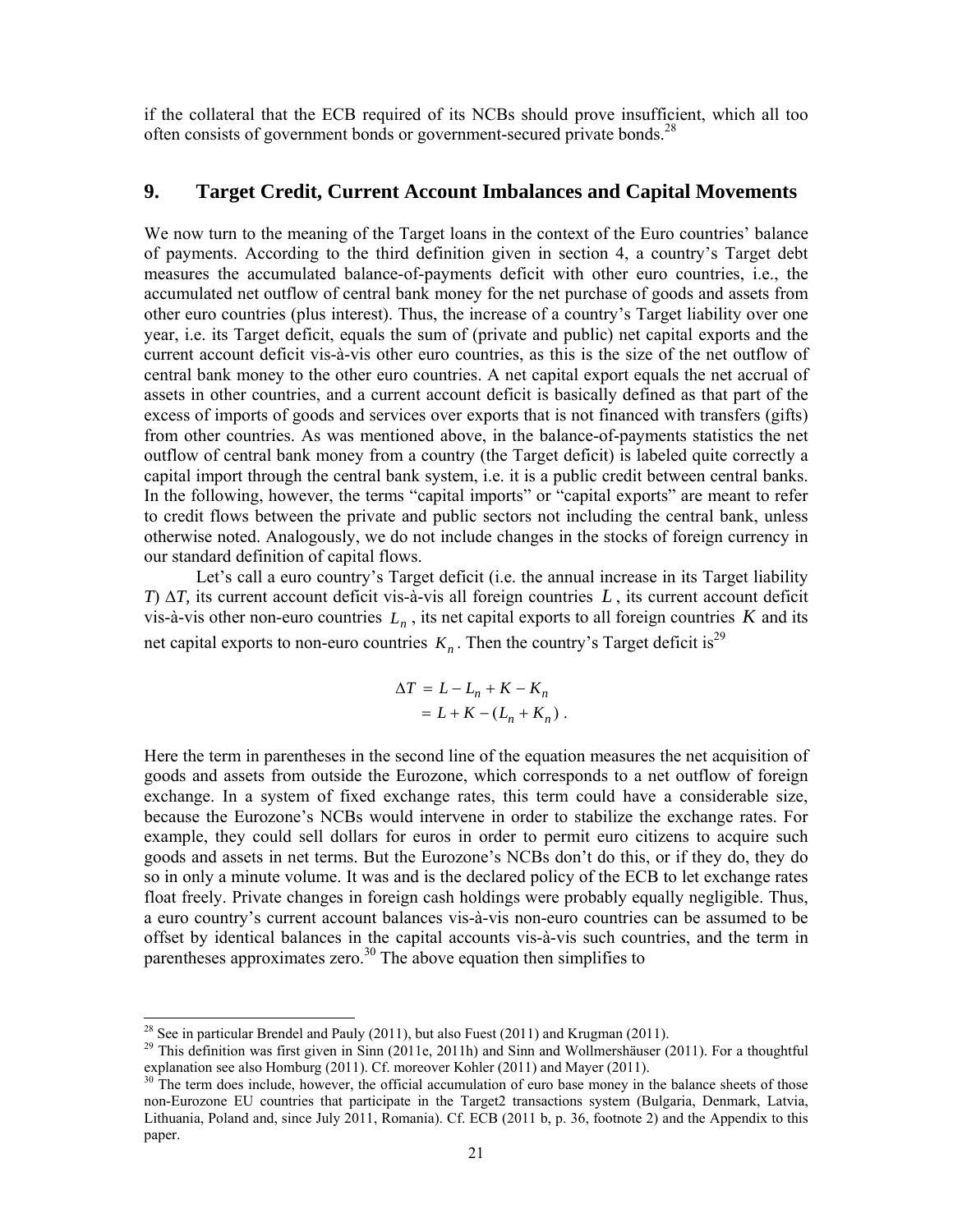$$
\Delta T \approx L+K=L-Z\;,
$$

where *Z* is the euro country's net capital imports from all foreign countries. The first term on the right-hand side says that an increase of the Target debt of a euro country equals the sum of the current account deficit vis-à-vis all foreign countries inside and outside the Eurozone and the net capital exports to them. Equivalently, the second term says that the increase of the Target debt equals that part of a euro country's current account deficit vis-à-vis all other countries that is not financed by (private and public) capital imports from the rest of the world.

 Figure 2 showed that the Target balances of the GIPS (without Italy) countries were close to zero until 2007, i.e. until shortly before the outbreak of the financial crisis, and only surged thereafter. Until 2007 the GIPS capital imports must therefore have been about as large as their current account deficits. All net purchases abroad were financed by a net inflow of capital. As public capital flows were minimal until then, the current account deficit was in fact financed with inflows of private capital. That is the normal case when a country has a current account deficit.

 As explained, the situation changed after the temporary breakdown of the interbank market in August 2007. The GIPS Target liabilities then rose dramatically and reached a level of 340 billion euros by December 2010. By the same time Germany had accumulated Target claims worth 326 billion euros. (By August 2011 the two values had increased to 346 billion euros and 390 billion euros, respectively.) The increase in the Target liability of the GIPS countries in the three-year period 2008 – 2010 amounted to 321 billion euros, while the increase in the Target claim of the Bundesbank amounted to 255 billion euros.

It is useful to confront this information with the current account balances of Germany and the GIPS. While the Target liability of the GIPS increased by 321 billion euros for the three years, their current account deficits together amounted to 363 billion euros. Thus, the GIPS received only 41 billion euros in normal capital imports, or just 11% of their joint accumulated current account deficit. 89% of the aggregate current account deficit (total capital import, broadly defined) was Target credit. Over the period Spain accumulated an additional Target debt of 46 billion euros, Portugal 54 billion euros, Greece 76 billion euros, and Ireland 145 billion euros.

 By contrast, Germany's Target claims increased by 255 billion euros over the three years and its total current account surplus amounted to 430 billion euros. This implies that the Target credits granted by the Bundesbank covered 59% of the German current account surplus (total capital export) in the period 2008 – 2010. Thus, Germany received marketable claims or assets against other countries for only 41% of its current account surplus.

 It is even more striking to compare the additional Bundesbank Target claims (the 255 billion euros) with Germany's current account surplus with the rest of the Eurozone over the three years, which was  $264$  billion euros.<sup>31</sup> The comparison shows that the rest of the Eurozone paid for its current account deficit with Germany nearly exclusively (96%) with Target claims booked in the Bundesbank's balance sheet. It transferred hardly any marketable claims in net terms in exchange for the net flow of real resources and services that were delivered to them from Germany. In fact, even the tiny remainder of 4%, or 9 billion euros, can partly be explained by Germany's intergovernmental aid to Greece (6 billion euros in 2010).

l <sup>31</sup> Deutsche Bundesbank, Time series database, series EC1804, accessed on 15 November 2011.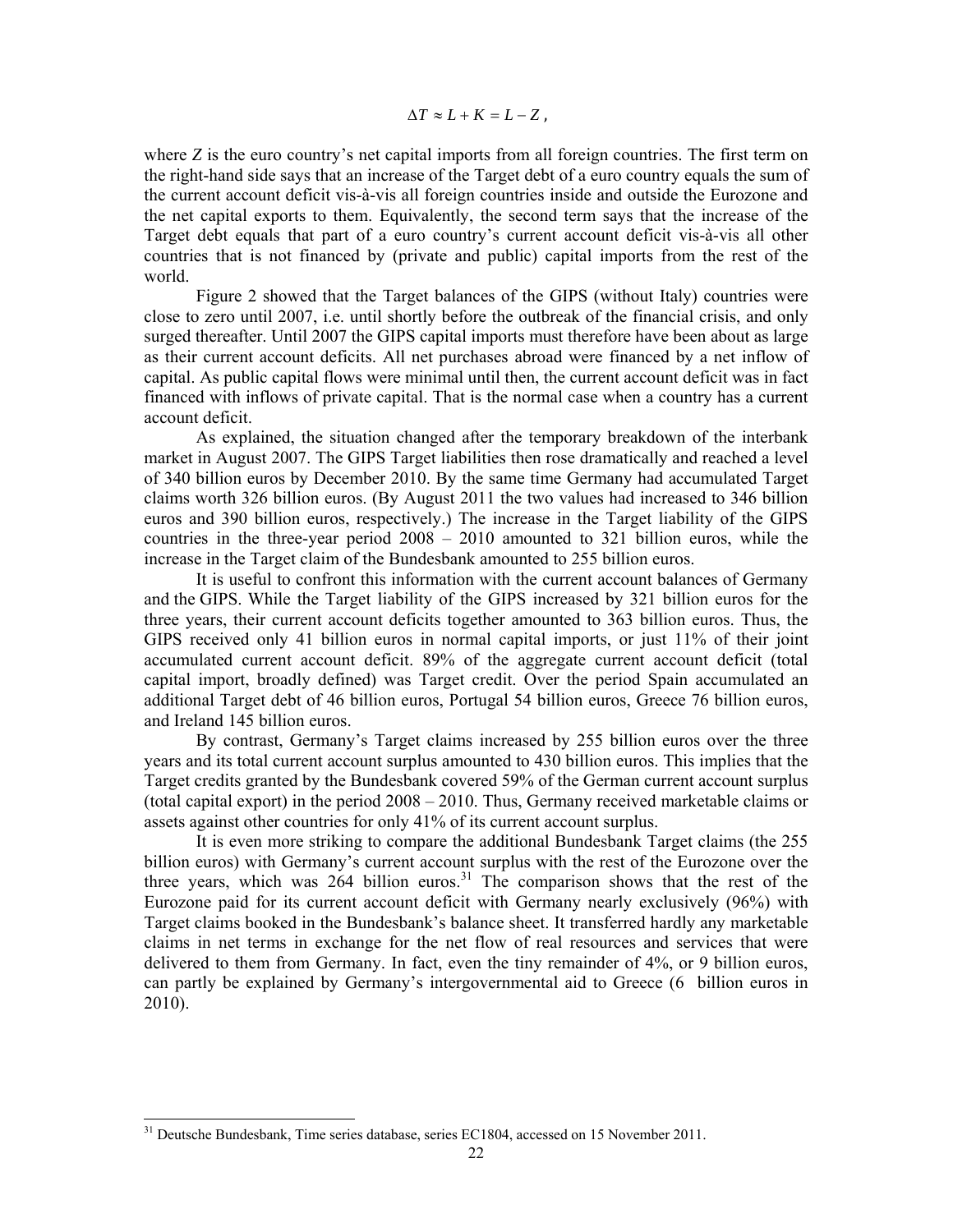Figure 11: Annual current account balances



Source: Eurostat, Database, *Economy and Finance, Balance of Payments Statistics, Balance of Payments by Country*; calculations by the authors.

 As the time path of Germany's Target claim is closely negatively correlated with the GIPS countries' Target liability (Figure 2) and a similar correlation holds between Germany's and the GIPS countries' current account (Figure 11), one might be tempted to assume that both the Target credits and the trade figures result from a bilateral relationship between Germany and the GIPS. Such is not the case, however. After all, only 5% of Germany's exports go to these countries. The current account and Target balances rather show the inflows from, and outflows to, big markets to which many countries are linked. Thus, for example, it would have been possible that Greek buyers of French products paid with newly printed money they borrowed from the Greek NCB rather than from a private Italian bank, because the Italian bank, which used to finance such deals, preferred to invest its funds in Germany rather than continue lending it to Greece. In this case, neither the French nor the Italian Target balances would have changed, while the Greek central bank would have developed a Target deficit and the Bundesbank a Target surplus. Nevertheless, it would have been the Bundesbank that financed the Greek import of French goods with part of the funds that Germany's export surplus generated. That is not only what the balance sheets of the German and Greek central banks would show, but it also follows from the fact that the Greek NCB's refinancing credit would be growing at the expense of that of the Bundesbank.

 Figure 12 illustrates the extent to which the GIPS current account deficits were financed with Target credits, i.e. with the printing press. It compares the time series of the accumulated current account deficits of the GIPS countries (upper curve) with the time series of their Target liabilities (lower curve), familiar from Figure 2. The starting point of the upper curve has been shifted to the value of the Target debt by the end of 2007, to be able to compare the accumulated sum of current account deficits with the accumulated sum of Target deficits (the increase in the Target debt) since this point in time. The small coordinate system starting at that point measures the accumulated balances on both accounts. According to the above equations, the vertical distance between the two curves equals the accumulated normal capital imports (not including the public credit provided via the ECB system).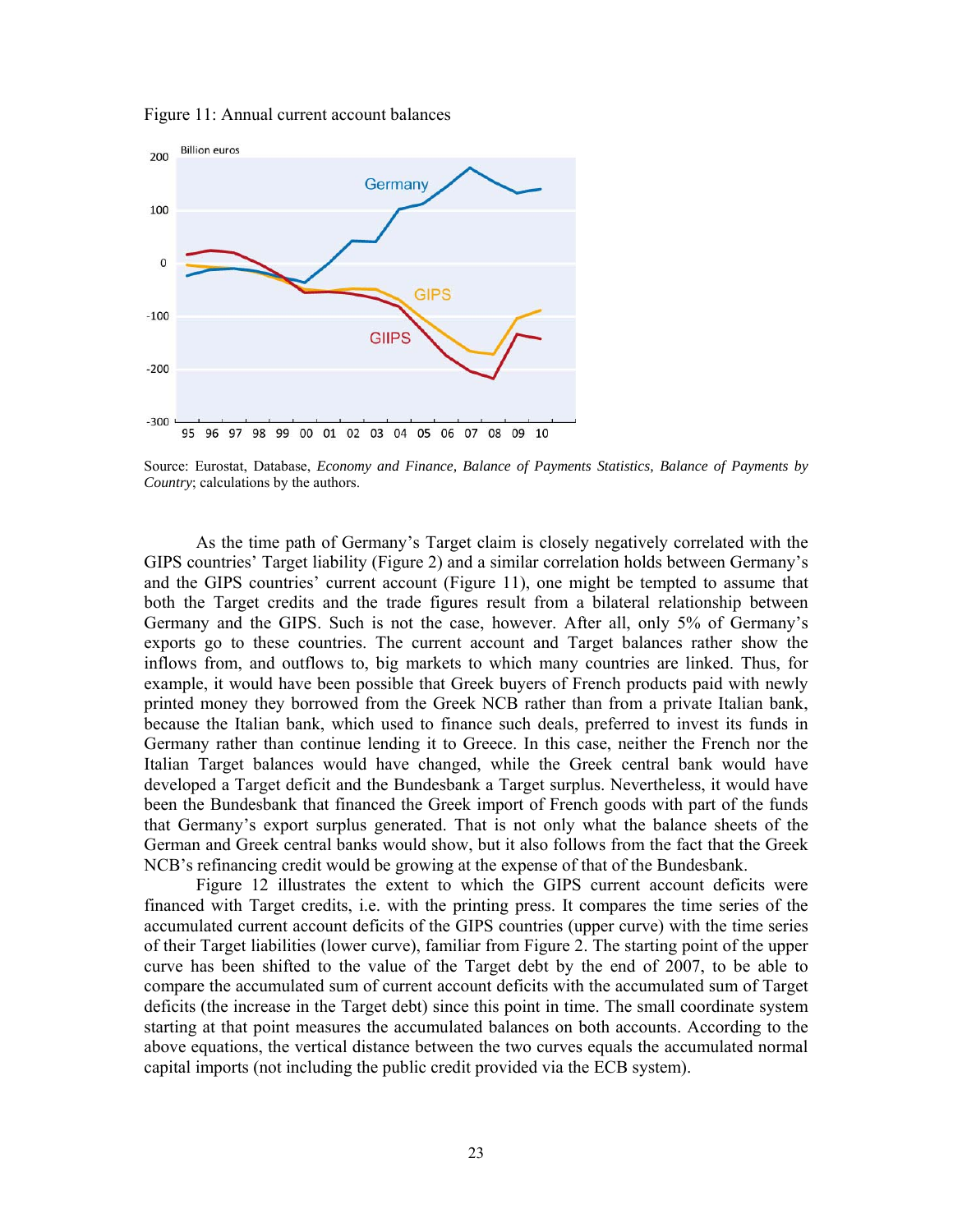

Figure 12: Financing the GIPS current account deficits via the Target system (Dec. 2002 – June 2011; excluding Italy)

Note: The ordinate shows the Target liability of the GIPS, not including Italy. It contains a further auxiliary coordinate system starting on the Target curve by the end of 2007 to measure the accumulated current account and Target deficits respectively.

Sources: See Appendix; Eurostat, Database, *Economy and Finance, Balance of Payments Statistics, Balance of Payments by Country*; National statistical agencies; calculations by the authors.

As to the interpretation of the two curves, note that they both measure stocks rather than flows. The flows, i.e. the current account deficits and the Target deficits (the annual change in the Target liabilities), are given by the slopes of the two curves. Obviously, these slopes are not closely correlated over time. Until spring 2009 the slopes were similar, indicating that the current account deficits were financed with Target credits, with no private capital flows contributing to their financing. Then, from spring 2009 to autumn 2009, private capital flowed again, even reducing the Target stocks: more capital was temporarily coming in than needed to finance the current account deficits. However, in autumn 2009 the capital markets again became jittery and shied away from the GIPS. From then through to the end of 2010 the Target deficits exceeded the current account deficits, accommodating a private capital flight from the GIPS to other countries of the Eurozone.

 Obviously, there was no statistical correlation between the Target and current account deficits. Still, as can be seen from the final positions of the two curves by December 2010 and as was mentioned above, over the entire period Target credit did finance 89% of the aggregate current account deficit of the GIPS. Only 11% of that deficit was financed with ordinary net capital imports (including the rescue funds since May 2010).

 Note that this is a descriptive statement about a statistical fact that stems from the official accounting systems and not a theoretical or econometric claim, projection or hypothesis, as some of our critics had presumed.<sup>32</sup> If a dual-fuel car engine can run on both gasoline and natural gas, saying that 89% of its energy consumption in a particular period was delivered by gasoline implies that only 11% came from natural gas. It does not imply that there is a statistical correlation between the energy consumption in general and the gasoline

l

<sup>32</sup> On this, see point 1 in the *Reply to the Critics* in the Appendix to Sinn and Wollmershäuser (2011).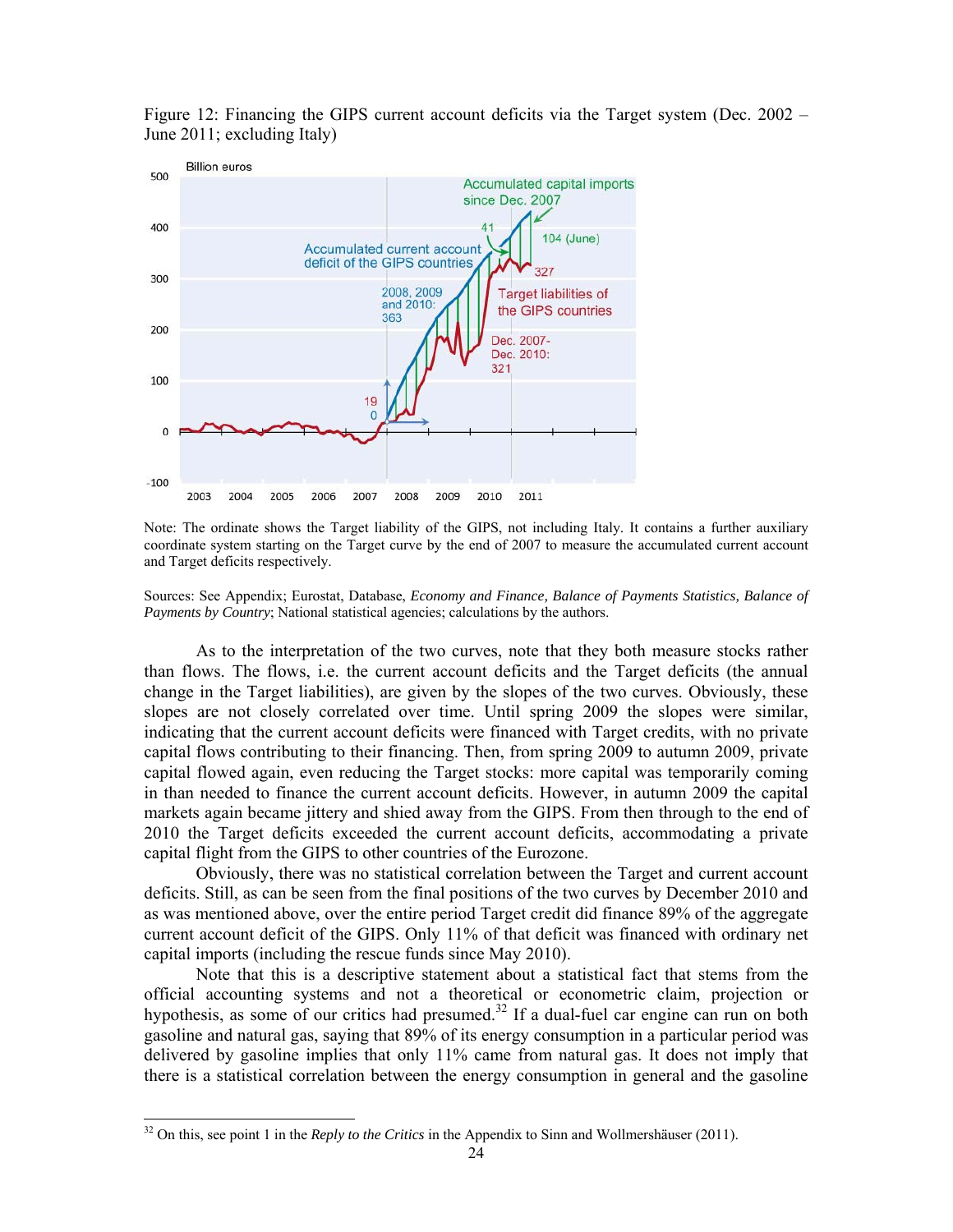consumption in particular, because that correlation depends on how often the driver switches between the two fuels.

 Let us now dig deeper into the issue by looking at the GIPS countries one by one, and now including Italy. Figure 13 gives an overview of the details. The single charts show basically the same kind of graphs as those depicted in Figure 12, but they break the information down to the single countries. Again, the vertical distance between any pair of curves shows the net capital import (current account curve above Target curve) or net capital export (current account curve below Target curve) accumulated since the end of 2007, respectively.

 It is easily apparent that an approximate equality between the accumulated current account deficit and the Target debt only existed for Greece and Portugal. In these countries, the sum of the ordinary capital flows during the years 2008, 2009 and 2010 was nearly zero. As of December 2010, in Greece 91% of the current account deficit accumulated in these three years, and in Portugal 94%, was financed with Target credits. As private capital shied away, the two countries financed almost their entire current account deficits with the printing press. Allowing this to happen by reducing its collateral requirements meant indeed, as was argued above, that the ECB had put together a rescue program well before the official rescue programs.

For Ireland and Spain things were quite different, and in both directions. Spain evidently was still able to attract private capital to finance its current account deficit, so that the Spanish NCB only had to help out sporadically to pay for the excess imports. Total Target liabilities during the three years only increased by 46 billion euros, while the accumulated current account deficit came to 206 billion euros.

 The opposite occurred in Ireland. Ireland was affected by a massive capital flight, reflected in the fact that its cumulative current account deficit over the three years was only 14 billion euros, while its Target liabilities over the same period rose by 145 billion euros (to 142 billion euros). That was almost as much as Ireland's annual GDP, which recently amounted to 156 billion euros. In proportion to its size, the country has a gigantic banking system. For this reason, after the Lehman collapse in 2008 the government provided guarantees to the country's banks amounting to two-and-a-half times the nation's GDP.<sup>33</sup> These guarantees, however, evidently did not restore confidence. The banks and the other capital market operators that had congregated in Ireland decided to withdraw their capital from the country; they did this by selling their assets to the Central Bank of Ireland, either directly or indirectly via other banks, and seeking a safe haven for their cash elsewhere. At the same time, the commercial banks in other European countries either refused to provide further credit to the Irish banks or only at extremely high interest. The Central Bank of Ireland acted, in this case, as a lender of last resort, stepping into the breach and cranking up its moneyprinting machine.

l

<sup>33</sup> See Sinn (2010a, p. 193).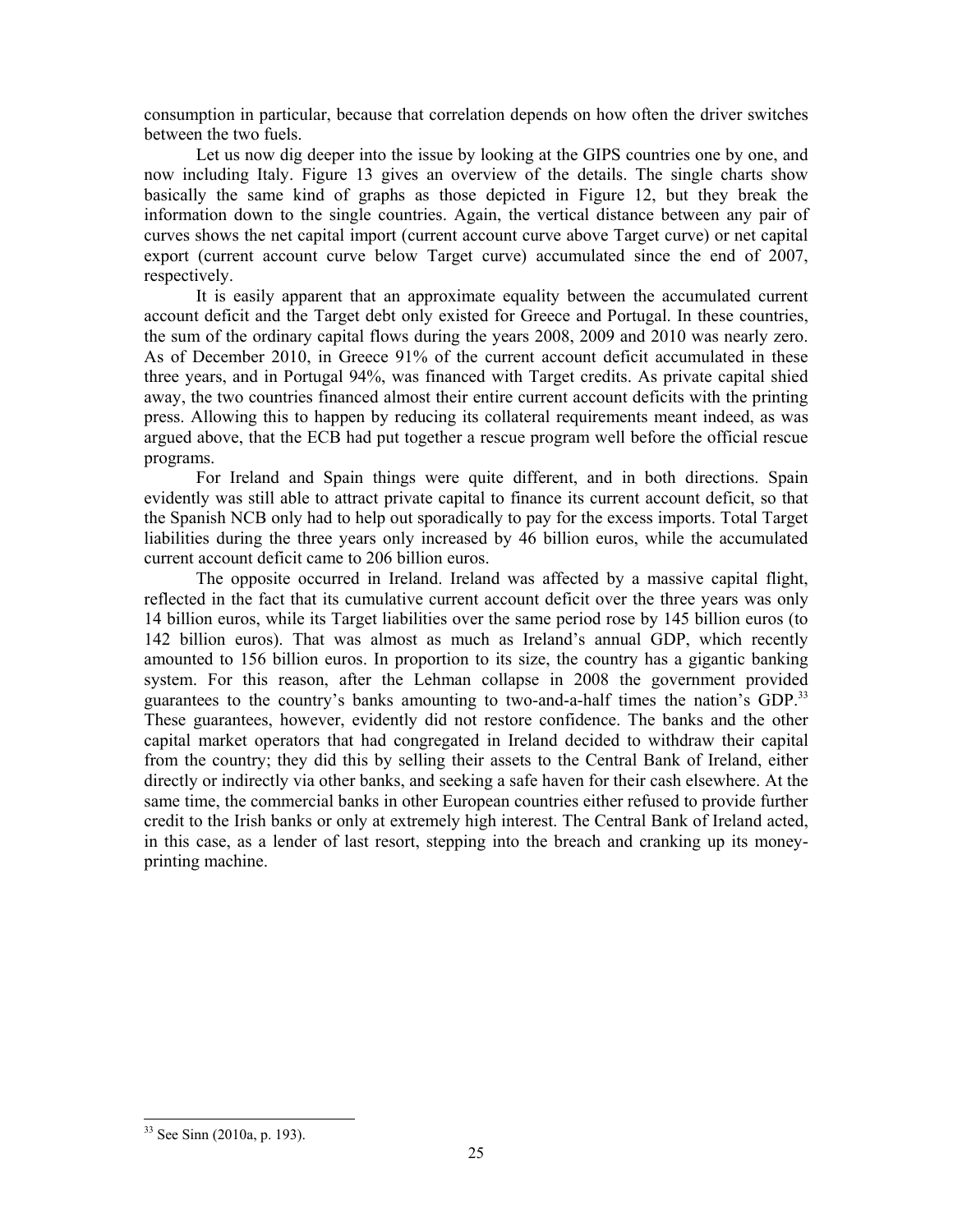

Figure 13: Current account and Target balances in detail (Dec. 2002 – September 2011)

Notes: The Central Statistics Office Ireland only publishes quarterly current account data. Since the latest data available is from Q2 2011, for Ireland the chart ends in June 2011. For Portugal, Spain and Greece the charts end in August 2011. In the case of Italy, the last current account data stem from August, and the Target data extend to September.

Sources: See Figure 12.

The last chart in Figure 13 refers to Italy. Obviously, scarcely any Target balances built up in 2008, 2009 and 2010. The Italian current account deficit during this period was chiefly privately financed, and until the autumn of 2009 Italy even enjoyed capital imports beyond what was needed to finance its current account deficit, as shown by the fact that its Target liability became more and more negative while the curve showing the accumulated current account deficit was rising. Then, from autumn 2009 until the first half of 2011, the Target curve changed its slope, and became roughly as steep as the current account curve, indicating that Italy did not enjoy further capital imports to finance its current account deficits, but used the printing press instead. However, Italy started from having a stock of Target claims, and was able to draw from this stock until July 2011, when the stock ultimately changed sign and turned into a liability. In August and September, the liability even increased progressively, since all of a sudden a huge capital flight had got under way, whose momentum is unbroken at this writing and which seems to be quickly consuming the stock of net capital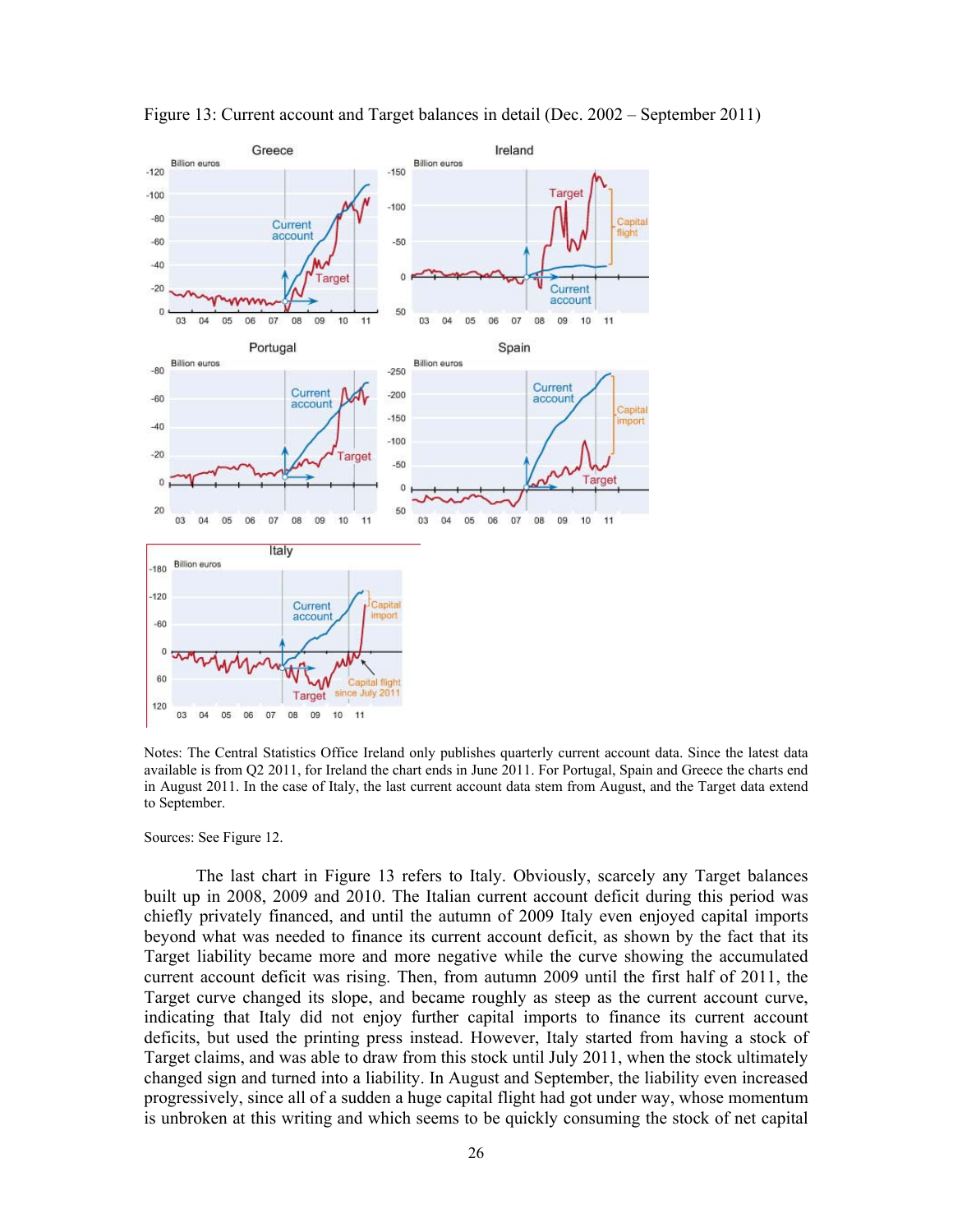imports built up in 2008 and 2009. In fact, while the Italian current account deficit was just 5.4 billion euros in August, the country's Target balances deteriorated by 41 billion euros in that single month.

 In a smaller measure, capital flight also occurred in Greece, even though the two curves nearly coincide by the end of the year 2010. The reason is that in 2010 Greece enjoyed an intergovernmental rescue credit on the order of 31.5 billion euros, which in itself reduced the Target liability. The fact that the accumulated Target deficit over the three years considered nevertheless stayed below the respective current account deficit by only 7.4 billion euros indicates that in net terms there must have been a private capital flight from Greece on the order of 24.1 billion euros.

 While it is clear that the Target credit and other rescue operations have financed the current account deficits and the capital flight, they may, in fact, even have caused or supported them. After all, had the public credit channels not been available, there would have been an even stronger credit squeeze in the GIIPS countries, which would have made it impossible for them to finance their current account deficits. A rapid nominal contraction of the economy would have depressed the nominal incomes and hence imports, avoiding the current account deficits. Moreover, private capital owners would not have been able to flee if the banking sector had been unable to buy their assets with the newly printed money it was able to borrow from its NCB. Asset prices would have fallen rapidly, and an equilibrium would have emerged which would have made it again sufficiently attractive for capital to stay or for new capital to come from abroad. True, quite a number of investment funds, banks and insurance companies in the rest of the world would have suffered from write-off losses, and states would have had to rescue a number of commercial banks. However, this would have been a feasible alternative to a policy that in the end may turn out to merely have protected wealth owners from capital losses and have maintained an unsustainable vector of relative prices that requires permanent financing – a bottomless pit.

# **10. Target Balances in the United States**

The possibility of taking on Target loans at the ECB interest rate distinguishes the Eurosystem sharply from the US Federal Reserve System, whose Target analogue is called "Interdistrict Settlement Account". While that system does allow for Target-like balances resulting from the creation of outside money, i.e. money used for acquiring a net inflow of goods and/or assets from other districts, it has never experienced excessive flows comparable to those now taking place in the Eurozone as a result of the European sovereign debt crisis, wiping out the refinancing credit in its sub-districts and making the local central banks net borrowers of central bank money. As far as we know, Target-like problems never were an issue in US history. This is reason enough to go into the details and try to understand what factors might have been responsible for this.

 In the US, payment transactions are done via the Federal Reserve Wire Network (short: Fedwire) and operate in principle in a manner quite similar to that in the Eurozone. For historical reasons the US currency area is divided into 12 Federal Reserve districts, whose borders are not identical with the borders of the federal states.<sup>34</sup> As a rule, the districts comprise several states, and in some instances a state may form part of two Federal Reserve districts. The sizes of the districts was fixed at the time the Federal Reserve System was founded in 1913 and depended on the distribution of the population at the time, and they are roughly comparable to those of the 17 states of the Eurozone. However, unlike the Eurozone's

l <sup>34</sup> See Ruckriegel and Seitz (2002).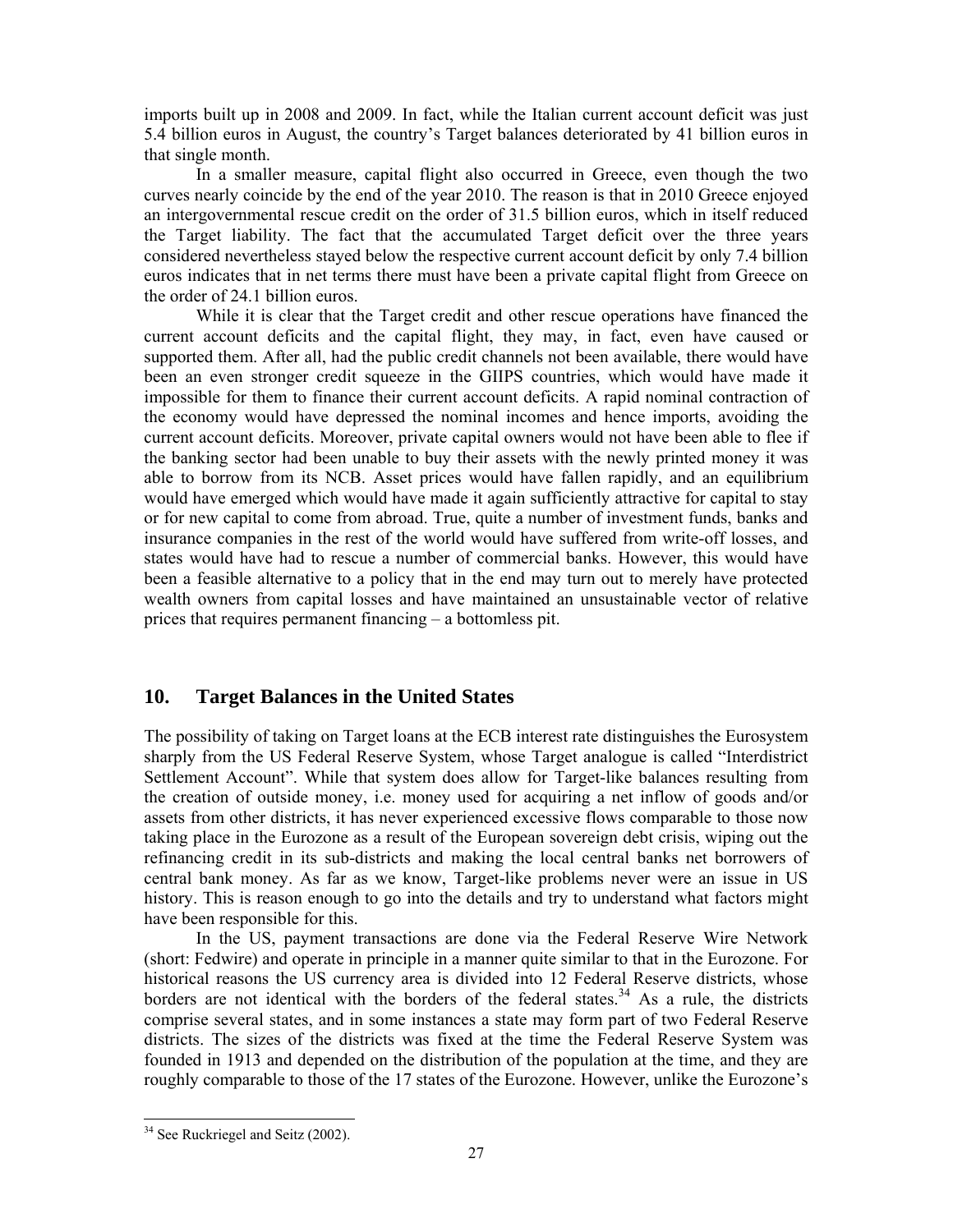NCBs, which are state-owned institutions, the regional Federal Reserve Banks, in short "District Feds", are private institutions, belonging to the respective districts' commercial banks.

 Each District Fed is responsible for the operational implementation of monetary policy in its area. Payments between commercial banks of different districts are done via the Fedwire System and are settled via the accounts of the commercial banks at the corresponding District Fed. The payments are booked in the Interdistrict Settlement Account, a real-time gross settlement system like the European one.

 Despite the similarities between the two systems, there are several important differences.<sup>35</sup> First, the Fedwire System is a multilateral system of accounts in which each District Fed has a settlement account vis-à-vis each of the eleven other District Feds. As in the Eurosystem, the District Fed has to carry out payment orders from other districts and is assigned compensating claims that are shown in its balance sheet. A compensating claim is, however, not held against the entire central bank system, but against the respective District Fed that ordered a payment. While no interest is accrued from the claims or paid on liabilities within a year, the Interdistrict Settlement Account of the District Feds must be settled in April of each year with marketable assets.<sup>36</sup> As in Europe, a District Fed does have the right to print more money to finance a net acquisition of assets or goods from other districts. But instead of simply booking a liability in its balance sheet and paying the main refinancing rate, it must hand over tangible assets to redeem its debt. Technically, this is done by the Fed by varying the ownership shares in a clearing portfolio of marketable and interest-bearing assets that it supervises on behalf of the District Feds.

 According to the official statements of the Federal Reserve, the assets whose ownership shares are transferred are gold certificates. Gold certificates are securities collateralized by gold, issued by the US Treasury, that bear the right to be exchanged for gold on demand.<sup>37</sup> They are safe, marketable securities, which cannot be created by the District Fed itself.

 However, when a policy of credit easing was adopted during the crisis, this practice was abandoned and US Treasury securities were permitted for settling the balances, accepting in the end even mortgage-backed securities. This still does not make the US system similar to the European one, though. For one thing, the ownership title refers to tangible assets that retain their value even if the District Fed that created the outside money flowing to other districts goes bankrupt. And for another, the assets concerned earn the market rate of interest for the respective risk category.38

 If such a system were introduced in the Eurozone, the NCBs of the GIIPS would no longer have an interest in overexerting their money-printing presses in order to satisfy their internal credit demand, since there would be no advantage to such a policy over a direct financing of liquidity needs through the capital market. In either case must marketable debt instruments bearing the normal rate of interest be turned over if the required liquidity is to be obtained. As in the US, no Target balances would be piling up.

 $35$  See Garber (2010).

<sup>&</sup>lt;sup>36</sup> Payments are done only for deviations from average. If, for example, a regional Federal Reserve Bank A has accumulated claims on another Federal Reserve Bank B, these claims are reduced by the average balance of the Interdistrict Settlement Account of the past 12 months.

<sup>&</sup>lt;sup>37</sup> In 1934 the entire gold stock of the Federal Reserve Banks was transferred to the US Treasury (Gold Reserve Act of 30 January 1934). In return the Federal Reserve Banks received gold certificates that bear the writing: "This is to certify that there are on deposit in the Treasury of the United States of America dollars in gold, payable to bearer on demand as authorized by law." Since that time no gold certificates have been issued and the Federal Reserve Banks no longer own gold of their own. See Woelfel (2002).

<sup>&</sup>lt;sup>38</sup> In the discussions about the construction of the Eurosystem Reeh (1999, p. 24) had proposed to charge the market rate of interest for internal Eurozone imbalances.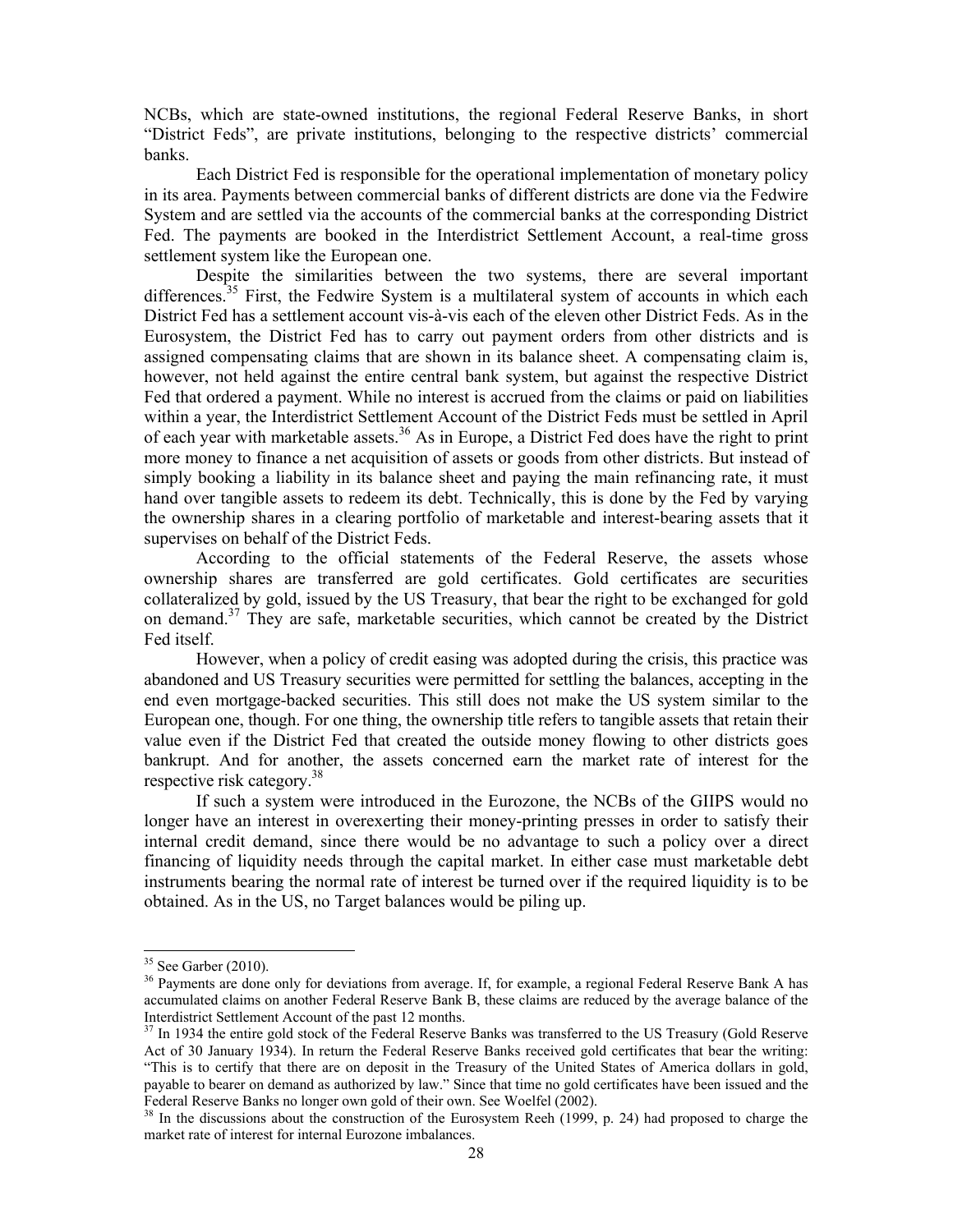However, the implication of doing so would be that the Bundesbank, based on the September 2011 figures, would have the right to receive marketable assets on the order of 450 billion euros from other Eurozone NCBs. If the other NCBs had to pay the Bundesbank with assets they do not have, this could pose an unbearable hardship for some of them, driving them into bankruptcy overnight and destroying the Eurosystem. The situation would be quite similar to 1968, when General De Gaulle hastened the demise of the Bretton Woods system by sending warships to the US to convert the dollar claims of the Banque de France, the equivalent of the Bundesbank's Target claims, into gold from Ford Knox. Thus, a grandfathering rule would be useful for a conversion of the existing Target claims, stretching the US-like payment with marketable assets over considerable periods of time.

 For the time being, the debtor NCBs could at least secure their Target liability by handing over the collateral they received from their private banks when lending out the newly printed money. However, due to the low quality of this collateral and the fact that the interest on the collateral belongs to the private banks that provided it, this would not eliminate the incentive to solve their payment difficulties with the printing press. To ensure that the Target loans are not more attractive for the debtor NCBs than market loans, not only collateral must be provided, but marketable assets including their interest would have to be handed over to the creditor NCBs to redeem the Target debt. Alternatively, the collateral solution could be combined with the debtor NCBs paying to the creditor NCBs a premium interest rate above the ECB's main refinancing rate, as proposed by ex-Bundesbank President Helmut Schlesinger (2011).

 In view of the political tour de force that would be necessary for such solutions in Europe, the question arises of whether the problem of overflowing Target loans could not be solved by milder policy options. For example, a return to higher collateral demands for the refinancing operations would surely result in less central bank credit being granted in the GIIPS countries. This would indeed have the desired effects if the collateral standards were set high enough. The problem with such a measure, however, is that it cannot be implemented credibly, as in any halfway-serious crisis the European Central Bank Council will again tend to ease its collateral standards, given that the countries benefiting directly and indirectly from such policy hold the majority in it. The problem is well-nigh impossible to solve under the current one-country one-vote system of the European Central Bank Council.

 A similarly pessimistic argument applies to a possible renunciation of the fullallotment policy. Even if the ECB were to limit the money supply by returning to the precrisis variable-rate tenders, it would not be able to prevent the least solid commercial banks from making the highest interest-rate offers because anything they offer is more favorable than the excessively high interest rates they have to offer private lenders. A sort of Gresham's law would therefore operate, shifting the credit to the most risky banks in Europe whose collateral just manages to comply with the collateral standards set by the ECB.<sup>39</sup> The lion's share of the central bank credit would therefore still be created in the GIIPS countries.

 Thus, Europe might wish to think about adopting the US rules about running a monetary union. After all, these rules have been distilled from a long historical trial-and-error process and have been shown to function. It is not always necessary to re-invent the wheel.

<sup>&</sup>lt;sup>39</sup> See Chailloux, Gray and McCaughrin (2008).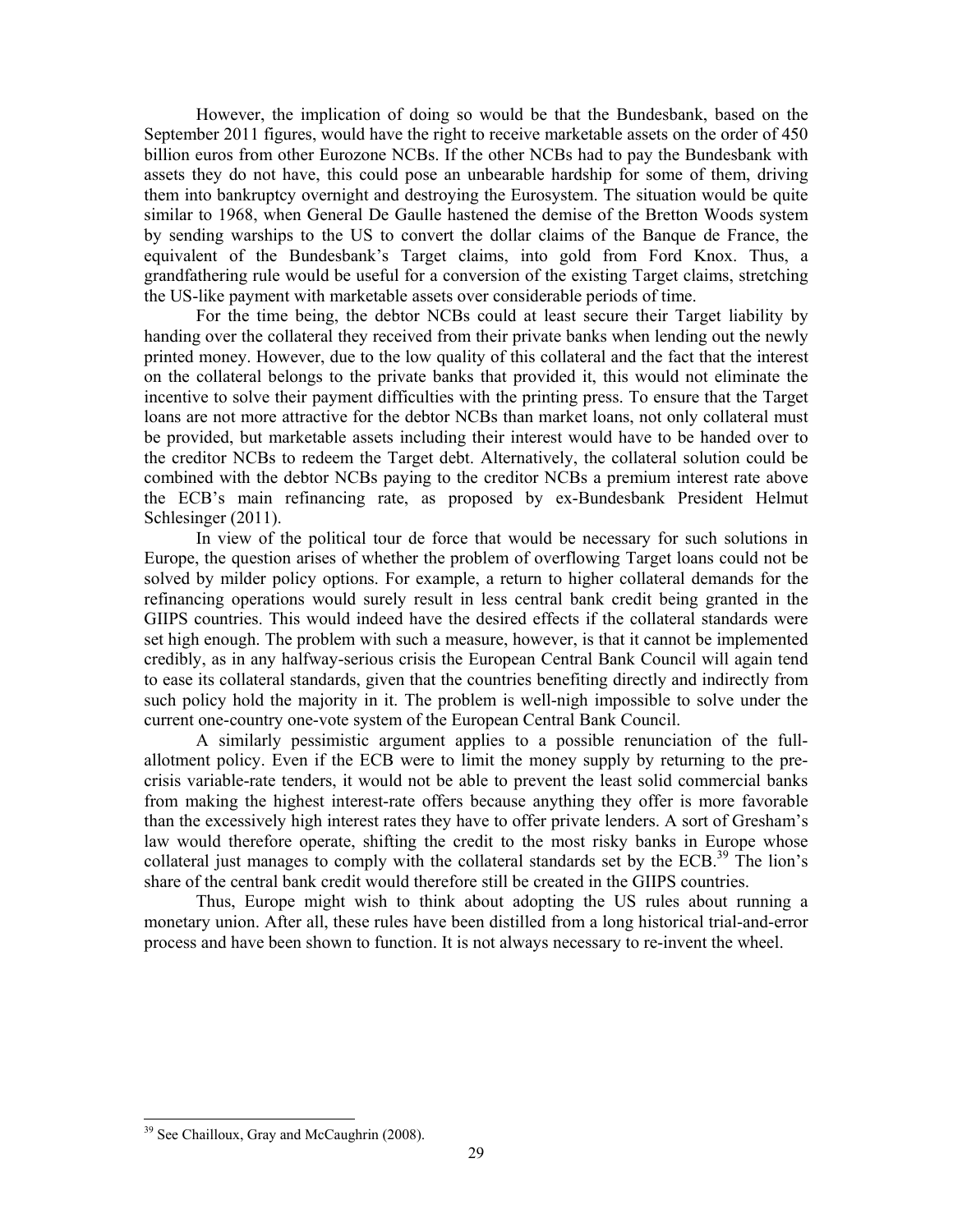#### **11. Conclusions**

This paper has tried to shed light on the European balance-of-payments crisis by drawing on a hitherto little known accounting system embedded in a non-transparent way in the balance sheets of the Eurozone's National Central Banks (NCBs): the Target balances. While Target balances at first glance seem to be inconsequential technicalities of an interbank settlement system, we demonstrate that they indeed measure the Eurozone's internal balance-ofpayments surpluses and deficits, and hence capital flows and credit shifts through the ECB system. In our opinion the Target statistics provide the most accurate seismograph of the shockwaves that were sent through the Eurozone during the global financial crisis.

 The Target data show that the Eurozone until 2010 built up extremely large distortions in the balances of payments among the euro countries that raise deep questions about its viability. By September 2011, the accumulated payment imbalance between Germany and the rest of the Eurozone had grown to 450 billion euros.

 During the financial crisis, an increasing share of the Eurozone's stock of central bank refinancing credit has gradually been relocated from the core to the periphery to compensate for the now low or inexistent private capital flows to the periphery that used to cover its current account deficits and also for outright capital flight from there to the core. In the meantime, the Eurosystem's entire stock of net central bank credit has been relocated to the periphery, and the core's NCBs have become net borrowers of central bank money, sterilizing the huge inflow of money that has been printed and lent out by their partners in the periphery. While the printing presses in the periphery overheat, the printing presses in the core have been converted to money shredders.

 We showed that the current account deficits of Greece and Portugal were almost entirely financed by Target credits in the years 2008 – 2010, and Ireland in addition accommodated a major capital flight that way, a policy that Italy copied in the summer of 2011. Germany, on the other hand, in the period 2008 – 2010, was paid for its 264-billioneuro current account surplus with the rest of the Eurozone almost entirely (96%) with Bundesbank Target claims on the ECB. No marketable assets were returned. Currently, there is a huge capital flight from Italy to Germany that even results in swapping German marketable assets for Target claims.

 These are all symptoms of a deep balance-of-payments crisis that resembles in many respects the fatal crisis of the Bretton Woods system. The cheap credit that the euro made possible for the periphery countries led to inflationary bubbles and huge current account deficits, as in the USA during the Sixties. The deficits in Europe's periphery were first financed by private capital flows, but when the global financial crisis swept over Europe in 2007, capital shied away and the ECB stepped in by allowing the NCBs of the periphery to finance the deficits with the money-printing press, just as the Fed had done before the breakdown of the Bretton Woods system. And in the same way as the dollars that in that system flowed from America to Europe were converted into European currencies and crowded out the central banks' refinancing credit, the extra money recently printed in the Eurozone's periphery flowed to the core's NCBs and crowded out the refinancing credit there. By relocating refinancing credit from the surplus to the deficit countries, public capital flowed through the Eurosystem and replaced private capital flows. Under the Bretton Woods system, this process of shifting the refinancing credit proved unsustainable and a balance-of-payments crisis resulted, which finally led to the collapse of the system.

 The European system may not collapse as quickly as the Bretton Woods system did, given that the Bundesbank, which has accumulated Target claims instead of dollar claims, will be unable to follow General De Gaulles's example and convert its claims into gold. After all, its Target claims are intangible assets that cannot be converted into anything without a fundamental change in the ECB's policy. Thus, year after year, the periphery's current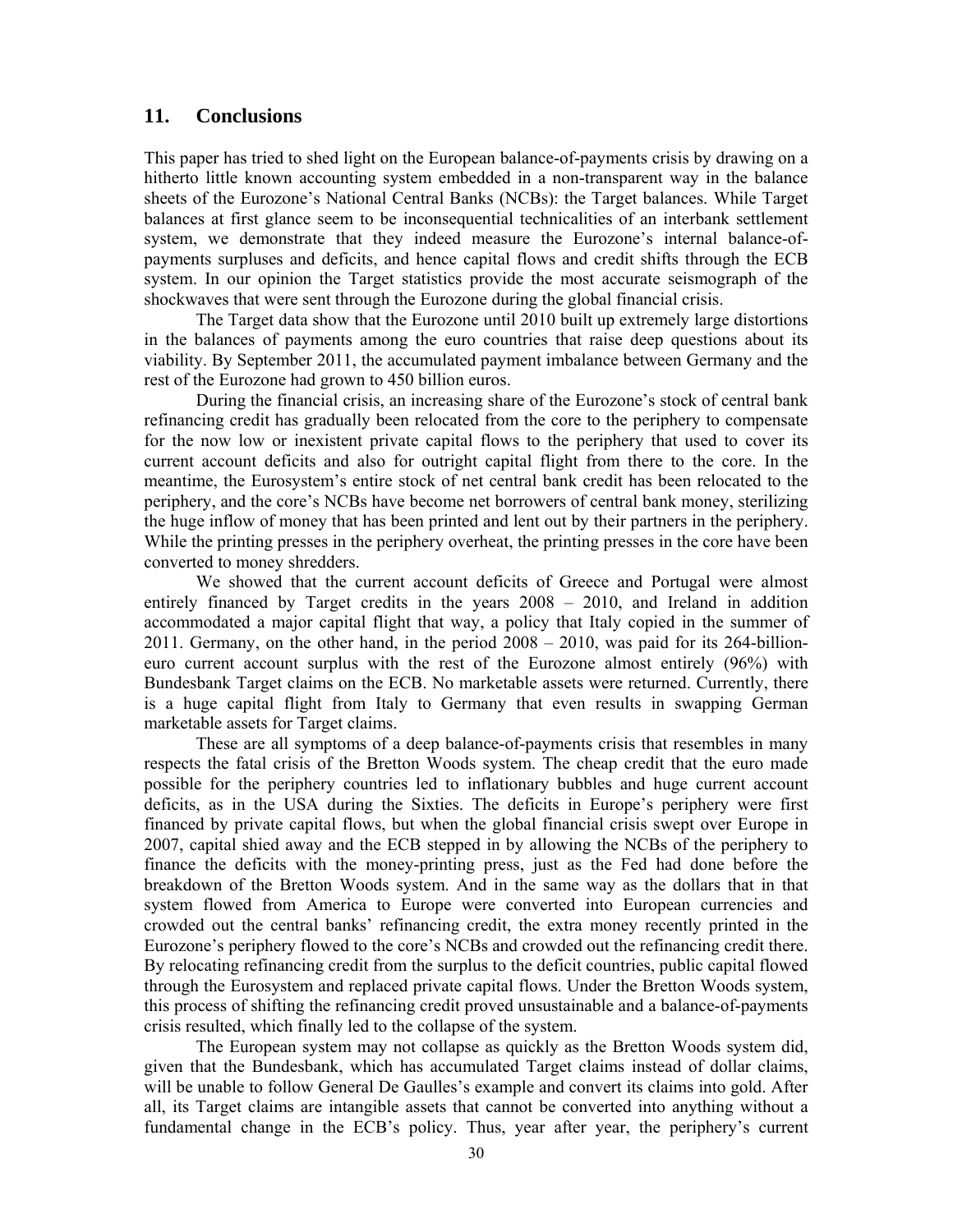account deficit and capital flight may continue to be financed with the printing press, and the core can continue to shred the money flowing in as payment for goods and assets sold to the periphery. The peripheral countries and the core countries, above all Germany, can just go on swapping Target claims for real marketable assets that the inhabitants of the periphery buy in the core.

 However, one can doubt whether such a solution would really be sustainable. There are too many cumbersome aspects that would undermine its economic and political feasibility.

 First, the exhaustion of the stock of refinancing credit may handicap the transmission of the ECB's monetary policy decisions. By setting its own lending rate (main refinancing rate) the ECB used to affect interbank lending rates and influenced the commercial banks' interest rates for new loans to firms and private households. That way it used to control and steer the Eurozone's economy. Today, however, as banks of the core countries mostly abstain from participating in the ECB's refinancing operations and lend money to the ECB instead, the ECB's lending rate no longer is able to directly affect the interbank lending rate in the core. That rate now is just a short-term rate for risky banks with dubious collateral located in the periphery, and apart from that there is a well-functioning interbank market between safe banks in the core with an interest rate that falls short of the ECB's lending rate.

 Second, as commercial banks in the core lend to the ECB, while the monetary base remains unchanged, they nevertheless become more and more liquid. After all, they can withdraw their deposit facilities with the ECB at any time and convert them to true central bank money on demand. And they can always use their time deposits with the ECB as collateral for private credit they can take in the market. Seen this way, it may be difficult if not impossible to effectively sterilize the liquidity effect of the money-printing going on in the periphery – despite the fact that neither the international distribution of euro base money nor its time path have changed during the crisis.

 Third, the ongoing rescue operations, by activating the printing press, preserve the wrong set of prices for goods, labor and capital that resulted from the bubble created by the cheap credit that the euro offered in the early years of the crisis. They thus preserve the current account deficits of the periphery countries, and they also prevent the flight capital from returning because they create a permanent downward risk for asset prices. This reminds of the many ineffectual attempts to use central bank interventions to keep exchange rates away from their equilibrium values. These attempts have shown that gigantic intervention funds are necessary and that the central banks may still be the losers in the end.<sup>40</sup> With regard to exchange rates, central banks have learned by now that it is futile to defend wrong prices for ever. It remains to be seen how long European politicians will need to heed that lesson.

 The Target imbalances show that a system with idiosyncratic country risks and international interest spreads for public and private bonds is incompatible with a monetary system that allows countries to finance their balance-of-payments deficits with the printing press, without having to pay for the extra money-printing with marketable assets as is the case in the USA. Such a system will always induce the less-solid countries to draw Target credit to avoid the risk premium that the market demands, leading them eventually to a balance-ofpayments crisis. To avoid this problem, Europe has only two options. Either it socializes national debts in order to eliminate the international differences in interest rates (by creating a uniform default risk for all countries), limiting excessive borrowing through the imposition of politically mandated constraints. Or it ensures that the Target balances are paid annually with

<sup>&</sup>lt;sup>40</sup> One of the most impressive lessons was the fight of the Bank of England against George Soros's short-selling in 1992. At the time, the Bank of England had tried to support the pound sterling by selling dollars, deutschmarks and francs out of its stocks. It lost the battle, because George Soros had calculated the size of the foreign currency reserves of the bank and knew how many pounds sterling he had to sell short in order to win over the Bank of England. He won, the pound sterling had to be devalued, and Great Britain failed to meet the entrance conditions for the European Monetary Union.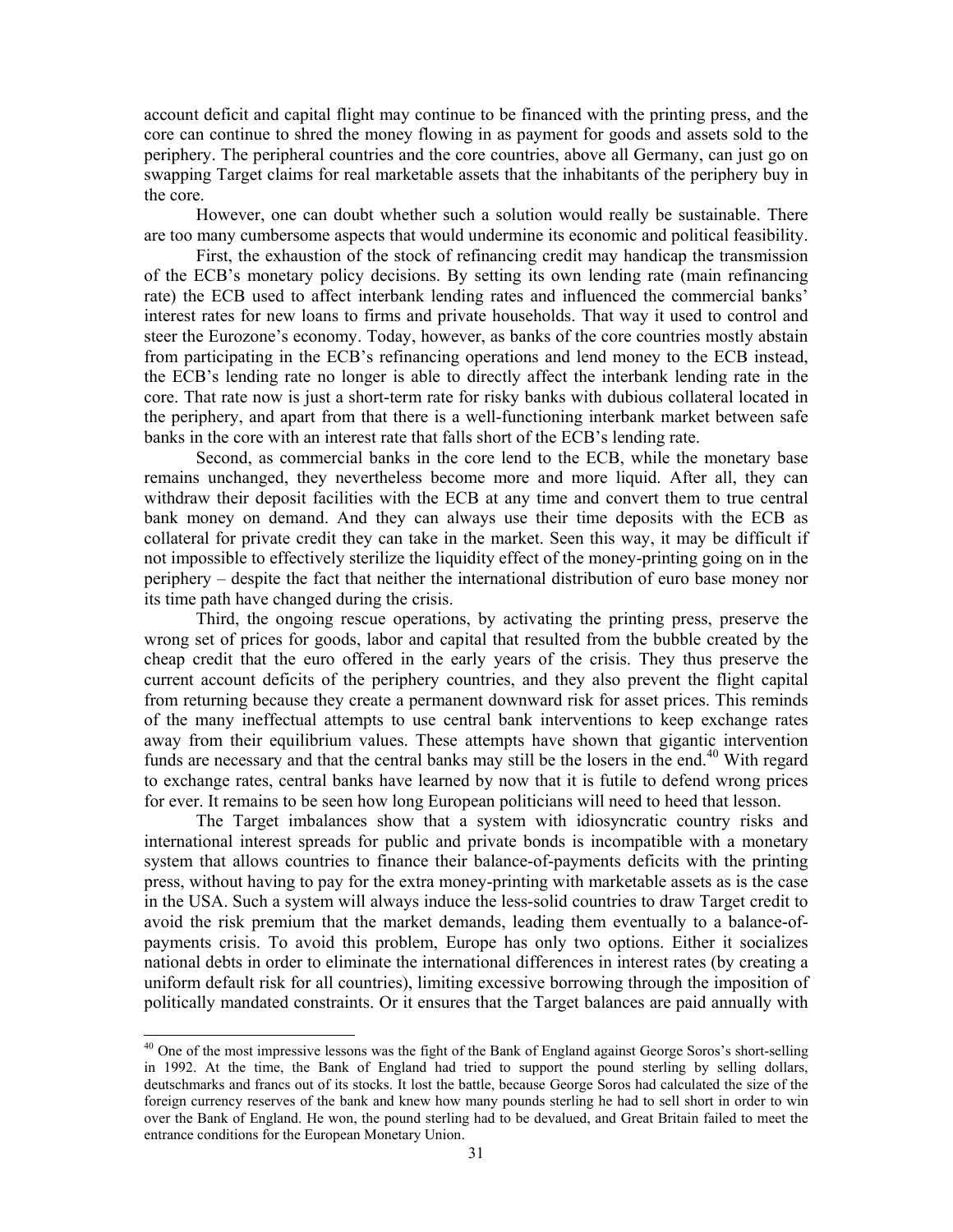marketable assets, keeping the debt burdens within the national responsibility and allowing for country defaults and interest differentials.

 The US obviously chose the second route. States can go bankrupt, excessive capital flows are prevented by state-specific interest spreads, and the Target balances are unattractive, since they have to be settled with marketable assets. This system is stable, because it avoids excessive capital flows between the states and thus excessive US-internal trade imbalances. By contrast, Europe is currently drifting in the other direction. On the horizon a system can be divined where states are protected from bankruptcy, Eurobonds eliminate interest spreads, political constraints are to limit excessive capital flows, and the right to cover balance-ofpayment deficits with the printing press is undisputed. Arguably, this system will be vulnerable to political pressure and manipulation by the debtor countries, even if Europe finds the strength to eliminate local fiscal autonomy and create a fiscally unified nation state.

In our opinion, the reason why Europe is drifting in the direction of Eurobonds lies in the path-dependence resulting from the prior decision to set up a Eurosystem that provides the right to settle balance-of-payments deficits by creating money without having to pay for the extra money creation with marketable assets. This decision has provided a sufficiently generous self-service rescue facility to render the public Eurozone rescue facilities that have subsequently been set up dispensable for the first phase of the crisis, and this system is in principle still available today as a fall-back option to the public rescue programs, even though the Bundesbank's switch to a net-debtor position signals that it may be running out of ammunition. If the distressed countries do not receive help or do not deem the rescue operations offered to them generous enough, they always have the option of printing the money they need and lending it via their commercial banks to the private sector or to the government.41 True, they need a majority in the ECB council to lower the collateral requirements sufficiently or to allow ELA credits to be issued, for which no collateral is necessary. However, they have evidently been able to put together such a majority in the past, and they may be able to do so in the future. Arguably, the potential threat with the printing press in the basement has made it easier for them to convince their European partners to solve their balance-of-payments crises with generous public rescue operations rather than undergoing the hardship of solving such crises by lowering the bubble-driven prices of labor, goods and assets to their equilibrium levels.

 $\overline{a}$ <sup>41</sup> A good example for this is Ireland. Although this country had a massive balance-of-payments crisis, it was reluctant to seek shelter under the Eurozone's EFSF rescue umbrella in autumn 2010. It had to be pushed hard by ECB President Trichet before it finally moved. This reluctance can be explained by the fact that the ECB Target credit at that time levied only 1% in interest, while Ireland had to pay 5,8% for the EFSF credit offered to it. Ireland later succeeded in lowering the interest rate for the EFSF credit to only 3.8% in renegotiations finalized in July 2011.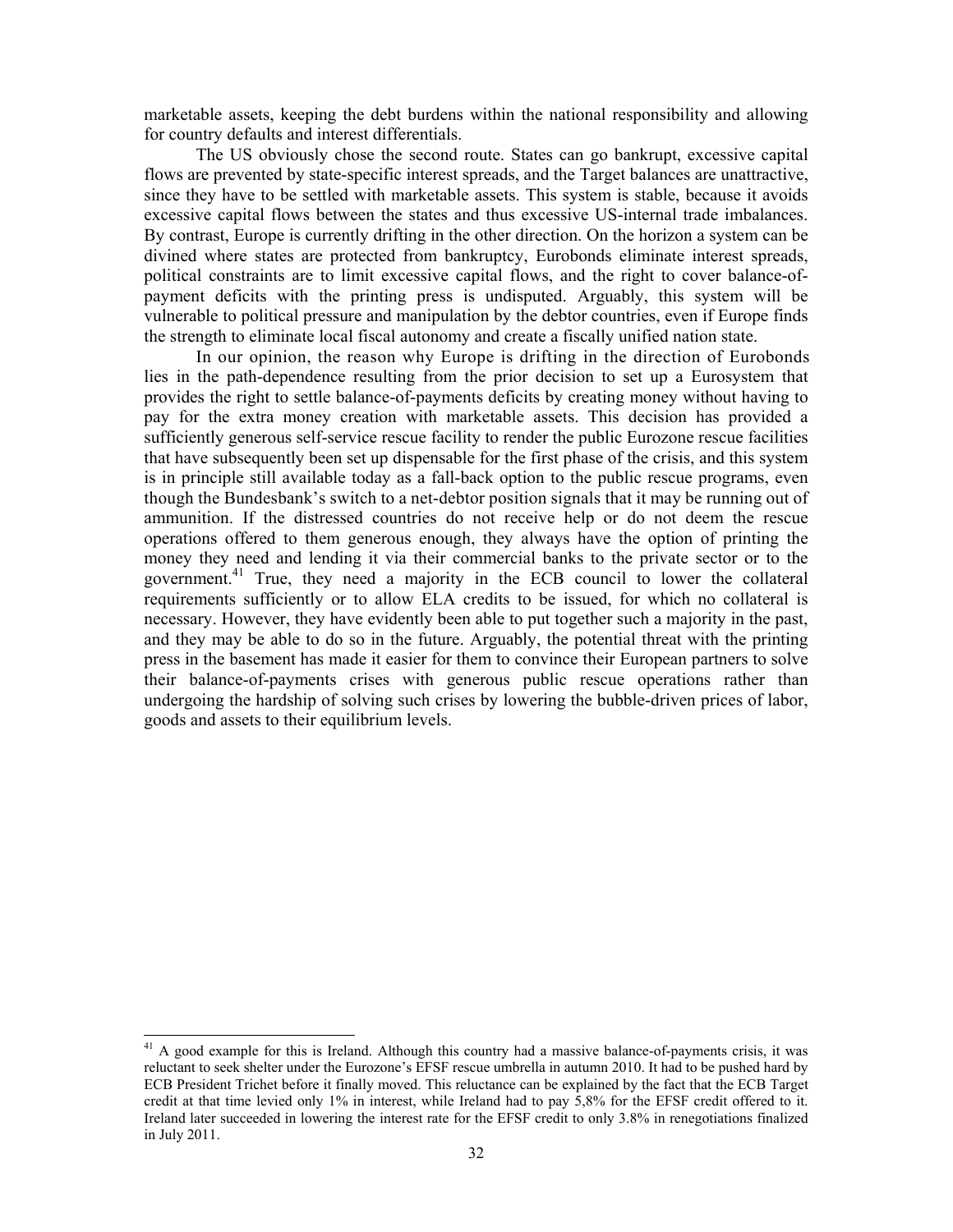## **Acknowledgments**

We thank Jürgen Gaulke, Marga Jennewein, Michael Kleemann, Paul Kremmel, Wolfgang Meister, Beatrice Scheubel, Heidi Sherman and Christoph Zeiner for technical support and Julio Saavedra for helping polish our English and posing good questions. We also thank Michael Burda, Mario Draghi, Otmar Issing, Georg Milbradt, Helmut Schlesinger, Christian Thimann, Gertrude Tumpel-Gugerell, Jean-Claude Trichet and Martin Wolf for in-depth conversations, without implying in any manner whatsoever that they adhere to our arguments. We thank the participants of a press briefing on 22 June 2011 in Frankfurt for valuable comments. For useful comments on this paper we thank Wilhelm Kohler, Thomas Mayer, Jim Poterba, Alfons Weichenrieder and Frank Westermann.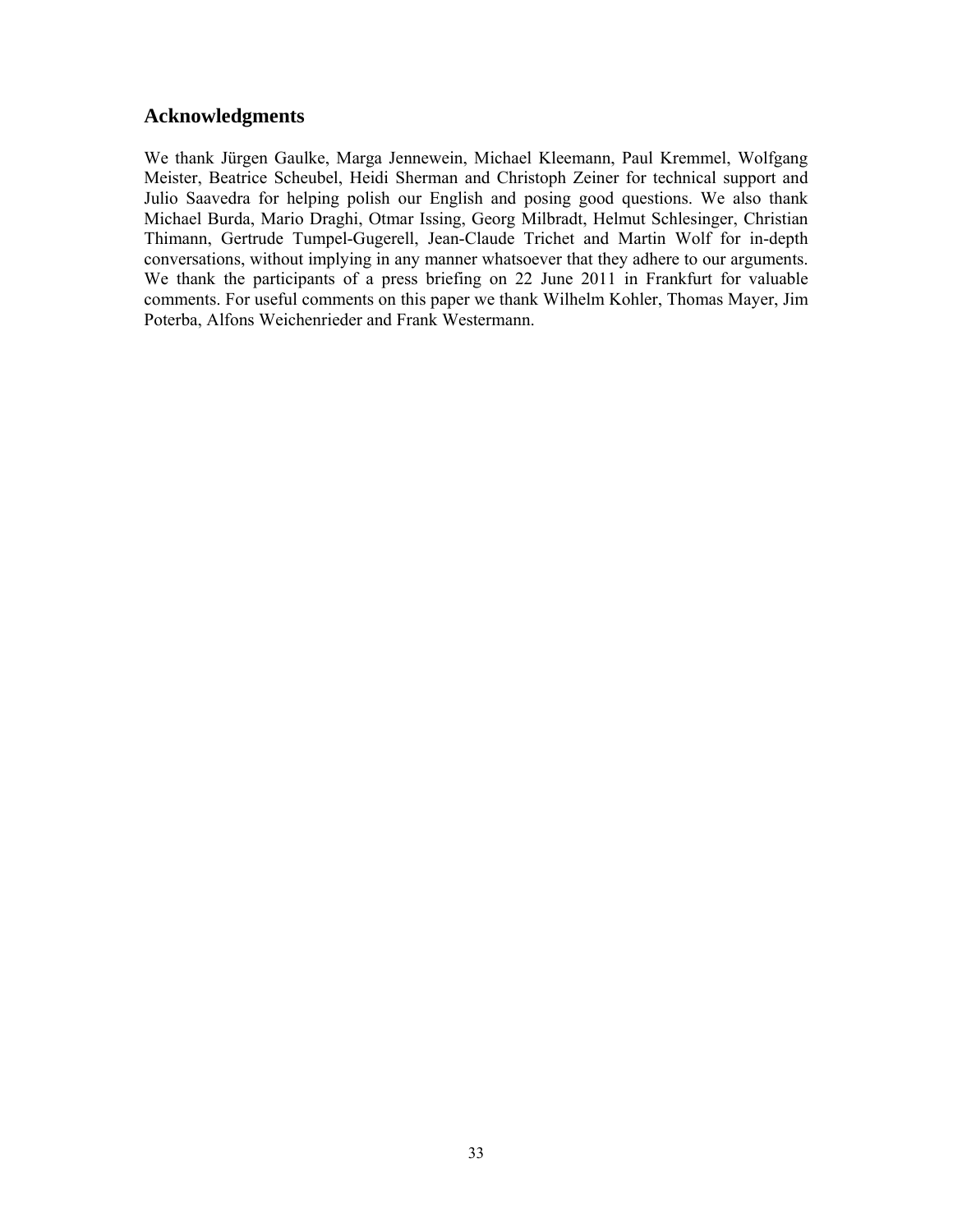#### **References**

Banca d'Italia (2011), Supplements to the Statistical Bulletin, Vol. XXI, 6 October.

- Beise, M. (2011), "Die Wahrheit über den Euro," Süddeutsche Zeitung, 9 April, p. 23.
- Brendel, M. and C. Pauly (2011), "Auf schmalem Grat," Der Spiegel, 23 May, p. 60.
- Chailloux, A., S. Gray, and R. McCaughrin (2008), "Central Bank Collateral Frameworks: Principles and Policies," IMF Working Paper No. 222.
- Deutsche Bundesbank (2011a), "TARGET2-Salden der Bundesbank," Press release of 22 February 2011.
- ----- (2011b), Annual Report 2010, Frankfurt.
- ----- (2011c), "The Dynamics of the Bundesbank's TARGET2 Balance," Monthly Report, March, p. 34-35.
- ----- (2011d), Balance of Payments Statistics, September 2011.
- European Central Bank (2010), The Payment System Payments, Securities and Derivatives, and the Role of the Eurosystem, Frankfurt.
- ----- (2011a), Target Annual Report 2010, Frankfurt.
- ----- (2011b), "TARGET2 Balances of National Central Banks in the Euro Area," Monthly Bulletin, October, p. 35-40.
- European Economic Advisory Group (2011), A New Crisis Mechanism for the Euro Area, in: European Economic Advisory Group (ed.), The EEAG Report on the European Economy, Munich, p. 71-96.
- Feldstein, M. (1997), "The Political Economy of the European Economic and Monetary Union: Political Sources of an Economic Liability," The Journal of Economic Perspectives 11, p. 23-42.
- Fischer, M (2011), "Große Summen," Wirtschaftswoche, 28 February, p. 26.
- Friedman, M. (1962), Capitalism and Freedom, Chicago.
- ----- (1997a), "Why Europe Can't Afford the Euro The Danger of a Common Currency," The Times, 19 November.
- ----- (1997b), "Ich sage, der Euro wird bald wieder auseinanderbrechen," Die Presse, 12 December, p. 23.
- ----- (2001), "Auf Kosten Dritter," Capital, 11 July, p. 18.
- Fuest, C. (2011), "Die EZB ist zu weit gegangen," Handelsblatt, 15 June, p. 56.
- Garber, P. M. (1989), "Notes on the Role of Target in a Stage III Crisis," NBER Working Paper 6619.
- ----- (2010), "The Mechanics of Intra Euro Capital Flight," Deutsche Bank Economics Special Report.
- Gurley, J.G. and E.S. Shaw (1960), Money in a Theory of Finance, Washington, D.C.
- Handschuch, K. (2011), "Versteckte Krisenhilfe," Wirtschaftswoche, 21 February, p. 8.
- Hawkins, J. (2003), Central Bank Balance Sheets and Fiscal Operations, in: Bank for International Settlements (ed.), Fiscal Issues and Central Banking in Emerging Economies, Basle, p. 71-83.
- Homburg, S. (2011), "Anmerkungen zum Target2-Streit," ifo Schnelldienst 64, No. 16, 31 August, p. 46-50.
- ifo Institut (2011), "Die europäische Zahlungsbilanzkrise," ifo Schnelldienst 64, No. 16, 31 August, p. 3-94, with contributions of H.-W. Sinn, H. Schlesinger, W. Kohler, C. B. Blankart, M. J. M. Neumann, P. Bernholz, T. Mayer and J. Möbert and C. Weistroffer, G. Milbradt, S. Homburg, F. L. Sell and B. Sauer, I. Sauer, J. Ulbrich and A. Lipponer, C. Fahrholz and A. Freytag, U. Bindseil and P. Cour-Thimann and P. König, F.-C. Zeitler, K. Reeh, http://www.cesifogroup.de/portal/pls/portal/docs/1/1209833.PDF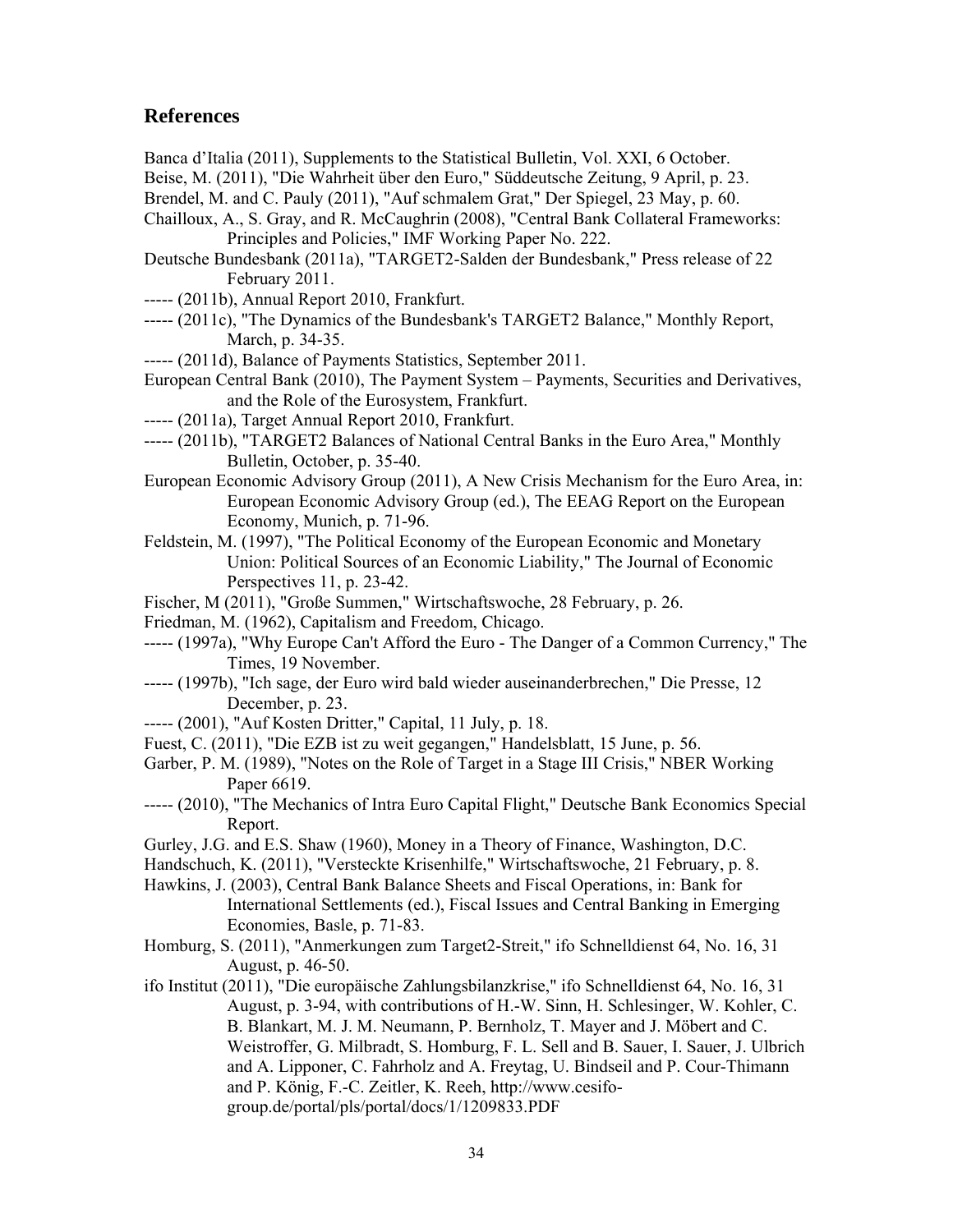- Klepsch, C. and T. Wollmershäuser (2011), "Yield Spreads on EMU Government Bonds How the Financial Crisis Has Helped Investors to Rediscover Risk," Intereconomics / Review of European Economic Policy, No. 46, p. 169-176.
- Kohler, W. (2011), "Zahlungsbilanzkrisen im Eurosystem: Griechenland in der Rolle des Reservewährungslandes?," ifo Schnelldienst 64, No. 16, 31 August, p. 12-19, http://www.cesifo-group.de/portal/pls/portal/docs/1/1209726.PDF.
- Krugman, P. (2010), "The Euro Trap," New York Times, 29 April. http://www.nytimes.com/2010/04/30/opinion/30krugman.html?ref=paulkrugman.
- ----- (2011), "The Euro Living Dangerously," NY Times Blog, 1 June. http://krugman.blogs.nytimes.com/2011/06/01/the-euro-living-dangerously/.
- Krumrey, H. (2011), "Am Bundestag vorbei," Wirtschaftswoche, 28 February, p. 26.
- Mayer, T. (2011), "Euroland's Hidden Balance-of-payments Crisis", Deutsche Bank Research, 26 October 2011.
- Reeh, K. (1999), Zahlungsbilanzausgleich in der Währungsunion. Viele Frage, aber noch keine Antworten, in: H.-J. Stagermann and O. Steiger (eds.), Herausforderung der Geldwirtschaft, Marburg, p. 295-328.
- ----- (2001), Das Eurosystem: Von einem Behörden- zu einem Bankensystem?, in: H. Schmidt, E. Ketzel, and S. Prigge (eds.), Wolfgang Stützel – moderne Konzepte für Finanzmärkte, Beschäftigung und Wirtschaftsverfassung, Tübingen, p. 333- 349.
- Ruckriegel, K and F. Seitz (2002), "The Eurosystem and the Federal Reserve System Compared: Facts and Challenges," ZEI Working Paper No. B02.
- Ruhkamp, S. (2011), "Misstrauen lähmt den Geldverkehr," Frankfurter Allgemeine Zeitung, 19 April, p. 11.
- Seitz, F. (1995), "Der DM-Umlauf im Ausland," Deutsche Bundesbank Diskussionspapier 1/95.
- Schlesinger, H. (2011), "Die Zahlungsbilanz sagt es uns," ifo Schnelldienst 64, No. 16, 31 August, p. 9-11.
- Sinn, H.-W. (2010a), Casino Capitalism. How the Financial Crisis Came about and What Needs to Be Done Now, Oxford University Press, Oxford.
- ----- (2010b), "Nachweisbare Wirkung," Wirtschaftswoche, 7 June, p. 39.
- ----- (2010c), "Reallocation of Savings in Europe," ifo Viewpoint, 115, 22 June, http://www.cesifo-group.de/portal/page/portal/ifoHome/Bpolitik/05stp/\_stp?item\_link=stp115.htm.
- ----- (2010d), "Rescuing Europe," CESifo Forum, Special Issue, August. http://www.cesifogroup.de/DocCIDL/Forum-Sonderheft-Aug-2010.pdf.
- ----- (2011a), "Neue Abgründe," Wirtschaftswoche, 21 February, p. 35. http://www.cesifogroup.de/link/\_echomitarb/ifostimme-wiwo-21-02-11.htm.
- ----- (2011b), "Deep Chasms," ifo Viewpoint, 122, 29 March, http://www.cesifo
	- group.de/portal/page/portal/ifoHome/B-politik/05stp/\_stp?item\_link=stp122.htm.
- ----- (2011c), "Tickende Zeitbombe," Süddeutsche Zeitung, 2 April, p. 24. http://www.cesifogroup.de/link/\_echomitarb/ifostimme-sz-2011-04-03.htm.
- ----- (2011d), "The ECB's Secret Bailout Strategy," Project Syndicate, 29 April, http://www.project-syndicate.org/commentary/sinn37/English.
- ----- (2011e), "Die riskante Kreditersatzpolitik der EZB," Frankfurter Allgemeine Zeitung, 4 May, p. 10. http://www.cesifo-group.de/link/ echomitarb/ifostimme-faz-04-05-11.htm.
- ----- (2011f), "Die heimlichen Kredite," Handelsblatt, 6 May, p. 72. http://www.cesifogroup.de/link/\_echomitarb/ifostimme-hdbl-06-05-11.htm.
- ----- (2011g), "Target-Salden, Außenhandel und Geldschöpfung," ifo Schnelldienst 64, No. 09, 13 May, p. 23-25, .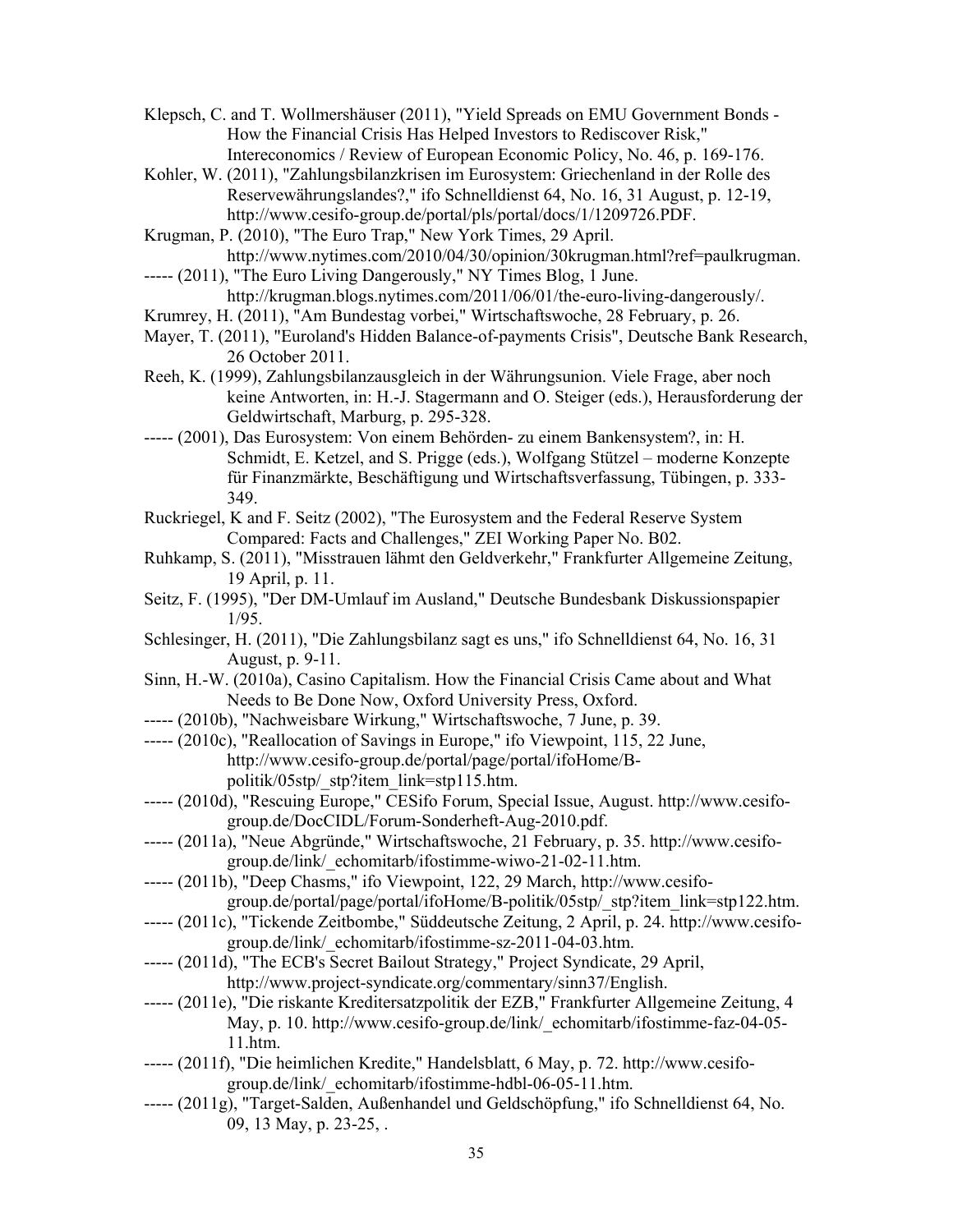----- (2011h), "The ECB's Stealth Bailout," VOX, 1 June.

http://www.voxeu.org.index.php?q=node/6599.

- ----- (2011i), "Das unsichtbare Bail-out der EZB," Ökonomenstimme, 11 June, http://www.oekonomenstimme.org/artikel/2011/06/das-unsichtbare-bail-out-derezb/.
- ----- (2011j), "Eine Einladung zur Selbstbedienung," Handelsblatt, 14 June, p. 9. http://www.cesifo-group.de/link/\_echomitarb/ifostimme-hdbl-14-06-11.htm.
- ----- (2011k), "On and off Target," VOX, 14 June. http://www.voxeu.org/index.php?q=node/6644.
- ----- (2011l), "How to Rescue the Euro: Ten commandments," VOX, 3 October. http://www.voxeu.org/index.php?q=node/7059
- Sinn, H.-W., T. Buchen, and T. Wollmershäuser (2011), "Trade Imbalances Causes, Consequences and Policy Measures: Ifo's Statement for the Camdessus Commission," CESifo Forum 12, No. 1, Spring, p. 47-58, http://www.cesifogroup.de/portal/pls/portal/docs/1/1201880.PDF.
- Sinn, H.-W. and H. Feist (1997), "Eurowinners and Eurolosers: The Distribution of Seignorage Wealth in EMU," European Journal of Political Economy 13, p. 665- 689.
- Sinn, H.-W. and T. Wollmershäuser (2011), "Target Loans, Current Account Balances and Capital Flows: The ECB's Rescue Facility," CESifo Working Paper No. 3500, 21 June, http://www.ifo.de/portal/pls/portal/docs/1/1212000.PDF.
- Tornell, A. and F. Westermann (2011), "Greece: The sudden stop that wasn't", VOX, 28 September. http://www.voxeu.org/index.php?q=node/7033.
- United States Treasury Department (2003), The Use and Counterfeiting of United States Currency Abroad, Part 2, Washington.
- Whittaker, J. (2011), "Intra-eurosystem Debts," Lancaster University Management School, 30 March, http://www.lancs.ac.uk/staff/whittaj1/eurosystem.pdf
- Woelfel, C. J. (2002), Encyclopedia of Banking and Finance, London.
- Wolf, M. (2011), "Intolerable Choices for the Eurozone," Financial Times, 1 June, p. 9.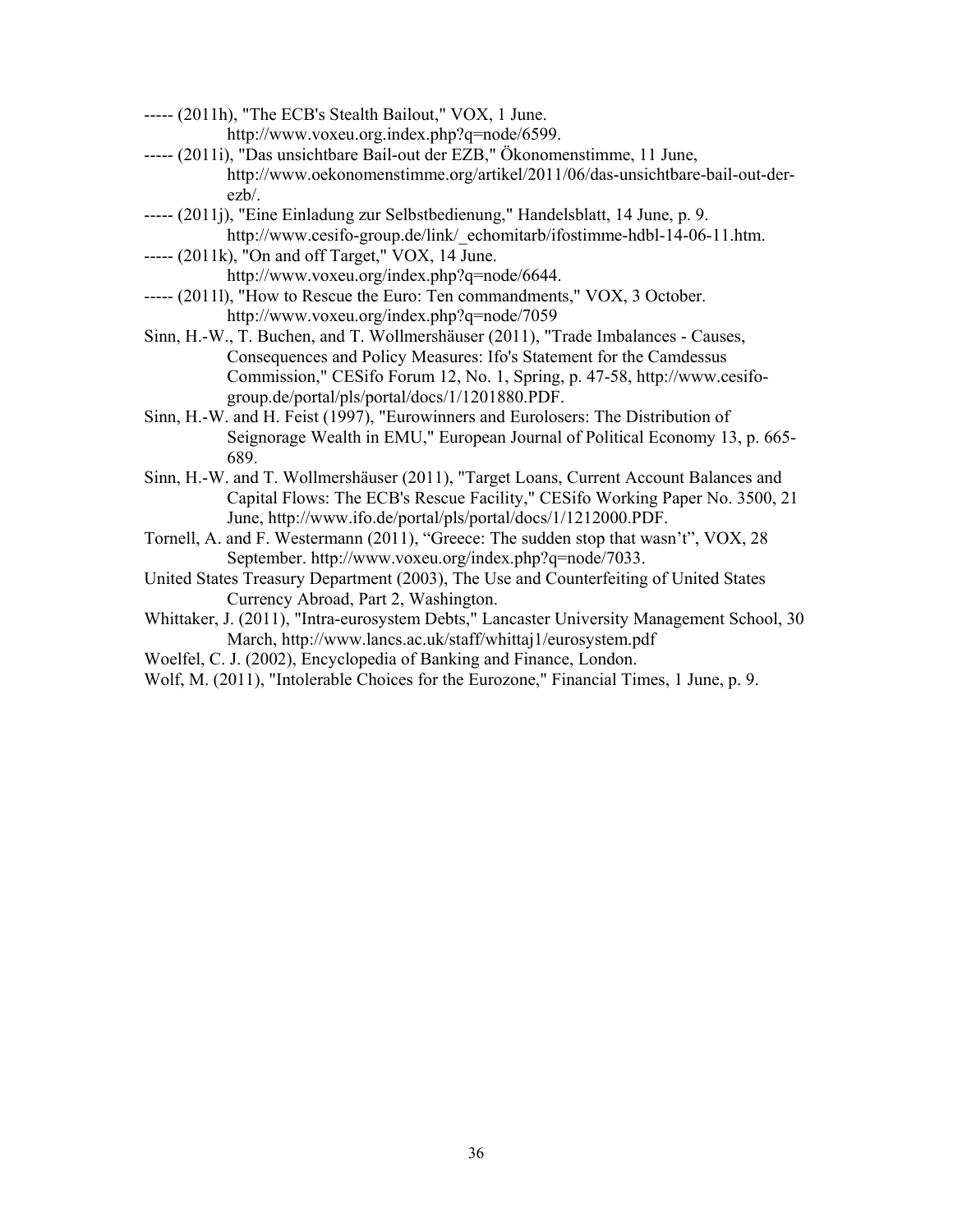#### **Appendix: Data Sources for Target Balances**

*Time series from National Central Banks:* 

For Germany, Italy and Spain, the Target time series can be downloaded from the databases of the respective NCBs. $^{42}$  All other data are calculated from IMF statistics as will be explained below.

 Our procedure is basically the same as that used by the ECB itself. As the ECB revealed in its October 2011 publication on the Target data, it does not possess a reporting system of its own, but also constructs its data from the IMF statistics. It writes $43$ :

*"There is no single database grouping together the TARGET2 balances of all NCBs, but an imperfect proxy can be calculated on the basis of the IMF's International Financial Statistics as the sum of the monthly series "net claims on the Eurosystem" minus the difference between "currency issued" (which represents an NCB's share in banknote issuance based on its share in the ECB's capital) and "currency put in circulation" (which is the actual amount of banknotes issued by an NCB)."* 

This is exactly the method we used in June 2011 in Sinn and Wollmershäuser (2011) for those NCBs that do not publish their Target balances directly, and that we also pursue here.

 Even the published national Target data are often somewhat hidden in the balance sheets. Only the Spanish NCB publishes them explicitly under this name. In the case of the Bundesbank, for example, the Target balances are contained under the position "Other Assets" in the Consolidated Balance Sheet of its Monthly Report (Bundesbank database, series TUB618). For example, by the end of 2010, the figure for Other Assets amounted to 355.9 billion euros, whereas at the end of 2006 it had been only 24.8 billion. The Bundesbank's Annual Report breaks down these assets into more detail. In addition to the claims within the Eurosystem, which include the Target claims as well as the Bundesbank's participating interest in the ECB (i.e. its equity share) and the claims arising from the transfer of foreign reserves to the ECB, this involves coins, tangible and intangible fixed assets, other financial assets, off-balance-sheet instruments, revaluation differences, accruals and prepaid expenses, and sundry items. The Bundesbank claims within the Eurosystem at the end of 2006 were 18.3 billion euros, of which 5.4 billion were accounted for by Target claims and the rest by the Bundesbank's participating interest in the ECB and the claims arising from the transfer of foreign reserves to the ECB. The remaining positions in the Other Assets accounted then for 6.4 billion euros. At the end of 2010, the claims within the Eurosystem amounted to 337.9 billion euros, and the participating interest (including the transfer of foreign reserves) amounted to 12.3 billion euros, which translates into a Target balance of 325.6 billion euros. The remaining positions under Other Assets amounted then to 18 billion euros. In the case of Italy, the Target data can be inferred by a similar procedure from the published balance sheets.

#### *Time series from the International Financial Statistics of the IMF:*

For all remaining NCBs, which in the summer of 2011 accounted for about 50 per cent of the Target balances, we calculated a proxy for the Target balances with data from the IMF's International Financial Statistics. The 'Target claims' are computed as the difference between 'Net claims on Eurosystem' (IFS code xxx12e0szkm) and the 'Intra-Eurosystem claims related to banknote issuance'. The latter is calculated as the difference between 'Currency

 $42$  The Bank of Greece also publishes its Target balances in its monthly financial statements, which are however only available as pdf documents and cannot be downloaded as complete time series.

 $3^3$  European Central Bank (2011b, p. 37, footnote 5).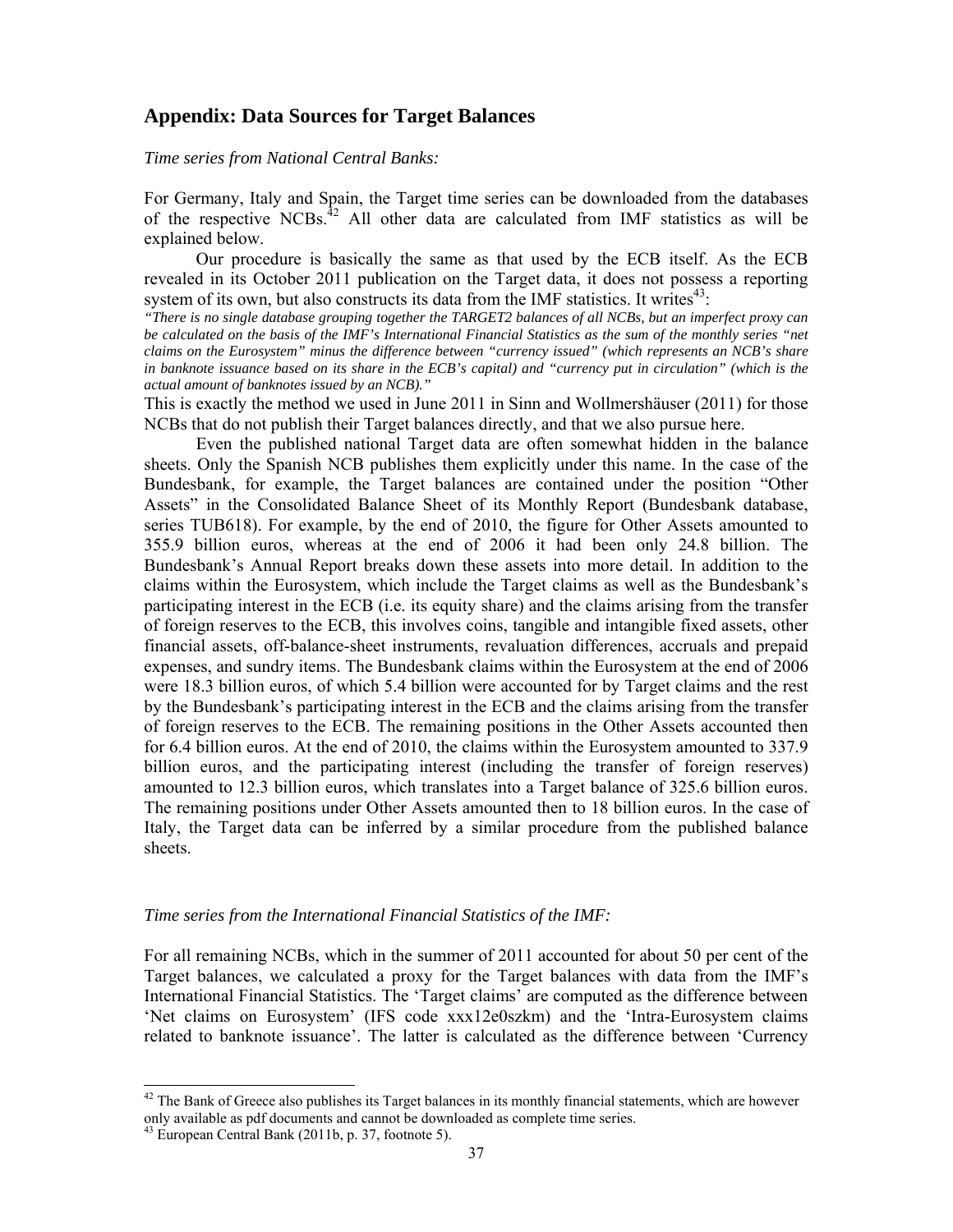issued' (IFS code xxx14a00zkm) and 'Currency put into circulation' (IFS code  $xxx14m00zkm$ <sup>44</sup>

 Apart from the 'Target claims / liabilities' and the 'Intra-Eurosystem claims / liabilities related to banknote issuance', the position 'Net claims on Eurosystem' consists of 'Participating interest in the ECB' and 'Claims equivalent to the transfer of foreign reserves to the ECB', both of which are positive claims for all NCBs. Thus, our proxy for the Target 2 balances is biased upwards by the latter two positions. In other words, the true Target liabilities of the crisis countries may even be a bit larger than those we report. However, this bias should be almost constant over time since these two positions only change, as a general rule, when the Eurosystem's capital key is modified or when the ECB's capital is raised. In the case of the Bundesbank, where we have both the actual Target 2 data from the Bundesbank database and the proxy calculated on the basis of the IMF data, Figure 14 shows that this bias is indeed almost constant over time and currently amounts to 11 billion euros. Since we are mainly interested in the change of the Target balances over time (above all since the outbreak of the financial crisis), the measurement error should leave our interpretation of the Target balances in the main text unaffected. We repeat that this is only meant to demonstrate the measurement procedure we used for some of the other Eurozone countries for which we do not have balance sheet data. The data for Germany, Italy and Spain that we use in this paper all stem directly from the balance sheets of the respective NCBs and are no proxies.

Figure 14: Measurement error – excess of IMF proxy for German Intra-Eurosystem claims over actual Bundesbank data



 $\overline{a}$ 

 The Target balance for the ECB including claims of non-Eurozone NCBs on the Eurosystem is calculated as a residual, based on the assumption that the sum of all balances (calculated on the basis of the IMF's International Financial Statistics) should equal zero.

<sup>&</sup>lt;sup>44</sup> 'Currency put into circulation' is the actual value of banknotes issued by an NCB. 'Currency issued' refers to the statutory value of banknotes that is booked on the liability side the NCB's balance sheets and that is calculated as a fixed share of the total value of banknotes issued by the Eurosystem as a whole. The share is equal to the NCB's share in the ECB's capital.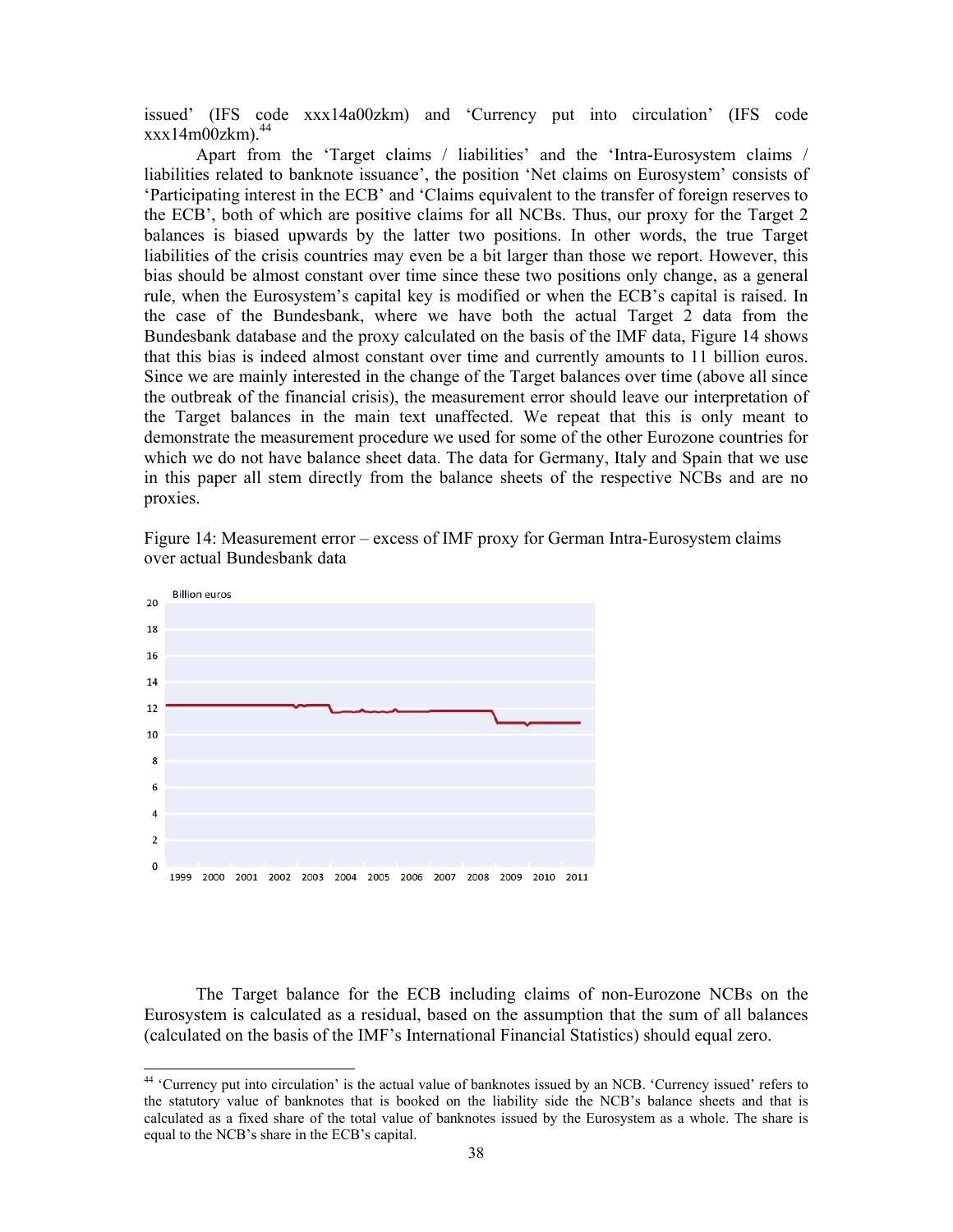In the IFS statistics there is no position 'Net claims on Eurosystem' for the ECB or the non-Eurozone NCBs. Since the ECB itself does not publish its Target balances in its regular (weekly) financial statements, the only official data available are from the year-end accounts published in the ECB's Annual Report. For 31 December 2010 the official Target liability (which is actually denoted as 'Other liabilities within the Eurosystem (net)') of the ECB was 21 billion euros. The ECB's liabilities against the Eurosystem resulting from the transfer of foreign reserves amounted to 40 billion euros and the ECB's capital was 5 billion euros. Both positions should be the sum of the NCBs' corresponding claims. Thus, while the official net liabilities of the ECB against the Eurosystem (excluding the 'Claims related to the allocation of euro banknotes within the Eurosystem') amounted to 66.7 billion euros, the residual from the IFS proxy was only 41.8 billion euros. The gap between both figures is the error that we make when using the IMF proxy. A certain part of this gap may be explained by Target claims of non-Eurozone NCBs on the Eurosystem. These NCBs can also elect to connect to the Target payment system. Given that they are not part of the currency area, these NCBs have to maintain a positive balance vis-à-vis the ECB.<sup>45</sup>

 Figure 15 shows the residual from the NCBs' IMF proxies (line) and the official Intra-Eurosystem claims (bars). The difference between these values as given by the dashed bars is rather constant over time and amounts to 35 billion euros on average. Since it is always positive, a large part of the measurement error is probably explained by the non-Eurozone NCBs' claims on the Eurosystem. The sharp increase of the Intra-Eurosystem claims at the end of 2008 was mainly due to back-to-back swap transactions conducted with NCBs in connection with US dollar liquidity-providing operations. These claims were continuously reduced in the course of 2009. In 2010 the net claim of the ECB vis-à-vis the NCBs related to Target transactions turned into a net liability for the first time since 1999. This liability was due mainly to purchases of securities under the covered bond purchase program and the Securities Markets Programme in 2010, which were settled via Target accounts. For the latest increase no official statements have so far been given by the ECB, but it can be presumed that the renewed intensification of the crisis has led the ECB to react in a way similar to 2008/2009.



Figure 15: ECB – Intra-Eurosystem claims

 $\overline{a}$ 45 European Central Bank (2011b, footnote 2).